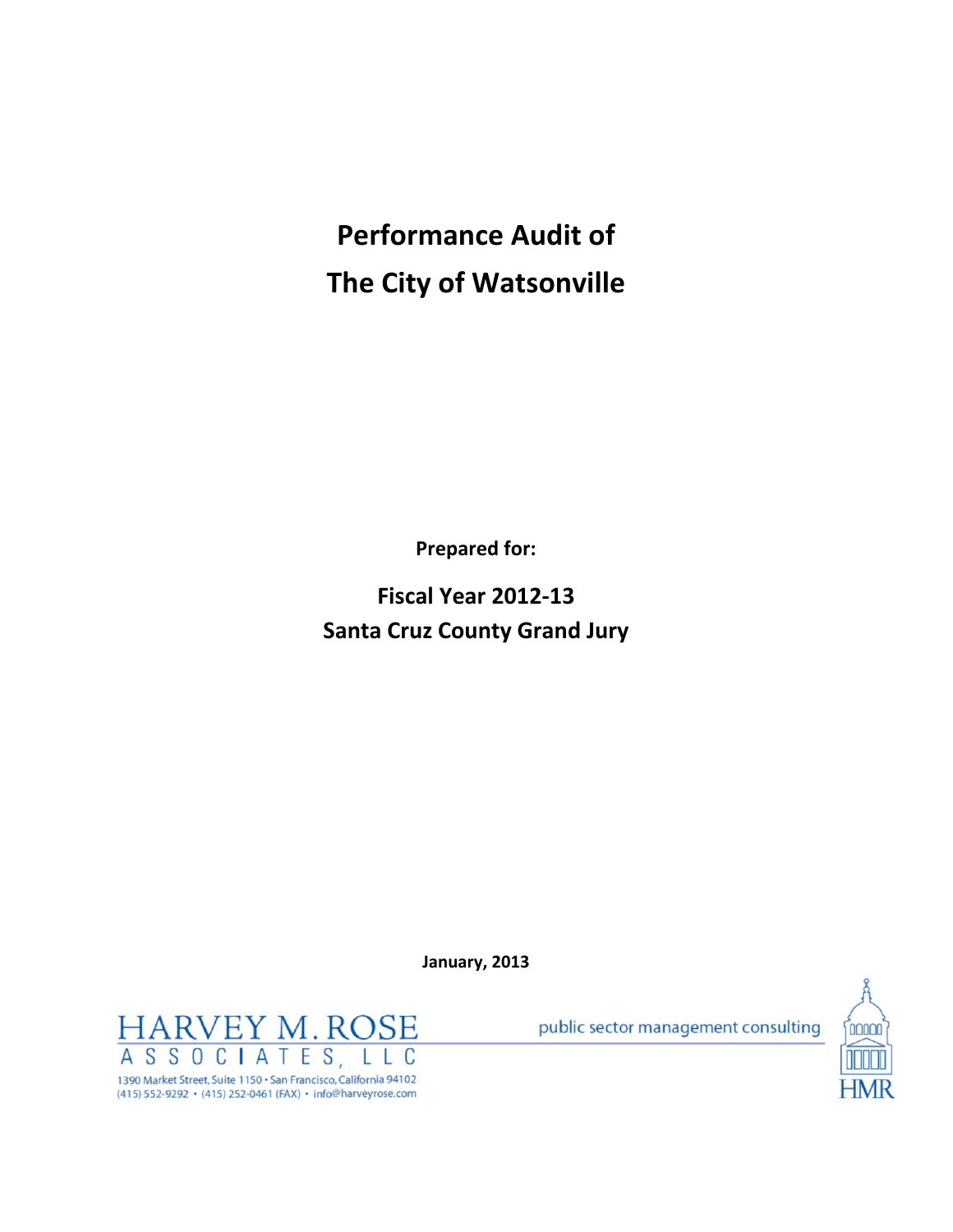

public sector management consulting



January 3, 2013

Ms. Lise Peterson, Foreperson and Members of the FY 2012-13 Santa Cruz County Grand Jury 701 Ocean Street, Room 318i Santa Cruz, CA 95060

Dear Ms. Peterson and Members of the FY 2012-13 Santa Cruz County Grand Jury:

Harvey M. Rose Associates, LLC is pleased to present this report on our Performance Audit of the City of Watsonville. The report contains findings and 22 recommendations in five areas pertaining to the City's financial policies, controls and decision-making.

Thank you for providing our firm with the opportunity to conduct this performance audit for the Santa Cruz County Grand Jury. We are available at any time to respond to any questions about this report.

Sincerely,

**Fred Brousseau Project Manager**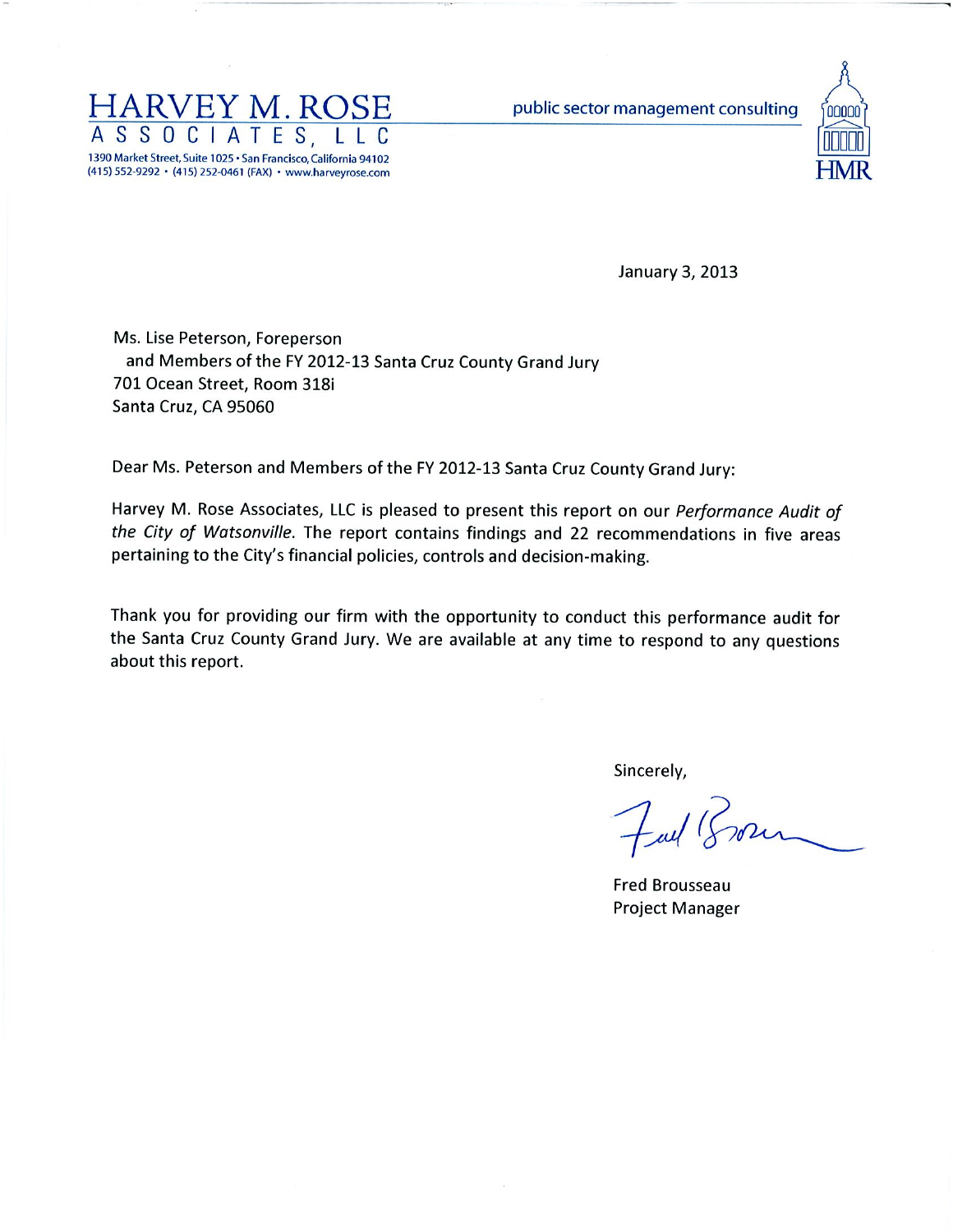# **Table of Contents**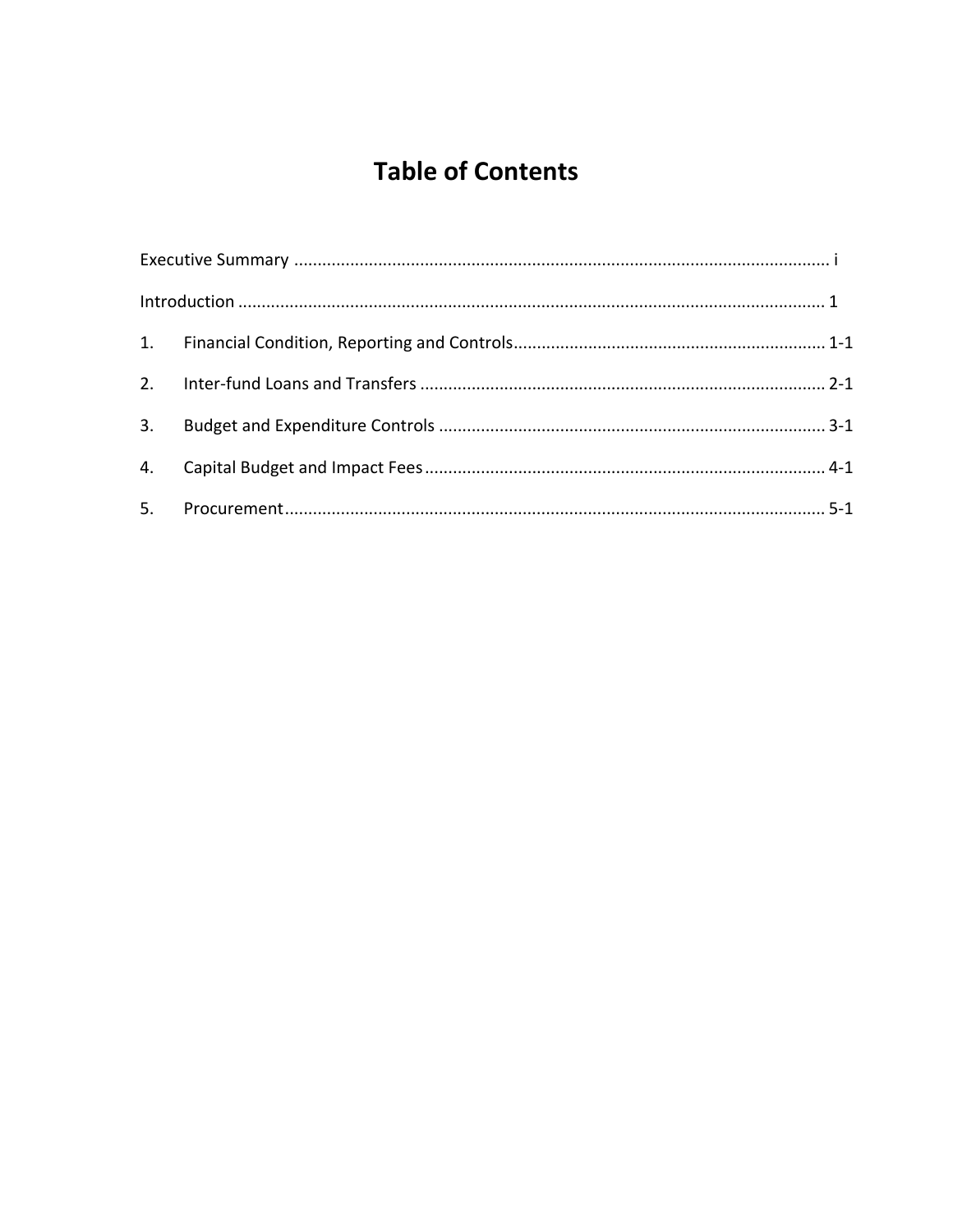# **Executive Summary**

Harvey M. Rose Associates, LLC (HMR) was retained to conduct a performance audit of the City of Watsonville by the Fiscal Year 2011‐12 Santa Cruz County Grand Jury. The objectives of the audit were: to assess risk to the City's assets and resources due to its policies and internal controls; assess accountability and transparency in City decision making; and, to evaluate the City's compliance with changes in State redevelopment law.

The results of this performance audit engagement are presented in five report sections, each containing findings, conclusions and recommendations. Altogether, there are 22 recommendations in this performance audit report. A summary of the findings and the recommendations from each report section are as follows.

## **1. Financial Condition, Reporting and Controls**

#### **Summary of findings:**

- Like most cities, the financial condition of the City of Watsonville has been negatively affected by national economic conditions that started in approximately 2008. However, the economy does not fully explain the City's current poor financial condition. A pattern of spending beyond the City's means, particularly in the case of the General Fund, has contributed to a depletion of the City's reserves and net assets, two key indicators of financial well‐being.
- While the City has made significant reductions in its General Fund expenditures since Fiscal Year 2009‐10 (July 1, 2009 through June 30, 2010), the reductions have not been sufficient to offset the impacts of General Fund spending in excess of revenues, particularly since the City was in weak financial condition for several years prior.
- A comparison of Watsonville's financial condition with other California cities of comparable size and characteristics shows that the City is worse off based on a number of key indicators.
- While information on the City's financial condition can be distilled from reviewing publically available City documents, such as the City budget and the Comprehensive Annual Financial Report (CAFR), these documents alone do not include either sufficiently accurate or sufficiently analyzed and summarized data to enable the City Council and public to have a full accurate picture of the City's financial state and trends.
- More accurate summarized information needs to be regularly presented to the City Council on the overall financial position of the City to better assess the fiscal impacts of its decisions on expenditures, revenues, loans and transfers.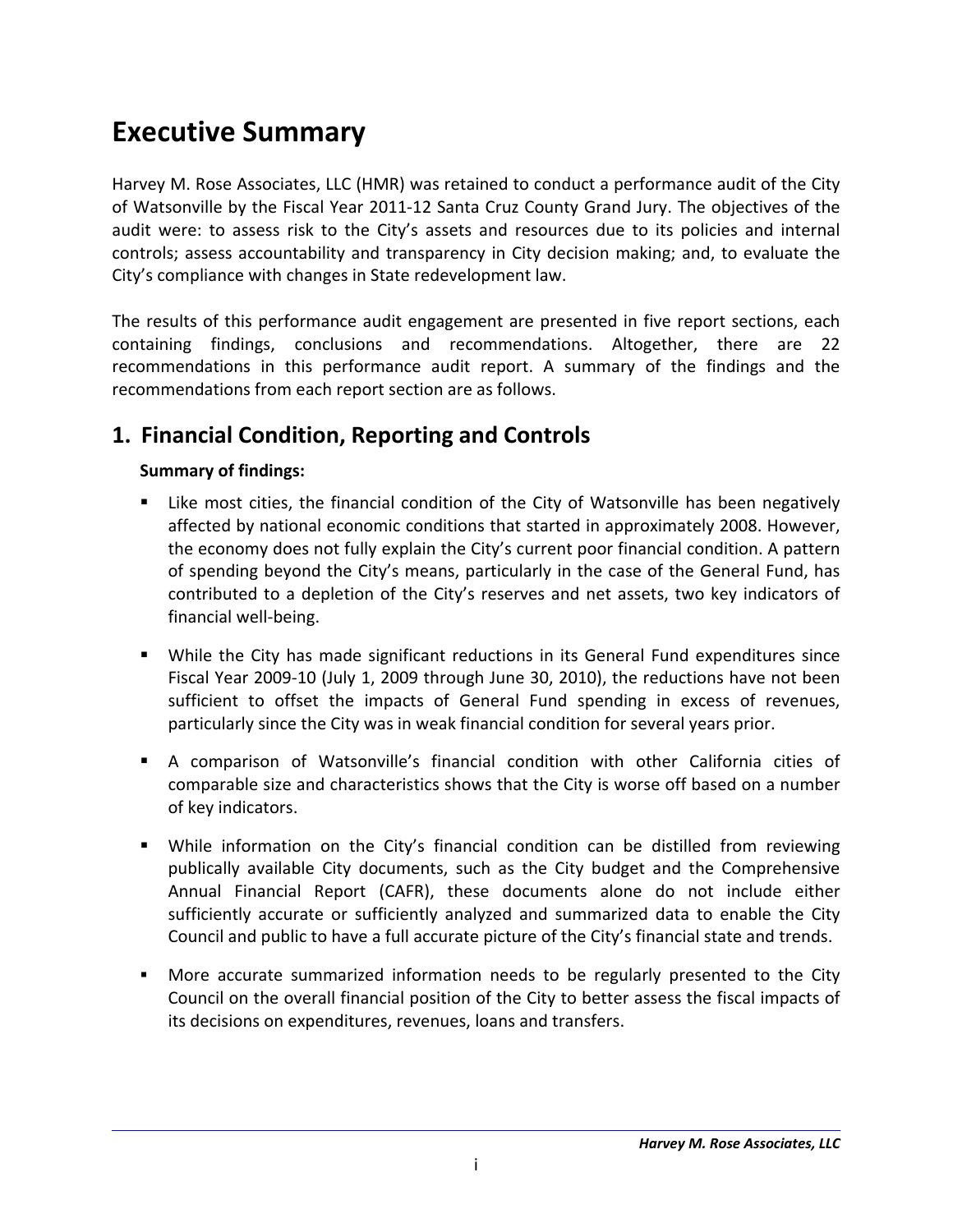Based on the above findings, the following recommendations are submitted:

The City Council should direct the City Manager to:

- 1.1 Prepare annual reports summarizing and distilling the Comprehensive Annual Financial Report (CAFR) to provide the City Council with a complete and candid assessment of the City's financial position including past and future multi‐year trend data and a comparison of actual audited revenue and expenditure data with budgeted and projected revenues and expenditures.
- 1.2 Prepare an annual report comparing the City of Watsonville's financial position with other comparable cities, measured in key areas such as net assets, General Fund net revenues, General Fund balance as a percentage of General Fund expenditures, liabilities relative to assets, cash on hand relative to monthly expenditures, and other measures.
- 1.3 Consider establishment of a City Council audit or finance sub‐committee to ensure that the City's financial condition receives concentrated attention from the governing board and that a worsening of current financial conditions is prevented to the extent possible.

### **2. Inter‐fund loans and Transfers**

#### **Summary of findings:**

- Like most municipalities, the City of Watsonville loans and transfers cash between its funds each year. At any point in time, a fund may have idle cash balances that can be used for short‐ or long‐term loans to another fund to cover the costs of services or a project until expected revenues have been obtained.
- Risks associated with inter-fund loans and transfers are that the loans will not be repaid in full with appropriate interest if revenues do not materialize as expected, that repeated loans mask the loan recipient fund's inability to meet its costs, and that tying up certain fund monies in loans may prevent the accomplishment of planned projects and services.
- Some City of Watsonville inter-fund loans reviewed have resulted in lessening monies available in the loaning fund because some loans do not require interest payments. In other instances, the full terms and conditions of inter‐fund loans are not fully disclosed in City Council resolutions or CAFRs. Further, the impact of issuing inter‐fund loans on the loaning fund, such as delays in planned projects or services, is not formally reported to the City Council and public.
- The recurring provision of short-term General Fund loans to the City's Airport and Parking Garages, including the garage adjacent to the Civic Center, reflects ongoing operating losses at those facilities that are being supported by the General Fund. The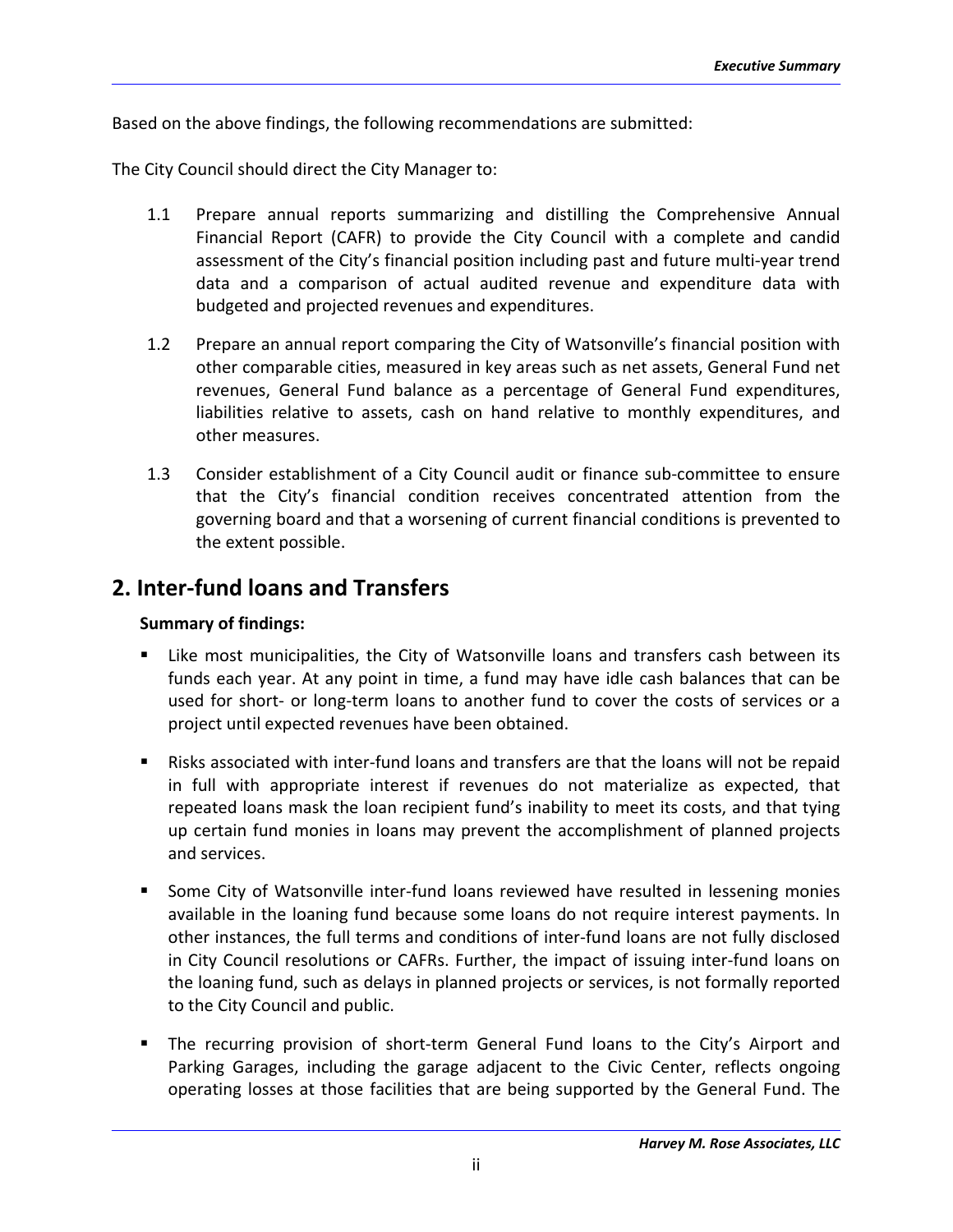City has plans in place for both operations but the impact on the limited General Fund of supporting these operations in recent years could have been better reported to the City Council.

■ At least three inter-fund loans and reimbursements reviewed between FYs 2008-09 and 2010-11 did not include interest payments, resulting in a loss to the General Fund of an estimated \$740,000, an estimated loss to the City's Impact Fee Funds of \$111,492, and an estimated loss of \$36,597 in interest earnings for a loan issued by the Low‐income Housing Set‐aside Fund. Two of these loans were approved by the City Council as interest‐free, though staff reports to the Council about these loans did not present the fiscal impact of the interest-free loans. The sources of a multi-fund loan to the General Fund to pay off a City debt to CalPERS was disclosed as the City's pooled money investment account in the City Council resolution authorizing the loan. However, neither the resolution nor the related staff report disclosed the individual funds that would be impacted by the loan.

Based on the above findings, the following recommendations are submitted:

The City Council should:

- 2.1 Direct the City Manager to prepare formal written policies and procedures regarding inter‐fund loans and transfers requiring that the repayment schedules, principal and interest amounts, loaning fund(s) and all other terms and conditions of such transactions be fully disclosed in required City Council resolutions authorizing any loan of more than one year.
- 2.2 Direct the City Manager to report the service or program impact on the loaning funds of having some or all of their resources tied up for the term of the loan as part of the staff report accompanying all inter‐fund loan authorizing resolutions.
- 2.3 Direct the City Manager to prepare an annual report on all short-term inter-fund loans at the end of each year, including past year loans and disclosure of any funds repeatedly receiving loans due to chronic revenue shortfalls or expenses in excess of revenues.
- 2.4 Establish a policy requiring that all inter-fund loans be repaid with interest at the same rate as earned by the City's pooled investment fund.

### **3. Budget and Expenditure Controls**

#### **Summary of findings:**

 Expenditures for the majority of the City's General Fund departments exceeded their approved budgets for each of the three fiscal years ending June 30, 2012. The Fire and Police Department exceeded their collective budgets by \$1.8 and \$1.2 million in FY 2009‐10 and FY 2010‐11, respectively, and the majority of other departments did likewise. While unforeseen needs can develop in any year that require budget adjustments, the number of departments that have exceeded their budgets and the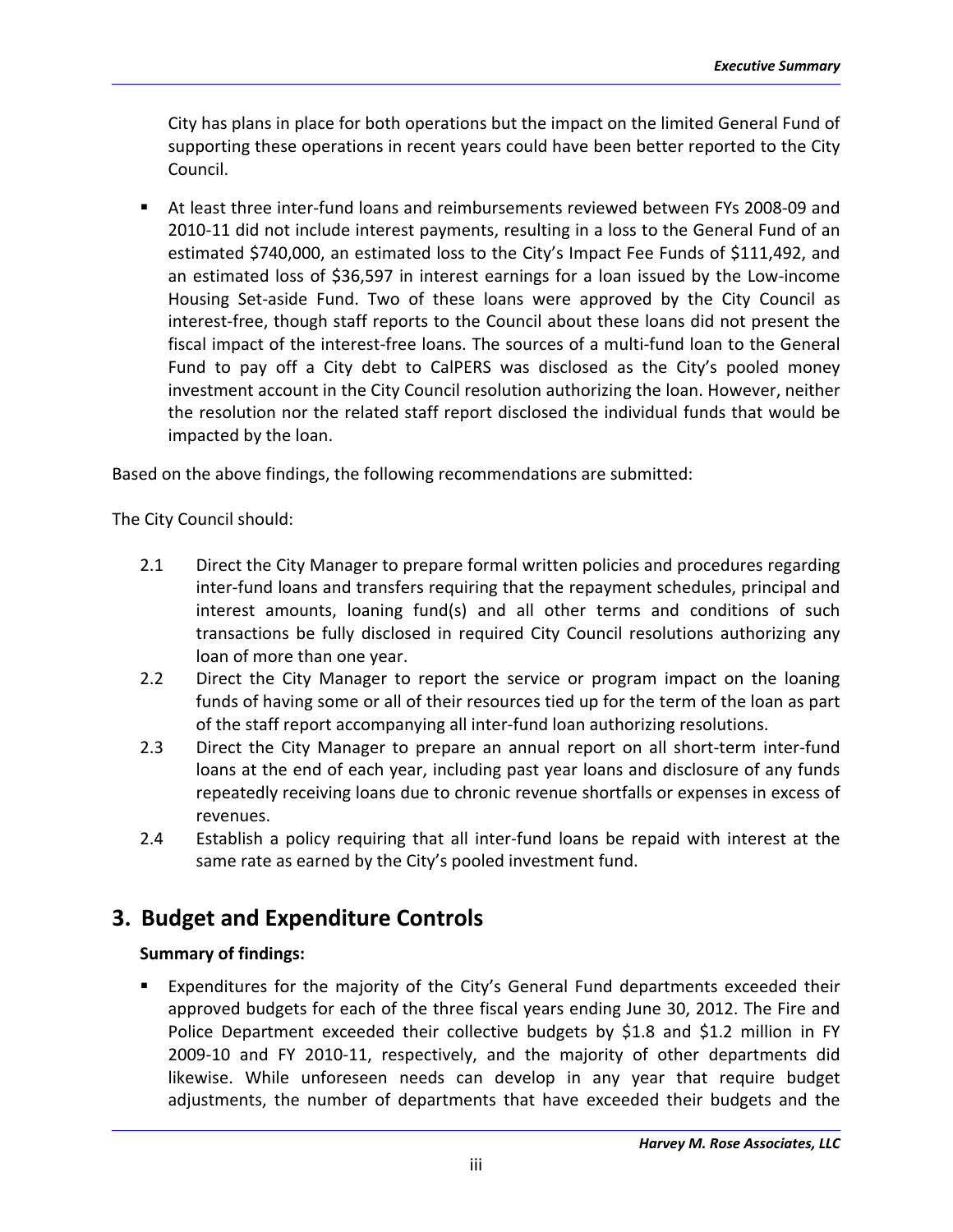absence of a clear process for amending the approved budget indicate a lack of cost control mechanisms and department management accountability for controlling costs.

- **•** Appropriation authority for General Fund expenditures in excess of originally budgeted amounts was covered partially by carrying forward approximately \$2.8 million in unexpended prior year capital project appropriations in FY 2009‐10 and \$1.8 million in FY 2010‐11. These appropriations were added midyear without City Council re‐ appropriation or approval of new uses of these funds.
- While some overtime is unavoidable for public safety agencies, and can even be cost effective, the extent of the variance between budgeted and actual overtime, particularly for the Fire Department, is extensive.
- The City of Watsonville's public safety costs, measured in costs per resident, are higher than the median costs for public safety among seven comparable cities.
- **The City lacks adequate management tools, reports, and resources to ensure** expenditures are controlled and that all variances with the budget are clearly disclosed. The City's finance and accounting system is outdated, lacks flexibility and does not provide sufficient timely information for department managers to be able to keep abreast of their budget variances.
- The City reports it has implemented a new budget monitoring process since audit field work was completed.
- The cash disbursement report provided to the City Council for approval at every meeting is not an effective cost control mechanism. The reports contain little explanation, are not tied to baselines, and lack roll‐ups by department or function.
- The City's cost allocation plan for services provided to multiple departments is based on allocation assumptions from FY 2000‐01, or more than ten years ago.
- The City established formal, written cash handling policies and procedures in the summer of 2012. Prior to that, such policies and procedures were not in place, in spite of the fact that tens of millions of dollars are collected each year Citywide. City staff reports that more such written procedures will be prepared in the near future.

Based on the above findings, the following recommendations are submitted:

The City Council should direct the City Manager to:

3.1 Establish a mechanism to ensure adherence to City policies dictating levels of authority for making changes to the budget in the interest of controlling costs to the budget, to include the level of authority department directors have for shifting funds within their budget, the authority of the City Manager to make budget changes, and the criteria that would trigger further review and action by the City Council.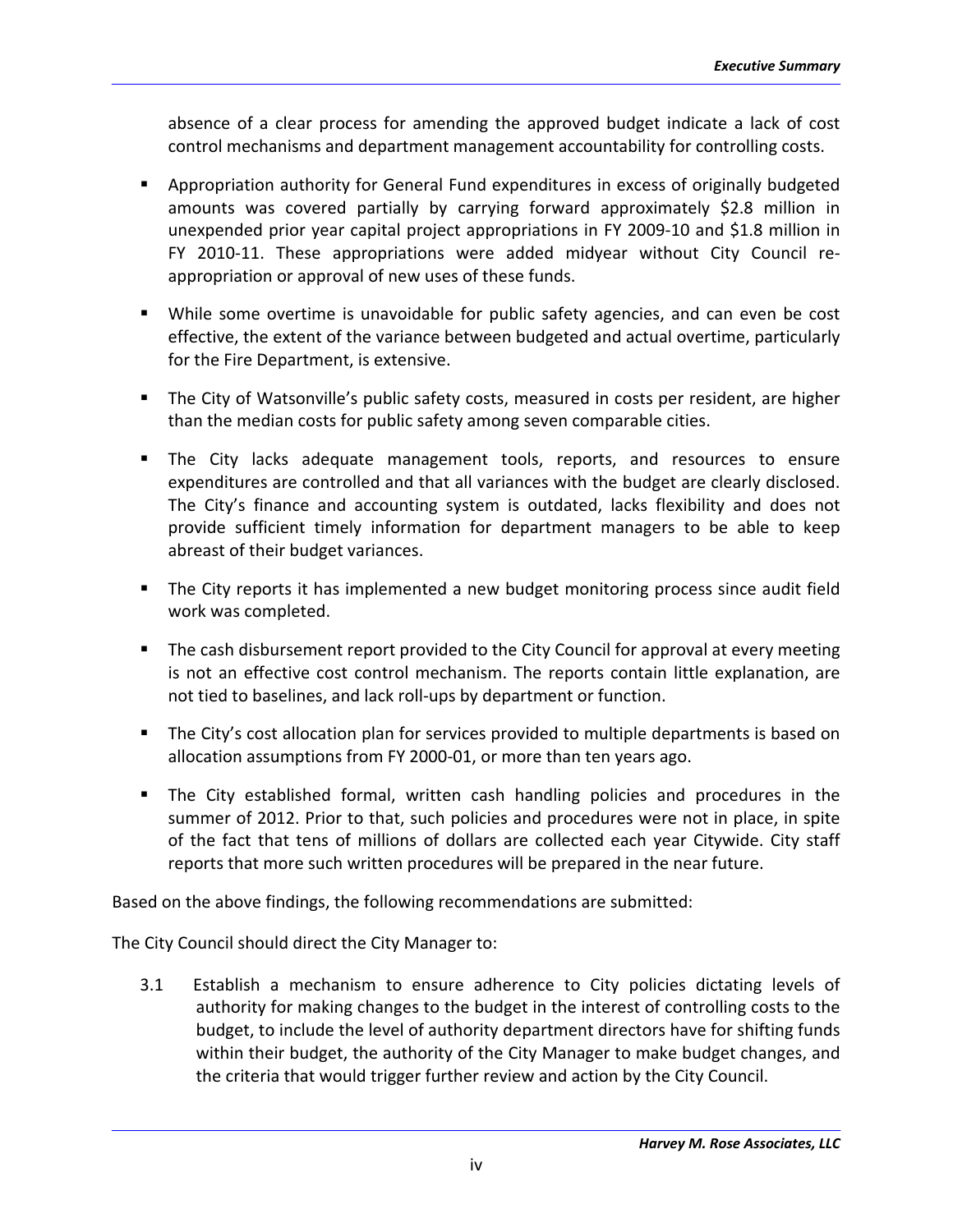- 3.2 Conduct further review of expenditures in the Fire and Police Departments and assess and report on alternative cost saving plans and structures to reduce public safety expenditures comparable to similar sized and neighboring cities, including consideration of contracting with other firefighting agencies if more cost-effective to do so.
- 3.3 Revise the annual budget document and Mid‐Year Financial Reports to include year‐ to-date actual revenues and expenditures, a distinction between management proposed and City Council adopted budgets, a clear summary of the fiscal results of past actions taken by the City Council to increase revenues or reduce/increase expenditures, and an explanation of the difference between actual amounts reported in the budget and the amounts reported in the City's Comprehensive Annual Financial Reports.
- 3.4 Revise the Municipal Code and streamline information provided in disbursement reports for City Council review to include only:
	- a) New disbursements not tied to items previously reviewed by the City Council, such as approved budgets, expenditure plans and contracts;
	- b) Disbursements representing significant changes to previously approved budgets, expenditure plans, contracts, and purchase orders, defined as a flat threshold amount determined by the City Council, a percentage threshold based on the previously approved amount, or changes in the scope of the project or program; and,
	- c) Significant expenditures on Open Purchase Orders.
- 3.5 Conduct a new cost allocation study and develop a new plan to appropriately allocate City costs to departments, and update the plan annually.
- 3.6 Obtain actuarial reports for its Internal Service Funds that more adequately estimate expected costs.
- 3.7 Charge insurance rates that are sufficient for (a) meeting expected costs and (b) increasing the assets and fund balance for Internal Service Funds to build sufficient reserves for a 50% to 80% confidence level of funding, as practiced by many public jurisdictions.
- 3.8 Continue preparing and updating written policies and procedures in all areas of financial management and internal controls.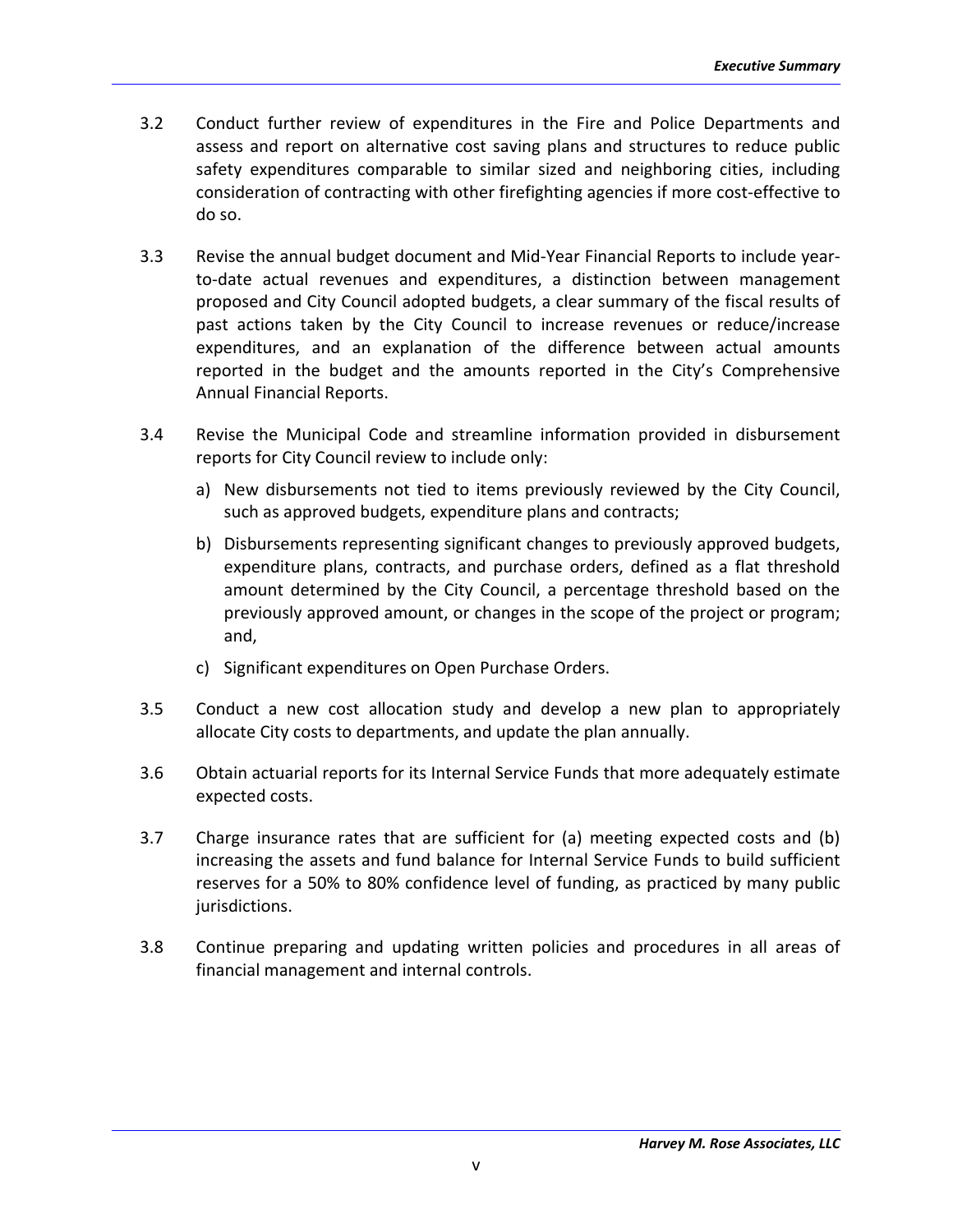## **4. Capital Budget and Impact Fees**

#### **Summary of findings:**

- In addition to its operating budget, the City maintains a five year capital improvement project budget that is subject to approval by the City Council as part of the annual budget approval process.
- **The City's capital improvement project budget provides some important details for each** project including a brief project description, planned expenditures, department, fund, and name of project manager. However, it is not possible to tell from the document how long previously approved projects or equipment acquisitions have been underway and how much or how little has been expended on them. Since timing and costs frequently change over the course of a capital project, it is critical that the City's governance board maintain the ability to oversee progress and costs on capital expenditures.
- **Dimeth** One source of City funding for capital projects is development impact fees. These fees, paid for by developers, are used to cover the costs of new infrastructure and equipment needed due to development. The bases of many of these fees have not been updated since they were established in the 1980s. Many are not tied to clearly established standards or clearly linked to documented development‐related costs. Some of the uses of these fees do not appear to be growth‐induced, as required by State law.
- Required annual reports on the City's development impact fees, presented to the City Council on consent agenda each year, do not contain all information required by State law to enable the City Council and public to determine how these funds are being used. Projects that can be funded with these fees are limited to growth‐induced needs and some projects funded do not appear to be appropriate.

Based on the above findings, the following recommendations are submitted:

The City Council should direct the City Manager to:

- 4.1 Modify the capital budget document to include multi-year presentations of all capital projects including:
	- a. Funds already spent on previously approved projects and date of project commencement;
	- b. Funds budgeted in the current and future years on previously approved projects;
	- c. Identification of changes in previously approved project budgets;
	- d. Funds proposed for current and future years on projects for which approval is requested;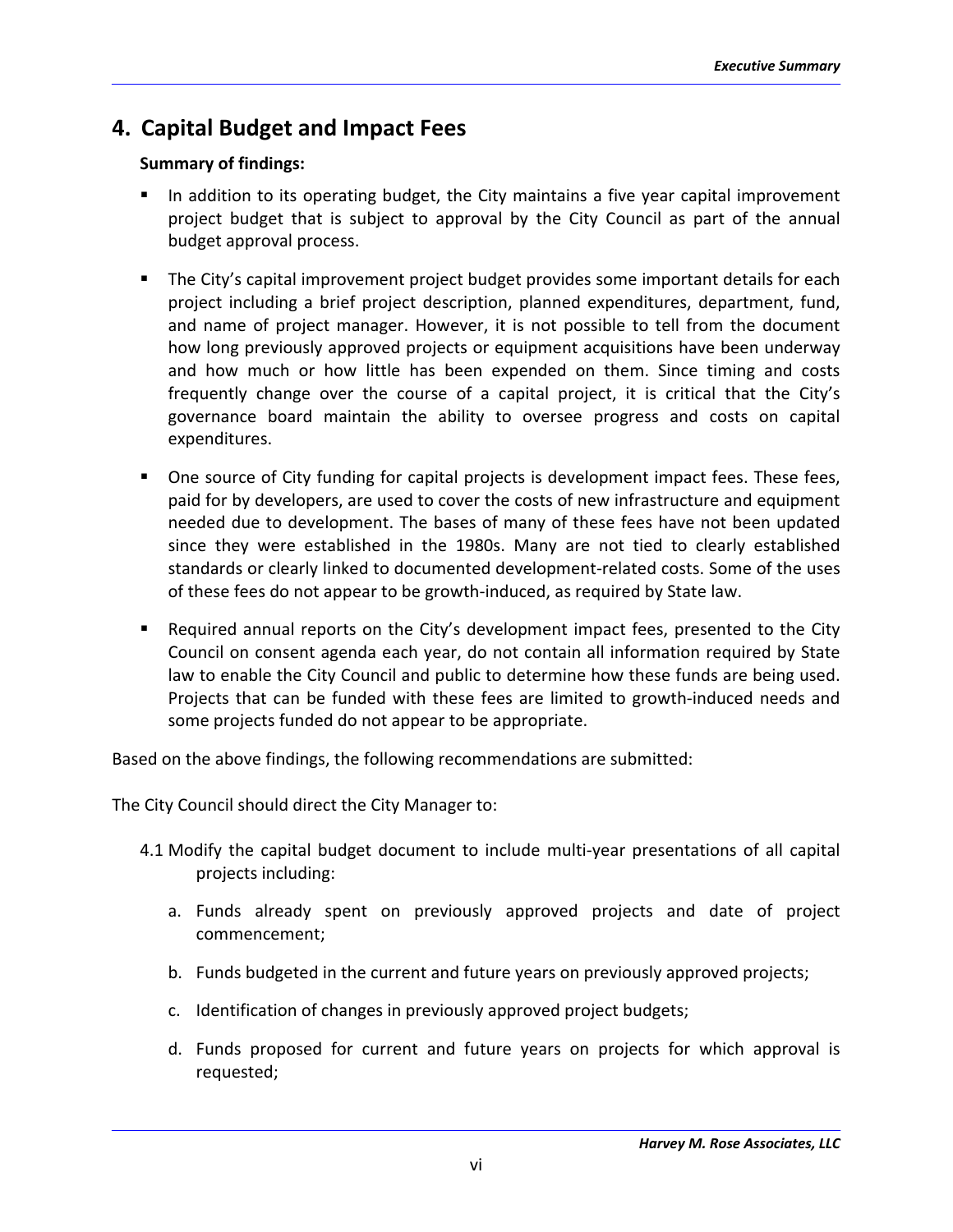- e. Funding sources and an indication of whether or not funding has been obtained yet;
- f. Brief explanations of any changes in project timing.
- 4.2 Review the bases of all development impact fees and report back to the City Council on whether or not the fees are in compliance with State Mitigation Fee Act requirements including the bases of the fees and the projects for which they have been used.
- 4.3 Establish service level standards to serve as the basis of each development impact fee such as acres of park per resident, fire department response time, etc.
- 4.4 Prepare annual impact fee reports that are fully compliant with all reporting requirements in State law.

#### **5. Procurement**

#### **Summary of findings:**

- Adherence to City of Watsonville policies and procedures for procurement is inconsistent. For instance, a review of purchase order files demonstrated that 14 out of a sample of 20 purchase orders in FY 2011‐12 did not obtain three sources of pricing, either through quotes or competitive bids, when policies encourage or require them to do so. Six of these 14 purchase orders were for professional services. Existing policies and procedures for the procurement of professional services through competitive bidding are vague and conflicting.
- The City Council does not always approve purchase orders or agreements that are greater than \$50,000, though City policies and procedures require such approval. A review of 21 purchase orders with funds encumbered, or earmarked as financial obligations, in FY 2010‐11 that were subject to City Council approval found that eleven were approved by the City Council but ten were not. Those approved represented most of the dollar value of the 21 purchase orders, but the ten that were not approved by the City Council had an aggregate value of \$1,486,070 or an average value of \$148,607 each.
- Though the City Council adopted contract change order policies in 1996, those policies are not included in the City's Administrative Rules and Regulations. Further, they do not provide sufficient mechanisms to control contract cost increases resulting from change orders. For example, a construction agreement for \$1,888,429 was approved by the City Council because it was the lowest price out of seven bids. However, a change order of \$374,162, or a 19.8 percent increase, was approved by the department director and the Purchasing Division without having to go back to the City Council for approval. The change order amount is more than twice the \$175,001 threshold for City Council approval of new public works contracts.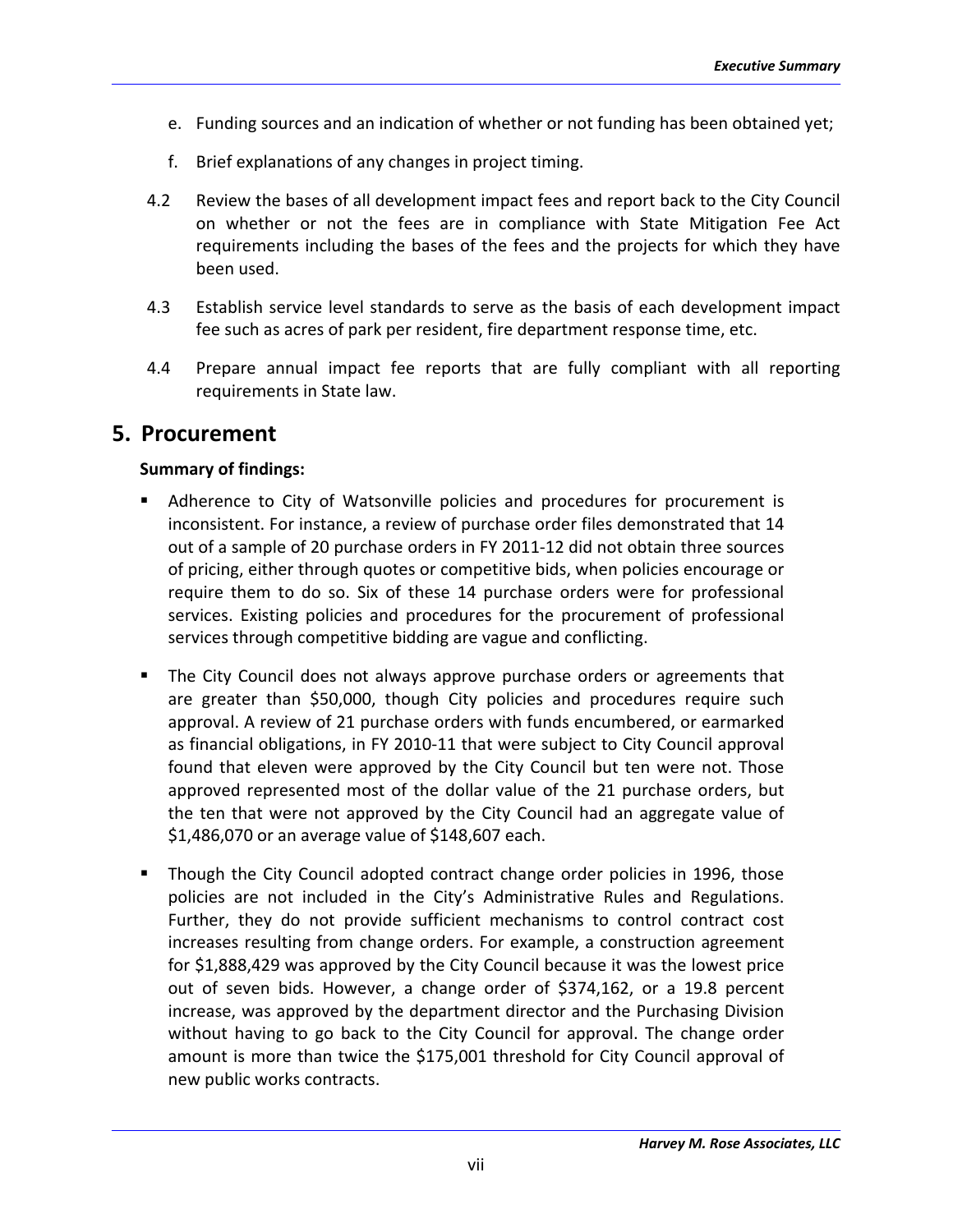Formal policies and procedures for Open Purchase Orders for small, repetitive purchases do not exist. In FY 2011‐12 there were 159 Open Purchase Orders, of which 136 incurred expenditures totaling \$3,081,502. However, a majority of these Open Purchase Orders have not been competitively bid within the past 20 years and most do not have a negotiated contract with the City to ensure consistent prices and discounts for goods and services

Based on the above findings, the following recommendations are submitted:

The City Council should direct the City Manager to:

- 5.1 Revise the City's written Administrative Rules and Regulations to include the following:
	- (a) Requirement for competitive bidding for all professional service contracts above a designated amount such as \$15,000 without requiring that contracts be awarded to the lowest responsible bidder (qualified contractor or vendor that meets bid specifications at the lowest cost), but rather, the most qualified if the lowest responsible and most qualified bidder are not the same;
	- (b) Require executed contracts for all Open Purchase Orders that include: a) contract term; b) annual or contract term limit for expenditures, prices, and discounts; c) mechanisms to approve changes in prices and discounts; and, d) City Council approval for all Open Purchase Orders estimated to exceed \$50,000;
	- (c) Clear procedures for approving change orders to all purchase orders, including Open Purchase Orders, such as requiring City Council approval for change orders that (i) result in a total purchase order greater than \$50,000 (or \$175,001 for public works), including the sum of previous change orders, or (ii) exceed a ten percent increase over the original purchase order amount;
	- (d) Monitoring and reporting procedures for Open Purchase Order expenditures, such as monthly reports by the Purchasing Division, that could result in requesting change orders for approval by City Council, or halting ongoing expenditures for the remainder of the year; and,
	- (e) Examples of when the City Council should approve purchase orders that are \$50,000 or less.
- 5.2 Train all City staff involved in purchase orders on the revised Administrative Rules and Regulations to ensure proper and consistent implementation of policies and procedures, including City Council approval of all purchase orders greater than \$50,000.
- 5.3 Provide annual reports to the City Council summarizing purchase order and contract activity for the past year, including original contracts and amounts, number and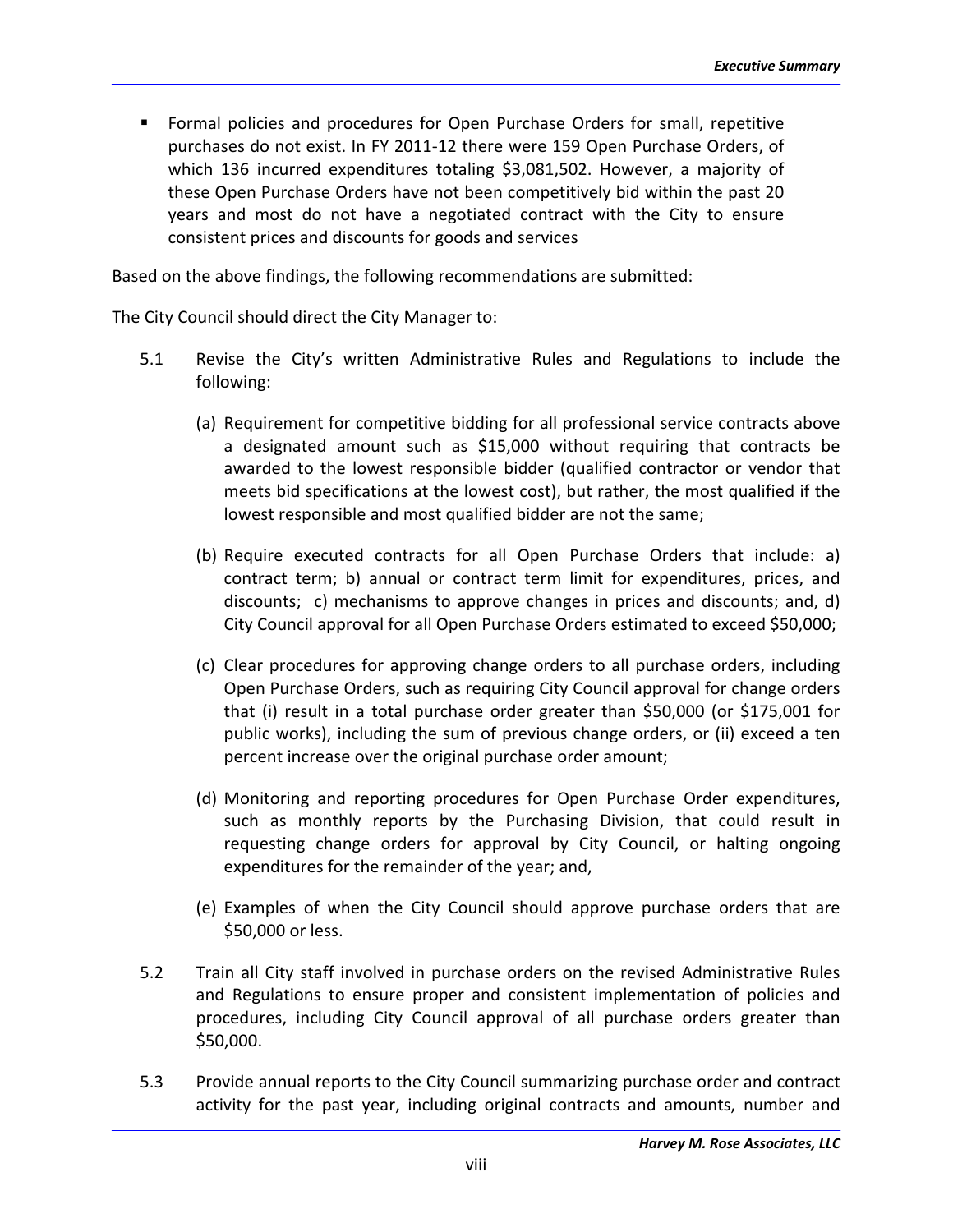value of change orders, and number and value of purchases from Open Purchase Orders.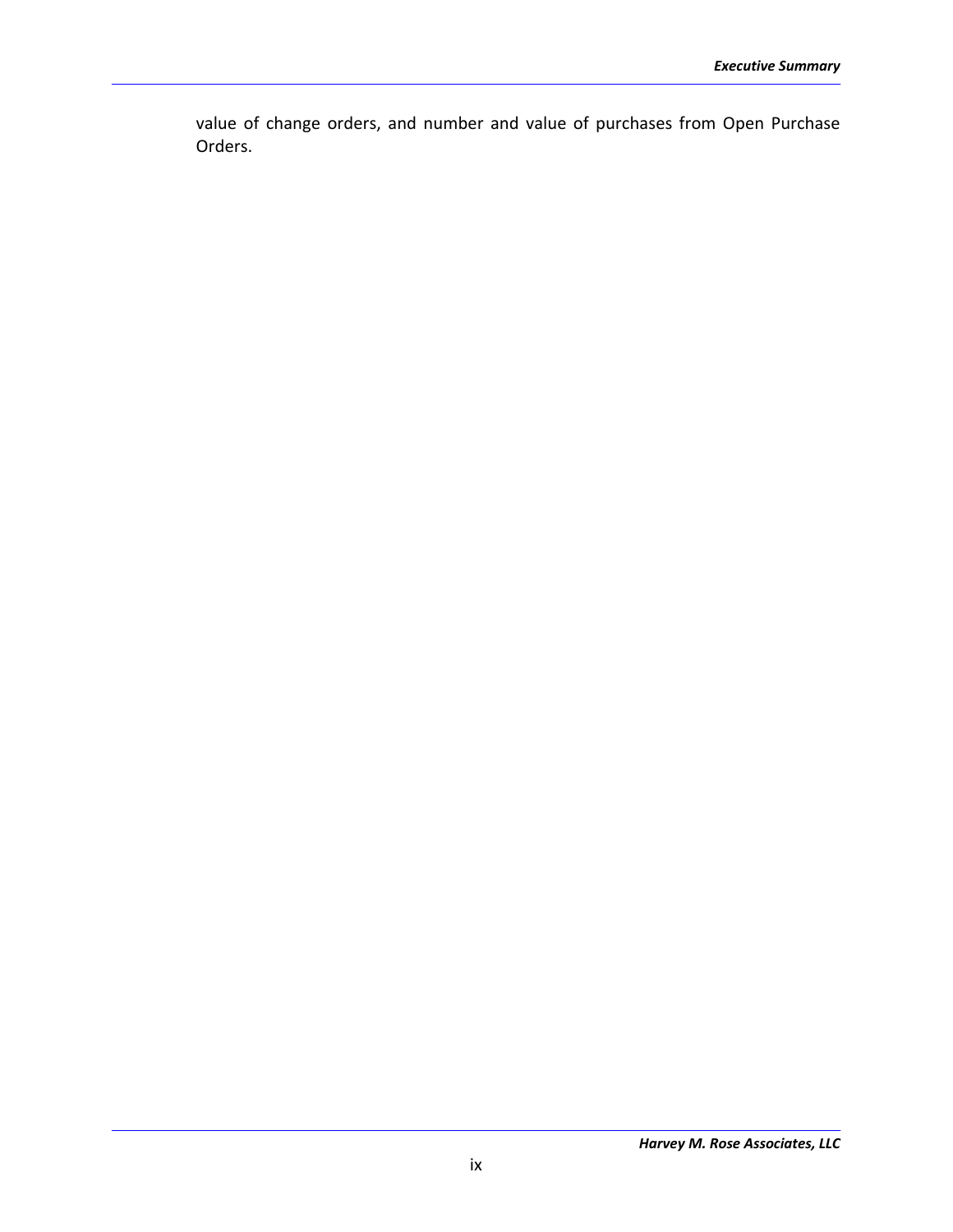# **Introduction**

Harvey M. Rose Associates, LLC (HMR) was retained by the FY 2011‐12 Santa Cruz County Grand Jury to conduct a *Performance Audit of the City of Watsonville*. This performance audit was conducted for the Santa Cruz County Grand Jury pursuant to its authorities defined in California Penal Code Section 925, et seq.<sup>1</sup>

### **Project Purpose and Scope**

The Performance Audit of the City of Watsonville was designed to accomplish the following objectives:

- Assess risk to the City's assets and resources due to its policies and internal controls, particularly in the areas of financial and grants management and controls over procurement, contracts and cash management.
- Assess accountability and transparency in City decision making, including an analysis of information flow between City management and the City Council, other City policy makers and the public.
- Evaluate the City's compliance with changes in State redevelopment law, including its processes for determining its redevelopment obligations and financial commitments as successor agency.

## **Methodology**

 $\overline{a}$ 

This Performance Audit was conducted in accordance with Government Auditing Standards, prepared by the United States Comptroller General and promulgated by the United States Government Accountability Office (USGAO). Also known as generally accepted government auditing standards (GAGAS), these standards provide a framework for performing high‐quality audit work with competence, integrity, objectivity, and independence.

This Performance Audit was conducted in two phases. Phase 1 involved an initial assessment and profile of the state of the City of Watsonville to identify areas of high risk of to the City's assets and resources. Phase 2 consisted of detailed field work to evaluate financial management and internal controls, accountability and transparency in City decision making, and the City's compliance with changes in State redevelopment law. Specific field work activities included:

- **Entrance conference with representatives from the City of Watsonville.**
- **Compilation of key documents to profile the City finances and organization.**

 $1$  California Penal Code Section 925 states, "The grand jury shall investigate and report on the operations, accounts, and records of the officers, departments, or functions of the county including those operations, accounts, and records of any special legislative district or other district in the county created pursuant to state law for which the officers of the county are serving in their ex officio capacity as officers of the districts."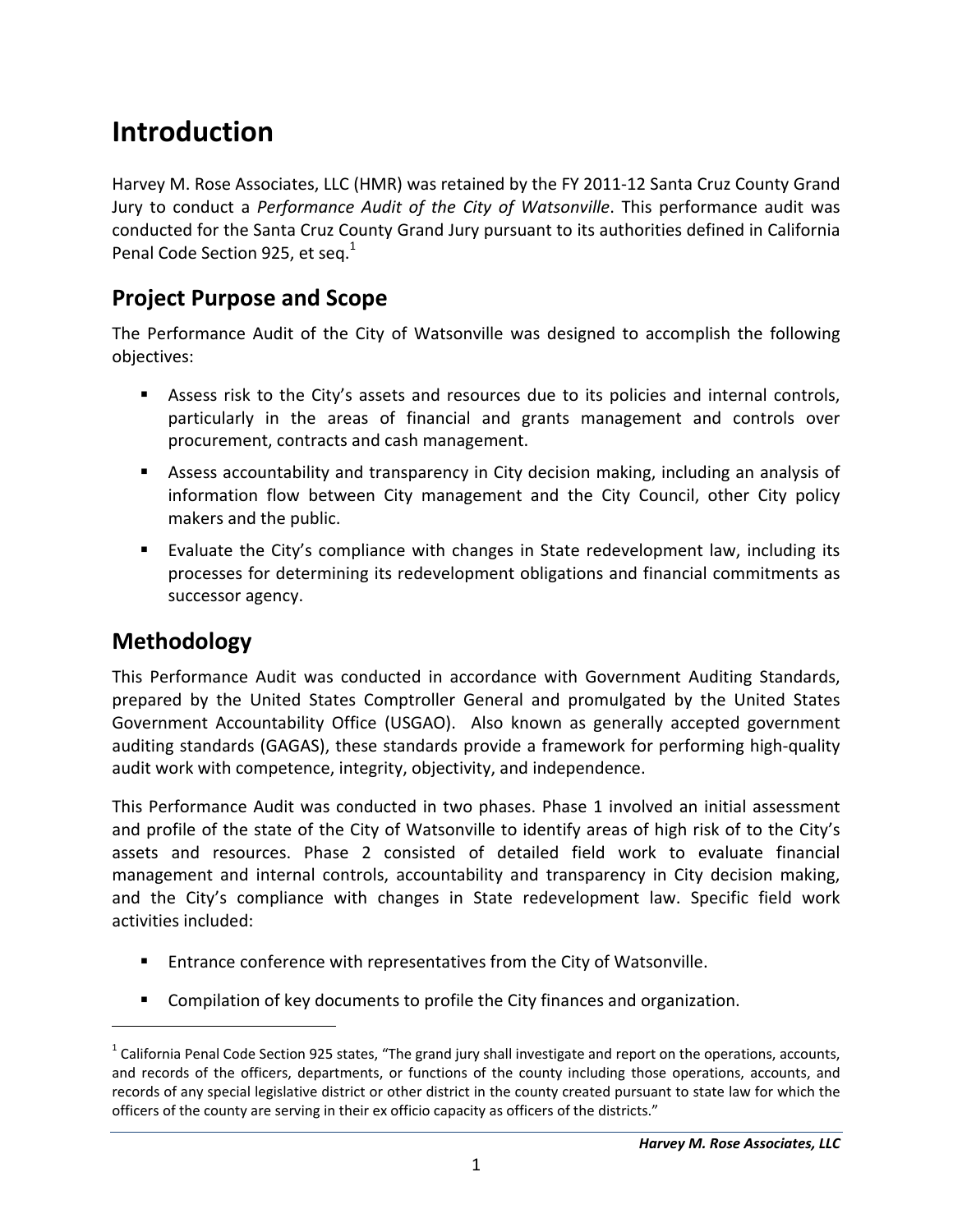- **Interviews with City Councilmembers and managers.**
- **Presentation of a profile of the current state of the City and risk assessment to the** Grand Jury.
- Evaluation of financial management and internal controls, including a review of the City's audited financial statements and budget documents.
- Evaluation of comparable cities' audited financial statements and analysis.
- **Transaction testing and file review for purchase orders, payments, contracts, bidding** process, grants, and assets.
- Evaluation of the current state of the City's former redevelopment agency efforts.
- **Evaluation of financial and other relations between the City General Fund and other City** funds.
- Evaluation of the use, deferral, and reporting of development impact fees.
- Evaluation of agendas, minutes, and reports for City Council meetings.

Though transaction testing was completed to assess grants and assets management, no significant risks were identified. Therefore, these analyses were excluded in the report.

A draft version of this report was provided to the City of Watsonville for review, factual clarifications, and comments, and a performance audit exit conference was conducted November 26, 2012. Revisions to the report were then made and the final document submitted to the Santa Cruz County Grand Jury.

### **Acknowledgements**

Harvey M. Rose Associates, LLC would like to thank the Santa Cruz County Grand Jury, City Councilmembers, the City Manager and his management staff for their time and assistance. City of Watsonville staff, particularly the Administrative Services Director and the Assistant Finance Officer, were extremely helpful and professional and took the time necessary to provide detailed information to the project team.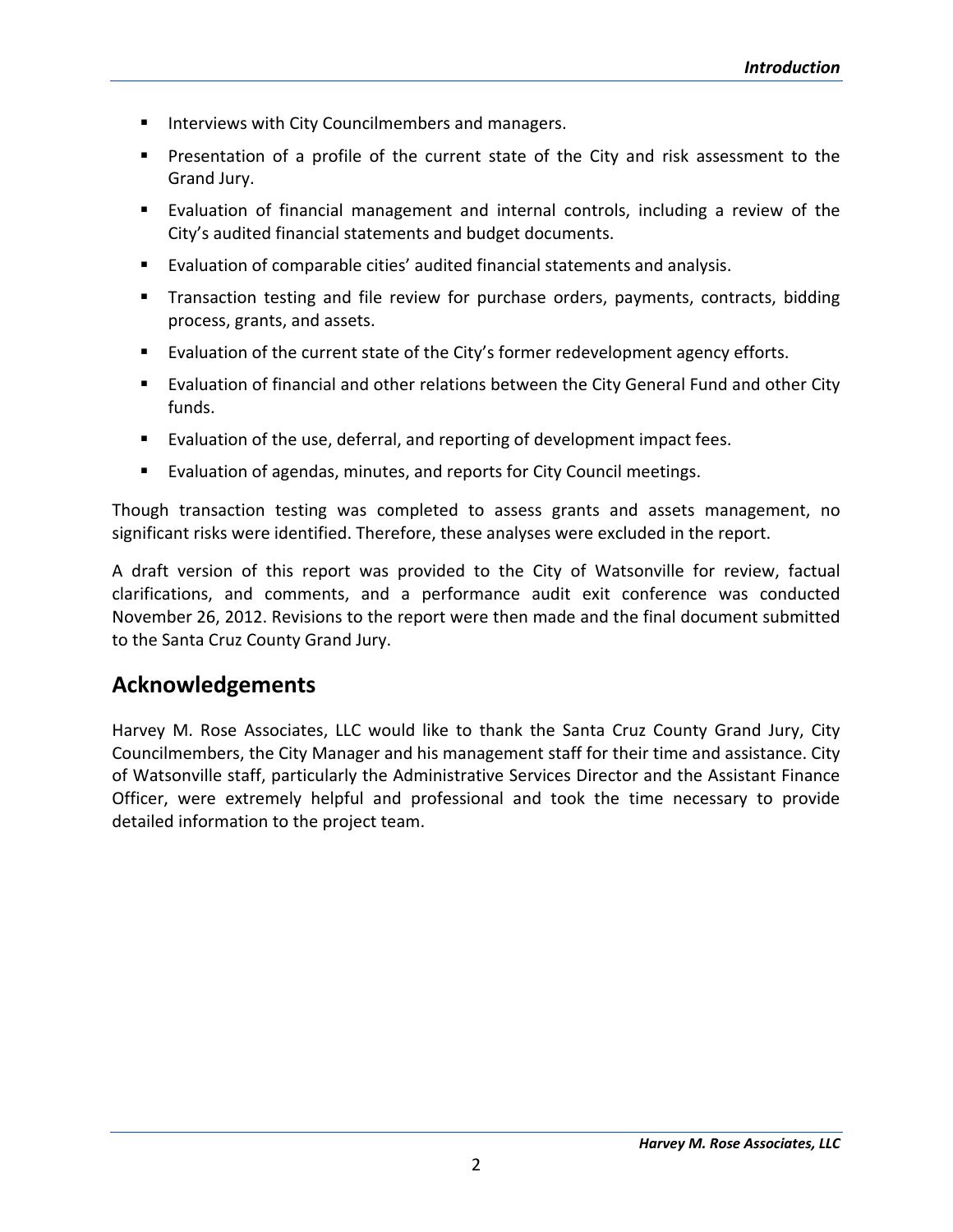# **1. Financial condition, reporting and controls**

- **Like most cities, the financial condition of the City of Watsonville has been negatively affected by national economic conditions that started in approximately 2008. However, the economy does not fully explain the City's current poor financial condition. A pattern of spending beyond the City's means, particularly in the case of the General Fund, has contributed to a depletion of the City's reserves and net assets, two key indicators of financial well‐being. While the City has made significant reductions in its General Fund expenditures since Fiscal Year 2009‐10 (July 1, 2009 through June 30, 2010), the reductions have not been sufficient to offset the impacts of General Fund spending in excess of revenues, particularly since the City was in weak financial condition for several years prior.**
- **A comparison of Watsonville's financial condition with other California cities of comparable size and characteristics shows that the City is worse off based on a number of key indicators. The City's General Fund end‐of‐year fund balance for FY 2010‐11, the last date for which audited data is available, was only 4 percent of City expenditures, compared to 42.8 percent for the comparison cities. The City had only one half of a month's worth of cash on hand compared to 2.3 months' worth in the other cities. Watsonville's General Fund level of indebtedness as of June 30, 2011 amounted to 87 percent of its assets, compared to only 10.7 percent in the other cities.**
- **While information on the City's financial condition can be distilled from reviewing publically available City documents, such as the City budget and the Comprehensive Annual Financial Report (CAFR), these documents alone do not include either sufficiently accurate or sufficiently analyzed and summarized data to enable the City Council and public to have a full accurate picture of the City's financial state and trends.**
- **To ensure that the City Council can fulfill their obligation as fiscal stewards, more accurate summarized information needs to be regularly presented to the City Council on the overall financial position of the City to better assess the fiscal impacts of its decisions on expenditures, revenues, loans and transfers.**

To provide the City Council with assurance that adequate financial controls are in place, comprehensive written financial policies and procedures are needed detailing tools and methods governing all financial transactions. A review of the City of Watsonville's prepared Comprehensive Annual Financial Reports for the five fiscal years ending June 30, 2011 (the most recent available) shows that the City's financial condition was worsening during that time, as measured by key indicators of financial position such as net assets, level of indebtedness,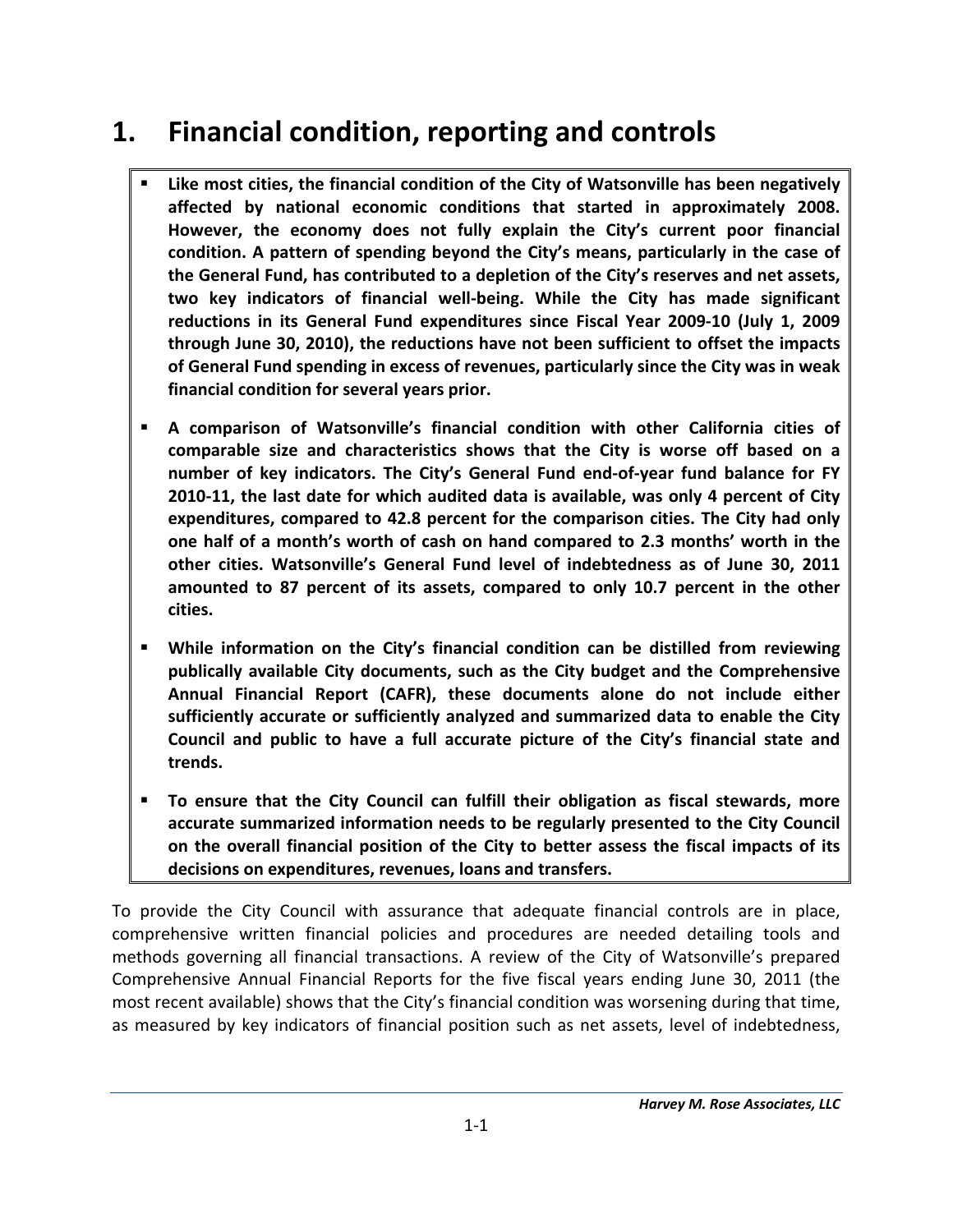reserves and fund balances. Exhibit 1.1, which presents the City's net assets for government activities<sup>1</sup> during that period, shows that net assets declined for each of the last three years shown, from approximately \$153.8 million in Fiscal Year (FY) 2008‐09 to \$141 million in FY 2010‐11. A decrease in net assets can be an indicator of a city's worsening financial position, whether due to a reduction in assets, an increase in liabilities, or a combination of the two.

Exhibit 1.1 shows a decline in the City's overall financial position during the period covered. What is most significant about the decline is that it was largely due to a decrease in cash, leaving the City with fewer liquid assets to cover its operational costs.

| <b>Exhibit 1.1</b><br><b>Change in Net Assets,</b><br><b>Government Activities, City of Watsonville</b><br>FYs 2006-07 - 2010-11 |                                                                     |               |               |               |               |  |  |  |  |
|----------------------------------------------------------------------------------------------------------------------------------|---------------------------------------------------------------------|---------------|---------------|---------------|---------------|--|--|--|--|
|                                                                                                                                  | 2007-08<br>2006-07<br>2008-09<br>2009-10<br>2010-11                 |               |               |               |               |  |  |  |  |
| Net assets, start of yr.                                                                                                         | \$99,690,040                                                        | \$133,326,823 | \$147,275,010 | \$153,202,385 | \$141,343,459 |  |  |  |  |
| Net assets, end of yr.                                                                                                           | 130,994,449                                                         | 146,776,579   | 153,773,207   | 148,106,795   | 140,987,616   |  |  |  |  |
| Change in net assets                                                                                                             | 31,304,409<br>13,449,756<br>6,498,197<br>$-5,095,590$<br>$-355,843$ |               |               |               |               |  |  |  |  |
|                                                                                                                                  | 31.40%                                                              | 10.09%        | 4.41%         | $-3.33%$      | $-0.25%$      |  |  |  |  |

Source: City Comprehensive Annual Financial Reports, FYs 2006‐07 – 2011‐11

Exhibit 1.2 presents expenses and revenues for the City's government activities for the five year period between FY 2006‐07 and 2010‐11. The five year trend has been that revenues have declined while expenditures have gone up and down. Revenues were less than expenditures for two of the last three fiscal years shown. This means that the fund balance had to be used to cover expenses for those two years.

| <b>Exhibit 1.2</b><br><b>Revenues and Expenditures</b><br><b>Government Activities, City of Watsonville</b><br>FYs 2006-07 - 2010-11 |                                                                              |              |              |                |               |  |  |  |  |
|--------------------------------------------------------------------------------------------------------------------------------------|------------------------------------------------------------------------------|--------------|--------------|----------------|---------------|--|--|--|--|
|                                                                                                                                      | 2007-08<br>2008-09<br>2009-10<br>2006-07<br>2010-11                          |              |              |                |               |  |  |  |  |
| <b>Government Activities</b>                                                                                                         |                                                                              |              |              |                |               |  |  |  |  |
| Revenue                                                                                                                              | \$74,420,729                                                                 | \$64,752,117 | \$54,583,012 | \$53,678,487   | \$54,392,929  |  |  |  |  |
| <b>Government Activities</b>                                                                                                         |                                                                              |              |              |                |               |  |  |  |  |
| Expends                                                                                                                              | \$47,178,104<br>\$55,979,833<br>\$50,124,903<br>\$57,904,273<br>\$54,748,771 |              |              |                |               |  |  |  |  |
| Net Revenue                                                                                                                          | \$27,242,625                                                                 | \$8,772,284  | \$4,458,109  | (54, 225, 786) | ( \$355, 842) |  |  |  |  |

Source: City Comprehensive Annual Financial Reports, FYs 2006‐07 – 2011‐11

 $1$  Net assets are defined as City assets less liabilities. Government activities, as defined in the CAFR, includes all financial transactions and funds except for the City's enterprise activities (i.e., utilities, airport).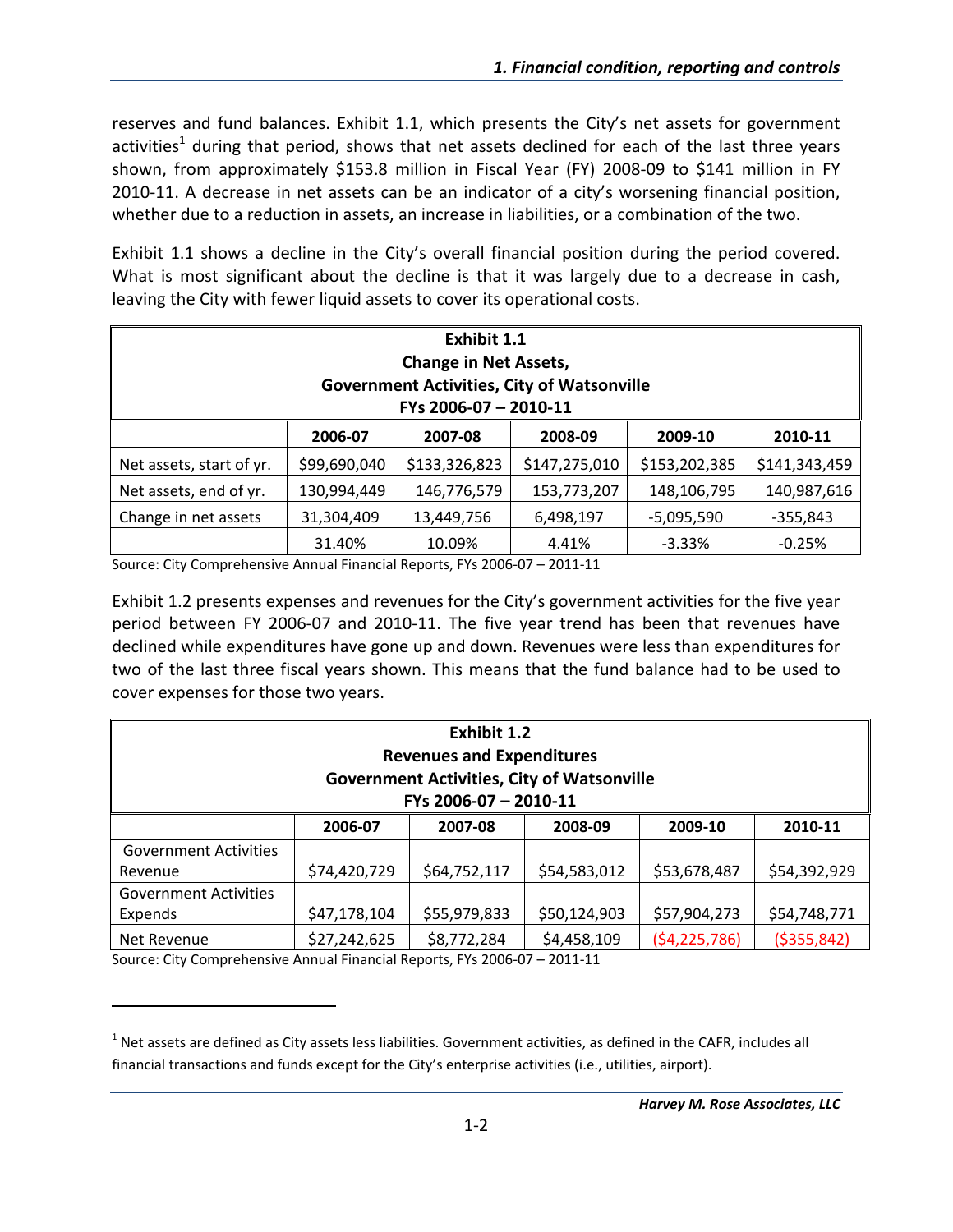While the City has been affected by the decline in economic conditions nationwide, which particularly affected property tax revenues, it also experienced a significant decline in grant revenue between FY 2007‐08 and 2008‐09 which did not come back during the five year period (2006 through 2011). Expenditures decreased in FY 2010‐11, primarily in the area of redevelopment and housing expenditures and also due to the City reducing the number of positions Citywide. City management points out that the City took other actions during this period to reduce costs such as requiring higher employee PERS and health insurance contributions. However, even with these decreases, expenses still outpaced revenues for the City's government activities.

The trend of expenditures outpacing revenues was more pronounced within the City's General Fund. Exhibit 1.3 shows that General Fund expenditures outpaced revenues (before transfers‐ in) for each of the five years through FY 2010‐11. Besides base General Fund revenues such as property, sales and utility users tax revenue, the General Fund also receives transfers from other funds which support General Fund activities. These include transfers from the City's Retirement Tax Fund, which is used to support City employee retirement benefits, and Gas Tax Fund monies, which, consistent with State law, are transferred to the General Fund to pay for street improvements,.

However, as shown in Exhibit 1.3, even after transfers to cover certain General Fund costs, the General Fund was still in a deficit situation for four of the five years reviewed. The size of the deficit was reduced in FY 2010‐11 compared to the prior two years as a result of reductions in General Fund expenditures and higher transfers in, though approximately half of the transfers represent one-time monies. However, net revenues for the year were still negative and unaudited FY 2011‐12 records show the General Fund deficit trend likely to continue when the final audited numbers are prepared.

|                           | Exhibit 1.3: General Fund Trends, FYs 2006-07 - 2010-11 |                |                |                |              |  |  |  |
|---------------------------|---------------------------------------------------------|----------------|----------------|----------------|--------------|--|--|--|
|                           | 2006-07                                                 | 2007-08        | 2008-09        | 2009-10        | 2010-11      |  |  |  |
| <b>GF Revenues</b>        | \$33,348,718                                            | \$32,684,775   | \$30,714,756   | \$31,400,184   | \$31,077,410 |  |  |  |
| <b>GF Expenditures</b>    | 36,464,073                                              | 38,897,712     | 38,068,719     | 35,196,791     | 39,971,715   |  |  |  |
| Subtotal: net revenues    | (3, 115, 355)                                           | (6, 212, 937)  | (7, 353, 963)  | (3,796,607)    | (8,894,305)  |  |  |  |
| <b>Other Financing:</b>   |                                                         |                |                |                |              |  |  |  |
| Transfers in              | 4,800,025                                               | 3,266,674      | 3,131,186      | 2,711,000      | 8,256,955    |  |  |  |
| Total net revenues        | \$1,684,670                                             | ( \$2,946,263) | (54, 222, 777) | ( \$1,085,607) | (5637, 350)  |  |  |  |
| GF Fund Balance, year-end | \$6,983,724                                             | \$6,651,312    | \$2,820,710    | \$1,896,570    | \$1,598,588  |  |  |  |
| Fund Balance as %         |                                                         |                |                |                |              |  |  |  |
| Expends                   | 19.2%                                                   | 17.1%          | 7.4%           | 5.4%           | 4.0%         |  |  |  |
| Cash                      | 2,171,811                                               | 1,136,890      | 363,731        | 1,902,722      | 1,714,477    |  |  |  |
| Months cash available     | 0.71                                                    | 0.35           | 0.11           | 0.65           | 0.51         |  |  |  |
|                           |                                                         |                |                |                |              |  |  |  |

Source: City Comprehensive Annual Financial Reports, FYs 2006‐07 – 2011‐11

Note: The City paid a \$6.5 million loan to CALPERS in FY 2010‐11 to cover certain retirement costs for some Fire and Police Department employees in FY 2010-11. This is a one-time General Fund expense funded by a loan from other City funds. The City did not have that expense in FY 2011‐12.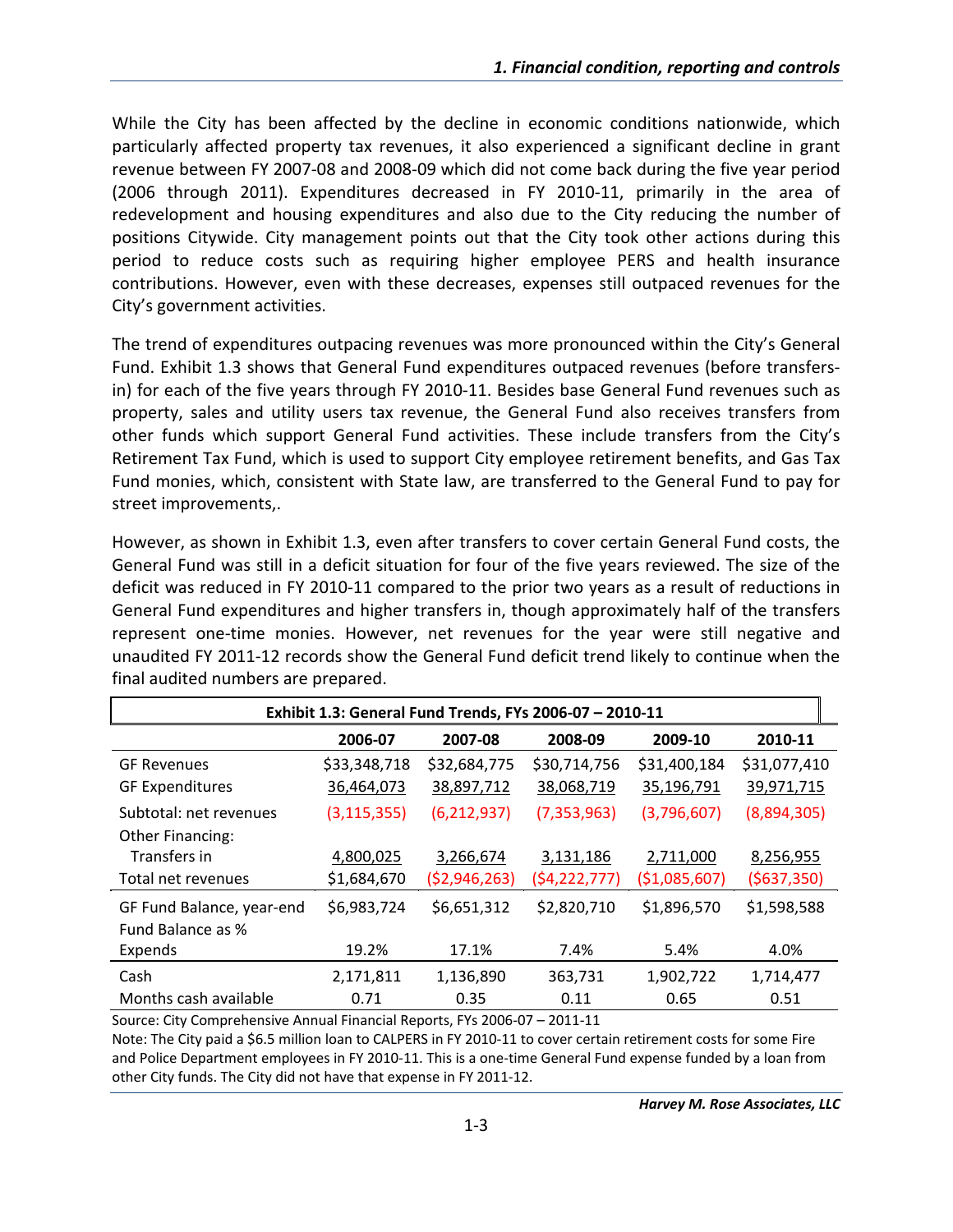Exhibit 1.3 shows that the General Fund year‐end fund balance decreased each year of the five years reviewed, starting at nearly \$7 million in FY 2006‐07, or 19.2 percent of General Fund expenditures, and decreasing to approximately \$1.6 million in FY 2010‐11, or 4 percent of General Fund expenditures for that year. The smaller this amount is, the less flexibility the City has for meeting increased or unexpected costs.

As another measure of its weak financial position, the City's CAFRs show that the General Fund had very low amounts of cash available in each of the five years reviewed. Exhibit 1.3 shows that the cash position of the General Fund over the five year period reviewed was poor relative to best practices. Specifically, the Government Finance Officers Association recommends that two months' worth of expenditures be maintained in cash to cover unexpected costs and/or downturns in revenue. As shown in Exhibit 1.3, the City has had under one month's worth of expenditures in cash as of June 30 of each year for the last five years. Having such a small amount of cash on hand may have had less impact in the years prior to the national economic recession but the combination of low cash balances and low fund balances during the five year period made it difficult for the City to maintain all of its positions and services when revenues decreased and redevelopment funds became no longer available with the State‐mandated dissolution of redevelopment agencies in California.

City management states that actual cash available for the General Fund is greater than reported in the CAFRs because, to comply with CAFR protocols, additional cash had to be temporarily loaned to other funds with negative cash balances. However, this situation indicates that there were weaknesses in those other City funds, for which the General Fund is ultimately responsible. This situation was either not true in the comparison cities or, if any of the comparison cities did loan General Fund cash to other funds, they still had more reported General Fund cash available than the City of Watsonville.

More details on General Fund expenditures and revenues are provided in Section 3 of this report.

A final measure of the City's financial position is its level of General Fund indebtedness, or liabilities. Exhibit 1.4 presents General Fund liabilities relative to its assets for the five fiscal years ending June 30, 2011 as reported on the balance sheet in the City's CAFRs. As can be seen, the City's General Fund has maintained high liabilities relative to its assets in all five years. Further, its liabilities have increased substantially in each of the last three fiscal years, ending in an amount equal to 87 percent of General Fund assets.

| Exhibit 1.4: General Fund Trends, FYs 2006-07 - 2010-11 |            |            |           |           |            |  |  |  |  |
|---------------------------------------------------------|------------|------------|-----------|-----------|------------|--|--|--|--|
| 2010-11<br>2007-08<br>2009-10<br>2008-09<br>2006-07     |            |            |           |           |            |  |  |  |  |
| <b>GF Assets</b>                                        | 13,411,298 | 11,450,149 | 7,565,639 | 6,866,753 | 12,303,252 |  |  |  |  |
| <b>GF Liabilities</b>                                   | 6,427,974  | 4,798,837  | 4,744,929 | 4,970,183 | 10,704,664 |  |  |  |  |
| Liabilities % Assets                                    | 47.9%      | 41.9%      | 62.7%     | 72.4%     | 87.0%      |  |  |  |  |

Source: City Comprehensive Annual Financial Reports, FYs 2006‐07 – 2011‐11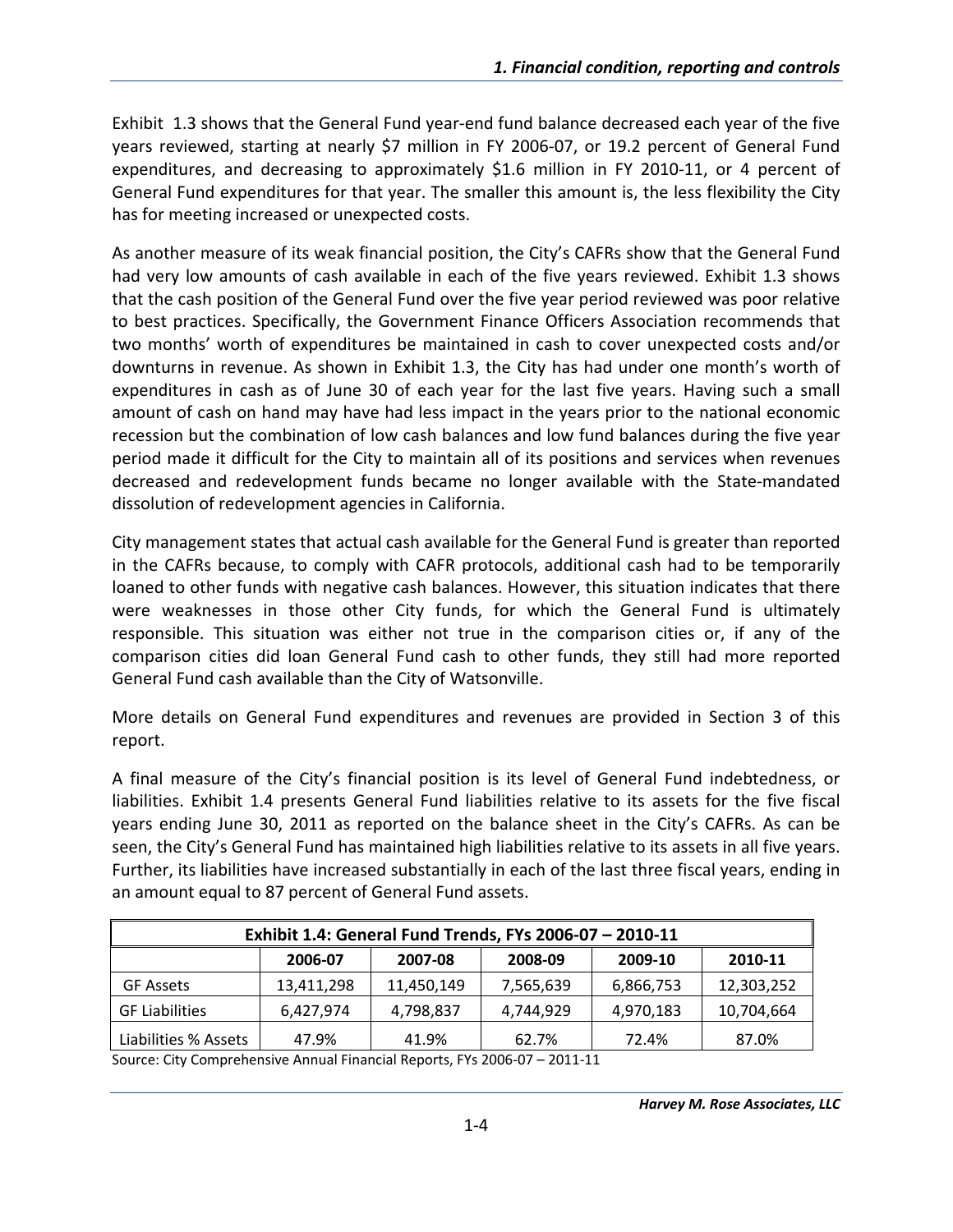The General Fund did not have a strong base of assets during the five years reviewed. During that period, its assets have consisted mostly of a small amount of cash, as described above, and balances due to the General Fund from short‐term loans to other funds. Liabilities have consisted primarily of accrued personnel costs such as vacation leave balances owed to employees in the future and, for FY 2010‐11, loan payments due to other funds (discussed further in Section 2).

The information in Exhibits 1.1 through 1.4 is available in the City's Comprehensive Annual Financial Reports, all of which are public documents, accessible to the City Council and the public. However, the information in those audit reports is not formally summarized or presented to the City Council and public by City staff to provide an understanding on the implications of decisions with fiscal impacts. The document on its own does not lend itself to a quick understanding of the City's financial position and multi‐year trends. Similarly, the City's budget documents and report contain a great deal of useful detailed information but the information is not summarized to provide an accessible picture of the City's budget situation.

#### **Comparison with other cities**

While many of the poor financial indicators above are tied to national economic conditions in recent years, a comparison with other California cities that have also been affected by economic conditions shows that the City of Watsonville is worse off in many respects. As a result, Watsonville has had to reduce its workforce and service levels in recent years and is still in a precarious state in terms of its ability to meet ongoing regular expenditures, maintain services levels and cover any unexpected costs.

Exhibit 1.5 presents comparisons of key financial measures with other cities. All the cities are of comparable size as Watsonville, though the City of Santa Cruz has fewer characteristics in common with Watsonville than the other comparison cities because it has a stronger economic base. Though it has a larger population, the City of Salinas was added to the comparison group at the request of City of Watsonville management.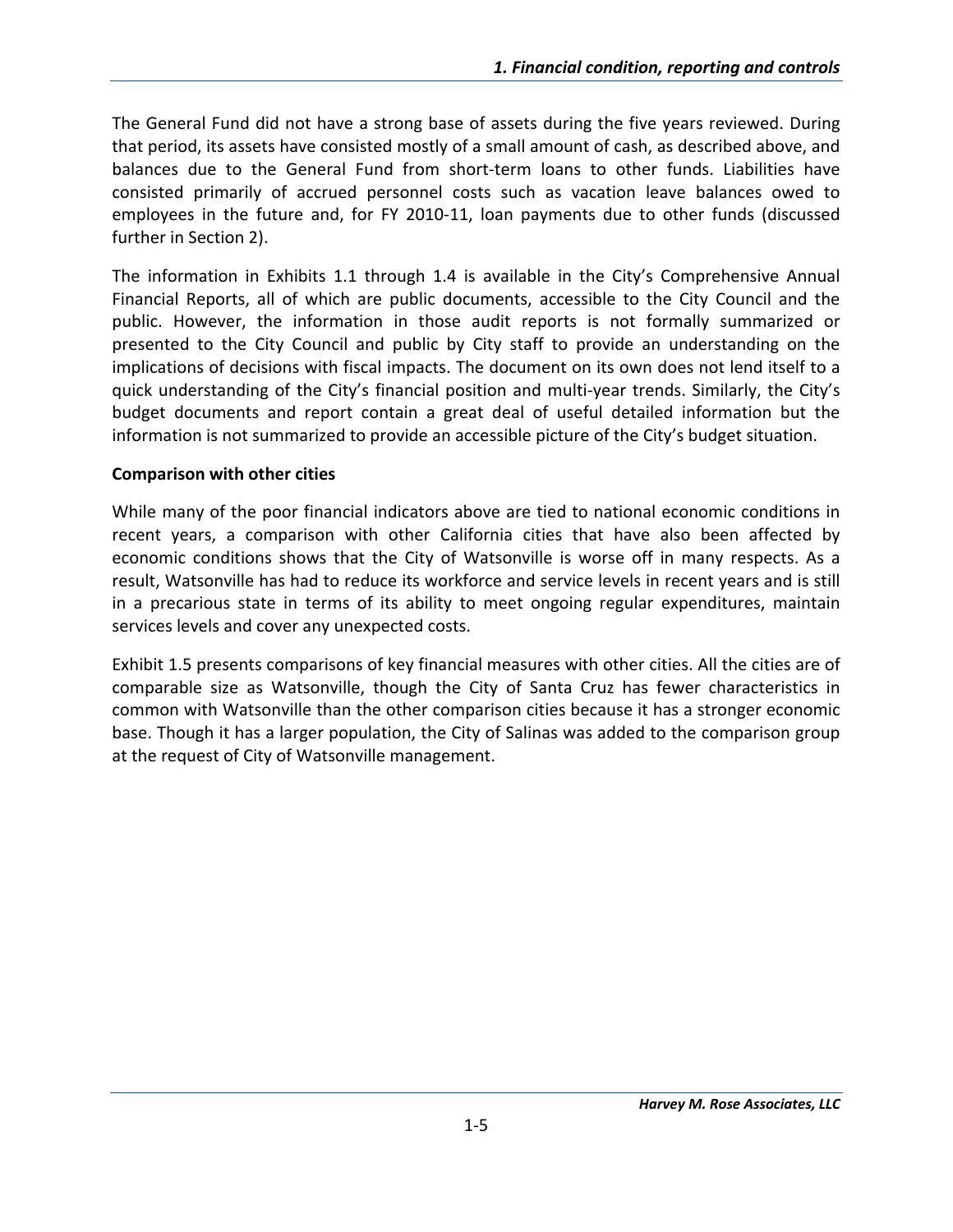|                       | Exhibit 1.5: Watsonville vs. Comparable Cities, FY 2010-11 |            |            |                |             |                |            |            |             |
|-----------------------|------------------------------------------------------------|------------|------------|----------------|-------------|----------------|------------|------------|-------------|
|                       | Cathedral                                                  |            |            |                |             |                |            |            |             |
|                       | City                                                       | Colton     | Gilroy     | <b>Hanford</b> | Porterville | <b>Salinas</b> | Santa Cruz | Median     | Watsonville |
| Population            | 52,381                                                     | 52,940     | 49,582     | 54,284         | 55,023      | 152,994        | 60,342     | 54,284     | 51,586      |
| <b>GF Revenue</b>     | 27,732,595                                                 | 25,143,393 | 36,063,731 | 20,444,156     | 22,080,187  | 80,459,293     | 77,912,927 | 27,732,595 | 31,077,410  |
| GF                    |                                                            |            |            |                |             |                |            |            |             |
| Expenditures          | 32,202,922                                                 | 27,641,201 | 32,215,955 | 20,392,760     | 21,341,142  | 78,804,888     | 95,908,015 | 32,202,922 | 39,971,715  |
| <b>GF Fund</b>        |                                                            |            |            |                |             |                |            |            |             |
| Balance Year-         |                                                            |            |            |                |             |                |            |            |             |
| end                   | 13,791,984                                                 | 3,287,230  | 25,220,668 | 13,843,789     | 21,841,056  | 11,059,380     | 25,531,855 | 13,843,789 | 1,598,588   |
| Fund Balance,         |                                                            |            |            |                |             |                |            |            |             |
| % GF                  |                                                            |            |            |                |             |                |            |            |             |
| Expenditures          | 42.8%                                                      | 11.9%      | 78.3%      | 67.9%          | 102.3%      | 14.0%          | 26.6%      | 42.8%      | 4.0%        |
| General Fund          |                                                            |            |            |                |             |                |            |            |             |
| Cash                  | 9,560,263                                                  | 3,917,115  | 20,450,350 | 6,776,398      | 142,264     | 11,378,862     | 18,126,982 | 9,560,263  | 1,598,588   |
| <b>Months Cash</b>    |                                                            |            |            |                |             |                |            |            |             |
| Available             | 3.56                                                       | 1.70       | 7.62       | 3.99           | 0.08        | 1.73           | 2.27       | 2.3        | 0.48        |
| <b>GF Assets</b>      | 17,023,101                                                 | 6,694,847  | 25,935,077 | 15,482,986     | 23,622,719  | 23,618,275     | 28,204,269 | 23,618,275 | 12,303,252  |
| <b>GF Liabilities</b> | 3,231,117                                                  | 3,407,617  | 714,409    | 1,649,197      | 1,781,663   | 12,558,895     | 2,672,414  | 2,672,414  | 10,704,664  |
| Liabilities/          |                                                            |            |            |                |             |                |            |            |             |
| Assets                | 19.0%                                                      | 50.9%      | 2.8%       | 10.7%          | 7.5%        | 53.2%          | 9.5%       | 10.7%      | 87.0%       |

Sources: FY 2011‐11 Comprehensive Annual Financial Reports for each city. Population estimates for each city as of July 1, 2011 from U.S. Census Bureau EST 2011‐03‐06.

As shown in Exhibit 1.5, Watsonville's General Fund end‐of‐year fund balance, at approximately \$1.6 million, is extremely low compared to the median of \$13.8 million in the comparison cities. As a percentage of expenditures, Watsonville's end-of-year fund balance amounted to 4 percent of General Fund expenditures compared to a median of 42.8 percent in the other cities. The comparison cities had cash available that would cover a median of 2.3 months of their General Fund expenditures compared to only one‐half of a month's worth of expenditures in cash in Watsonville. At 87 percent, the City of Watsonville has a high level of liabilities relative to its assets compared to a median of 10.7 percent in the comparison cities.

While there are undoubtedly many factors contributing to the disparity between Watsonville's financial condition and that of the comparison cities, Exhibit 1.6 shows that at \$775, Watsonville's General Fund expenditures per capita are higher than the \$522 median of the comparison cities. In fact, the City of Watsonville's expenditures per capita are higher than all of the other cities except the City of Santa Cruz, which also has a much higher revenue base as shown above in Exhibit 1.5. The same information is presented for FY 2009-10 in Exhibit 1.7, when the City did not have the one-time expense for paying off its PERS loan as it did in FY 2010-11. As can be seen, at \$686 per capita, the City of Watsonville was still above the median amount of the comparison cities, though the difference was not as great as in FY 2010‐11. Only two other cities, Santa Cruz and Cathedral City, had higher per capita General Fund expenditure levels in FY 2009‐10 than the City of Watsonville.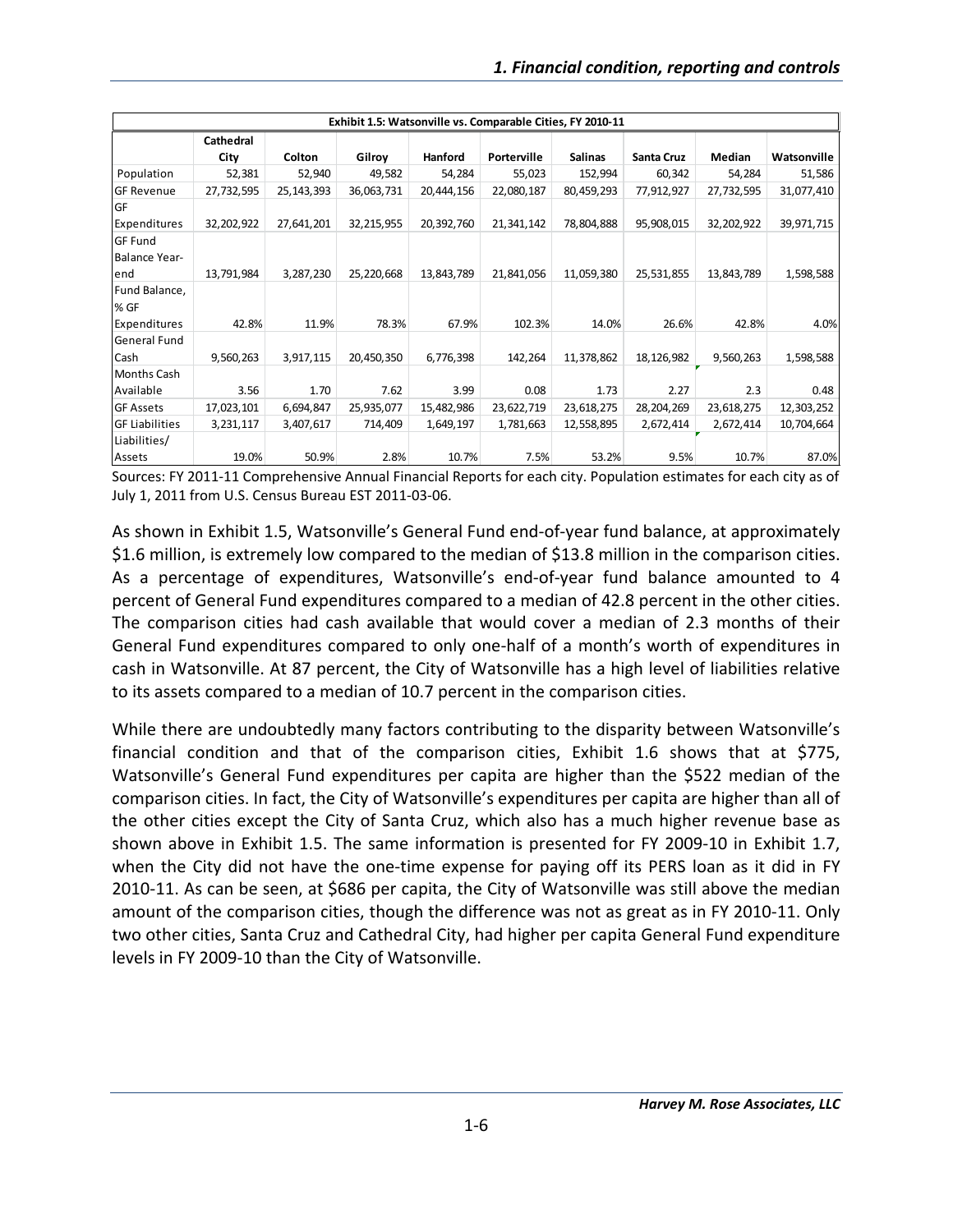|                        | Exhibit 1.6: General Fund FY 2010-11 Expenditures Per Capita |               |                     |              |              |                |              |              |              |  |
|------------------------|--------------------------------------------------------------|---------------|---------------------|--------------|--------------|----------------|--------------|--------------|--------------|--|
|                        | Cathedral                                                    |               |                     |              |              |                |              |              |              |  |
|                        | City                                                         | <b>Colton</b> | Gilrov              | Hanford      | Porterville  | <b>Salinas</b> | Santa Cruz   | Median       | Watsonville  |  |
| <b>GF Expenditures</b> | \$32,202,922                                                 | \$27,641,201  | \$32,215,955        | \$20,392,760 | \$21,341,142 | \$78,804,888   | \$95,908,015 | \$32,202,922 | \$39.971.715 |  |
| Population             | 52,381                                                       | 52.940        | 49.582              | 54.284       | 55,023       | 152.994        | 60.342       | 54.284       | 51,586       |  |
| Expenditures           |                                                              |               |                     |              |              |                |              |              |              |  |
| per capita             | 615                                                          | 522           | $650$ $\frac{1}{5}$ | 376          | 388          | $515$ :        | 1.589        | 522          | 775          |  |

Sources: FY 2011‐11 Comprehensive Annual Financial Reports for each city. Population estimates for each city as of July 1, 2011 from U.S. Census Bureau EST 2011‐03‐06.

|              | Exhibit 1.7: General Fund FY 2009-10 Expenditures Per Capita |               |        |                |              |                |              |            |              |  |
|--------------|--------------------------------------------------------------|---------------|--------|----------------|--------------|----------------|--------------|------------|--------------|--|
|              | <b>Cathedral</b><br>City                                     | <b>Colton</b> | Gilroy | <b>Hanford</b> | Porterville  | <b>Salinas</b> | Santa Cruz   | Median     | Watsonville  |  |
| <b>IGF</b>   |                                                              |               |        |                |              |                |              |            |              |  |
| Expenditures | \$35,431,227                                                 | \$31.333.606  | n/a    | \$20.346.682   | \$21,185,526 | \$83,768,355   | \$97,605,583 | 33.382.417 | \$35,196,791 |  |
| Population   | 51,515                                                       | 52,331        | 48.946 | 54,050         | 54,326       | 150.829        | 60.049       | 54,050     | 51,300       |  |
| Expenditures |                                                              |               |        |                |              |                |              |            |              |  |
| per capita   | $688$ \$                                                     | 599           |        | $376$ S        | $390$ \$     | 555            | $1.625$ \$   | 577        | 686          |  |

Sources: FY 2009‐10 Comprehensive Annual Financial Reports for each city. Population estimates for each city as of July 1, 2010 from U.S. Census Bureau EST 2011‐03‐06.

#### **Accurate, well summarized public information key to effective financial control environment**

The City's Comprehensive Annual Financial Reports (CAFRs) contain much of the key information presented above though the document, like CAFRs for most cities, is not summarized to present key factors and measures that should be of concern to the City Council and public. The CAFR is a public document and provided to Councilmembers, but it is not formally presented and summarized at City Council sessions as a control measure to ensure that a candid assessment of the City's financial position is provided to the governing board. Further, the City Council does not have an audit or finance sub‐committee, as some city councils do, to focus on financial matters exclusively and to receive more in‐depth analyses and information about the City's audits and finances. This can be a more efficient structure than attempting to present and discuss often complex financial matters at a full City Council session.

City staff does prepare and present financial information about the City in conjunction with the annual budget proposal and the midyear budget report. Staff presentations in recent years have identified declining revenues and alternative approaches to reducing expenditures. The budget document itself includes detailed information about each City fund's revenues, expenditures and fund balance projections. However, the discussion and City Council sessions at those times is also about making decisions on funding levels for each department and services to be provided in the coming year and less about assessing trends and prospects for the City's overall financial position.

Further, the fund analyses contained in the budget are prepared before the official audited amounts have been identified by the City's external auditor. As a result, certain values are projected or estimated, and not actual. This leaves the City Council with a not always accurate picture of the City's financial position at a time when they are making spending decisions. While the timing for approving the annual budget and having actual audited expenditures and revenues does not coincide, the City Council should formally receive and be briefed on the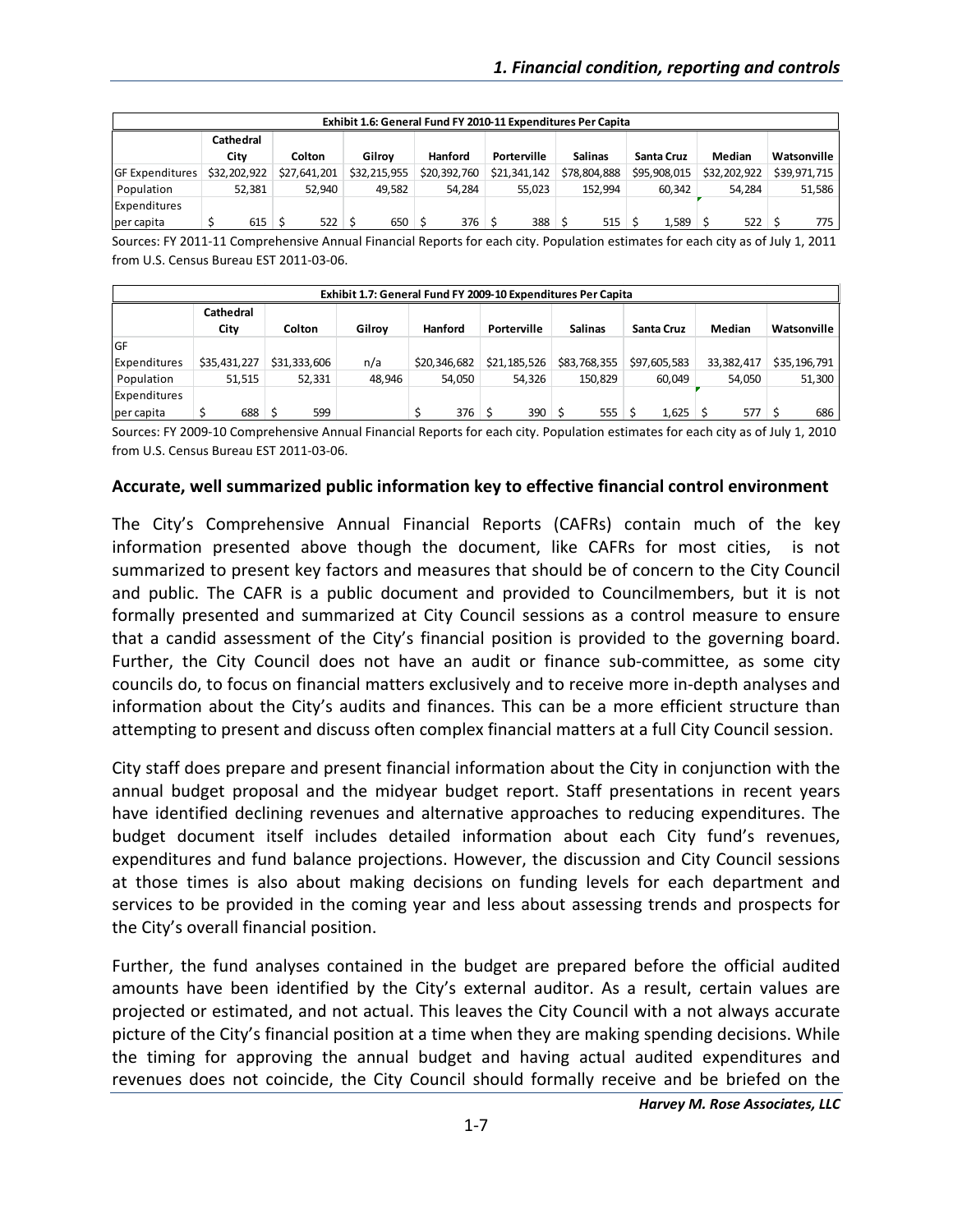actual amounts at another point in the year, after the CAFR is complete, and provided with financial trend and context information.

Exhibit 1.8 presents some differences between General Fund information presented in the Fund Analysis section of the proposed Fiscal Year 2010‐11 budget and actual amounts as presented in the FY 2010‐11 CAFR. While it is not possible to have final actual revenue and expenditure amounts available at the time the budget is being considered in May and June of each year, the discrepancies in these amounts show the need for the City to have a separate public discussion and presentation to the City Council and/or an audit committee of audited final amounts compared to budgeted amounts at a point in the year when final audited amounts are available.

| Exhibit 1.8: Differences between General Fund Amounts Presented in<br><b>Budgets vs. Audited Actual Amounts</b> |               |                 |                |                     |                   |  |  |  |
|-----------------------------------------------------------------------------------------------------------------|---------------|-----------------|----------------|---------------------|-------------------|--|--|--|
| Projected in<br>FY 2011-12<br><b>Difference</b>                                                                 |               |                 |                |                     |                   |  |  |  |
|                                                                                                                 | Original      | <b>Budget</b>   | <b>Audited</b> | <b>Budgeted vs.</b> | Percent           |  |  |  |
|                                                                                                                 | <b>Budget</b> | <b>Document</b> | Actual         | Actual              | <b>Difference</b> |  |  |  |
| Start-of-year fund balance                                                                                      | \$5,643,022   | n.a.            | \$2,235,938    | ( \$3,407,084)      | $-60.38%$         |  |  |  |
| General Fund Revenues                                                                                           | 29,780,956    | 29,279,643      | 31,077,410     | \$1,296,454         | 4.35%             |  |  |  |
| lTransfers in                                                                                                   | 2,749,219     | 3,298,000       | 8,256,955      | \$5,507,736         | 200.34%           |  |  |  |
| Revenues + transfers in                                                                                         | 32,530,175    | 32,577,643      | 39,334,365     | \$6,804,190         | 20.92%            |  |  |  |
| General Fund Expenditures                                                                                       | 32,530,175    | 32,857,210      | 39,971,715     | \$7,441,540         | 22.88%            |  |  |  |
| Net Revenues                                                                                                    | 0             | $-279,567$      | $-637,350$     | (5637, 350)         |                   |  |  |  |
| End-of-year-end fund balance                                                                                    | \$5,643,022   | n.a.            | \$1,598,588    | (54,044,434)        | $-71.67%$         |  |  |  |

Sources: City of Watsonville's FY 2010‐11 Comprehensive Annual Financial Report and FY 2011‐12 Proposed Budget

As can be seen in Exhibit 1.8, there were some significant differences in fund information reported in the FY 2010‐11 budget document and the actual audited amounts reported in the CAFR. In many cases, the actual results were worse for the City than those reported in the budget document.

Actual General Fund balance available at the start of the year, for example, was \$3.4 million less than the \$5.6 million amount reported in the budget document. Actual revenues and transfers to the General Fund were \$6.8 million higher, and expenditures were \$7.4 million higher than presented in the budget document. As a result of these differences, the actual FY 2010‐11 year‐ end fund balance was approximately \$4 million less than the amount included in the FY 2010-11 budget.

## **Conclusions**

The City of Watsonville's financial position is poor, has worsened over the five fiscal years through FY 2010‐11 and General Fund expenditures appear to be outpacing revenues for FY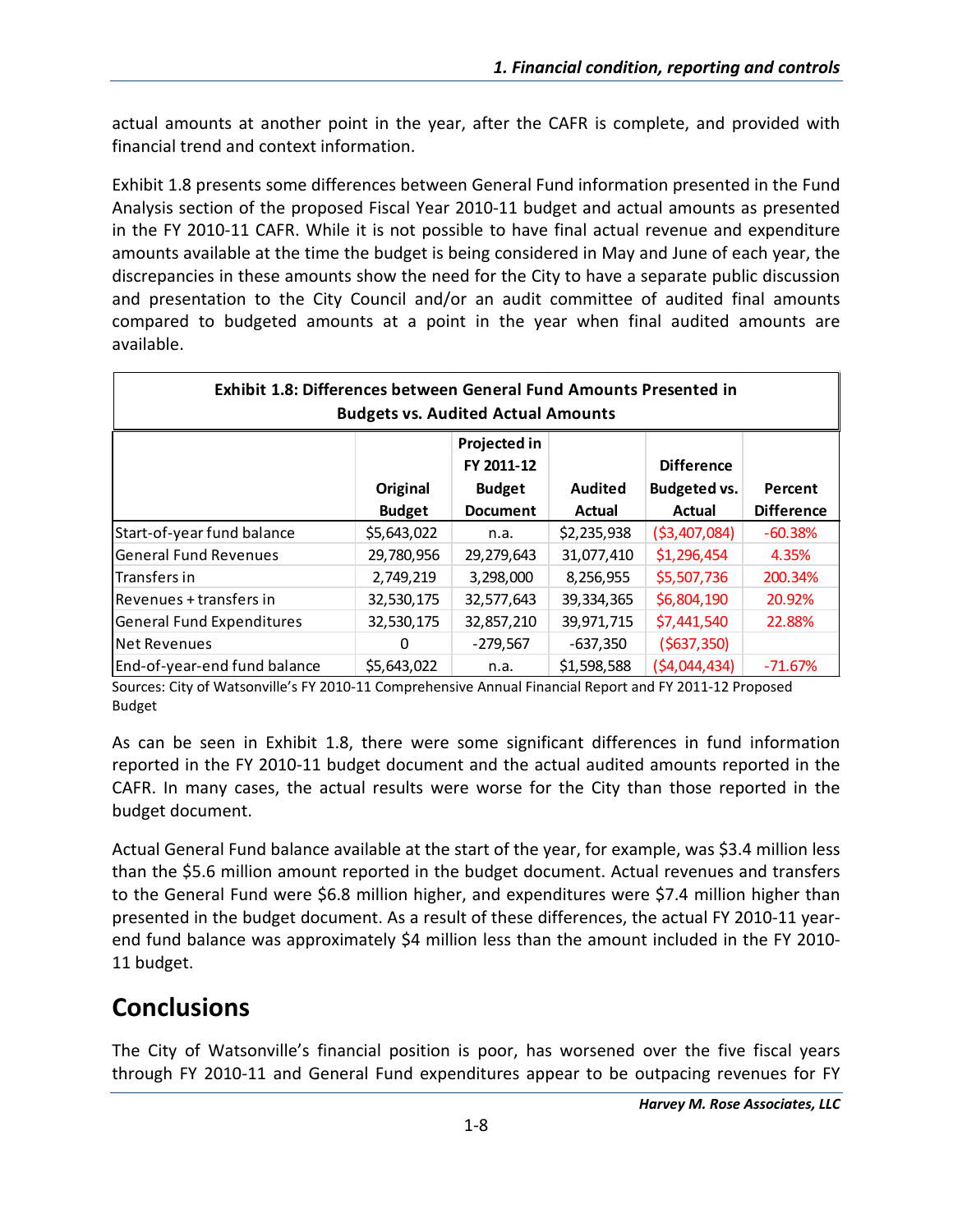2011-12. Though information about this situation can be extracted from the City's Comprehensive Annual Financial Reports (CAFRs) and budget documents, such information is not being routinely summarized by staff and provided to the City Council in a way that provides a full picture of the current financial position and trends over time. Presentations to the City Council are needed summarizing the annual CAFRs, reconciling actual revenues and expenditures with budgeted and projected amounts, and providing multi‐year trend analyses.

Even though complete audited final revenue and expenditure information on the current fiscal year cannot be available at the time the subsequent year's budget is being decided, more current estimates should be provided to the City Council. When the final audited amounts are available, they should be provided to the City Council and the public, with comparisons to what was assumed in the originally adopted budget so adjustments can be made as necessary and long-range plans adopted to achieve the City's financial goals.

The City's poor financial position is due in part to national economic conditions but a comparison of Watsonville's financial indicators with those of other comparable cities shows that the City of Watsonville is in worse condition than the other jurisdictions that have also been affected by economic conditions.

## **Recommendations**

The City Council should direct the City Manager to:

- 1.1 Prepare annual reports summarizing and distilling the Comprehensive Annual Financial Report (CAFR) to provide the City Council with a complete and candid assessment of the City's financial position including past and future multi‐year trend data and a comparison of actual audited revenue and expenditure data with budgeted and projected revenues and expenditures.
- 1.2 Prepare an annual report comparing the City of Watsonville's financial position with other comparable cities, measured in key areas such as net assets, General Fund net revenues, General Fund balance as a percentage of General Fund expenditures, liabilities relative to assets, cash on hand relative to monthly expenditures, and other measures.
- 1.3 Consider establishment of a City Council audit or finance sub‐committee to ensure that the City's financial condition receives concentrated attention from the governing board and that a worsening of current financial conditions is prevented to the extent possible.

## **Costs and Benefits**

The City will have more information and analysis at its disposal for management and the City Council to use in making decisions and controlling costs. The Council can better achieve goals such as improving the City's financial position if it has a regular source of reliable, clear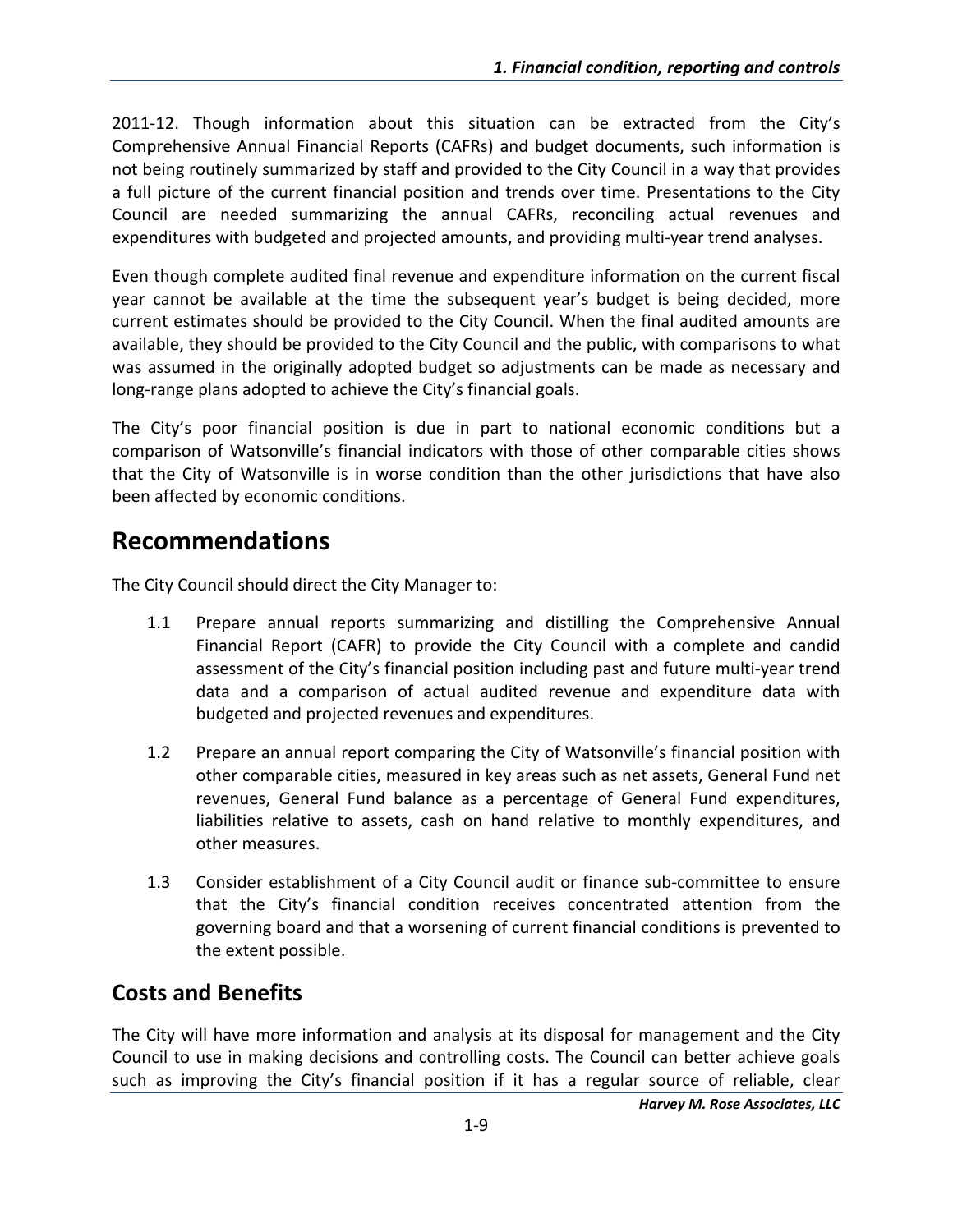information on current and past conditions to use in making decisions for the future. Key information on fund balance, reserves and City indebtedness will be presented to the City Council. Preparation of this information will require staff time but the Administrative Services Manager and other staff are already allocating time to preparing financial and budget reports so this should not result in a significant additional staff time requirement.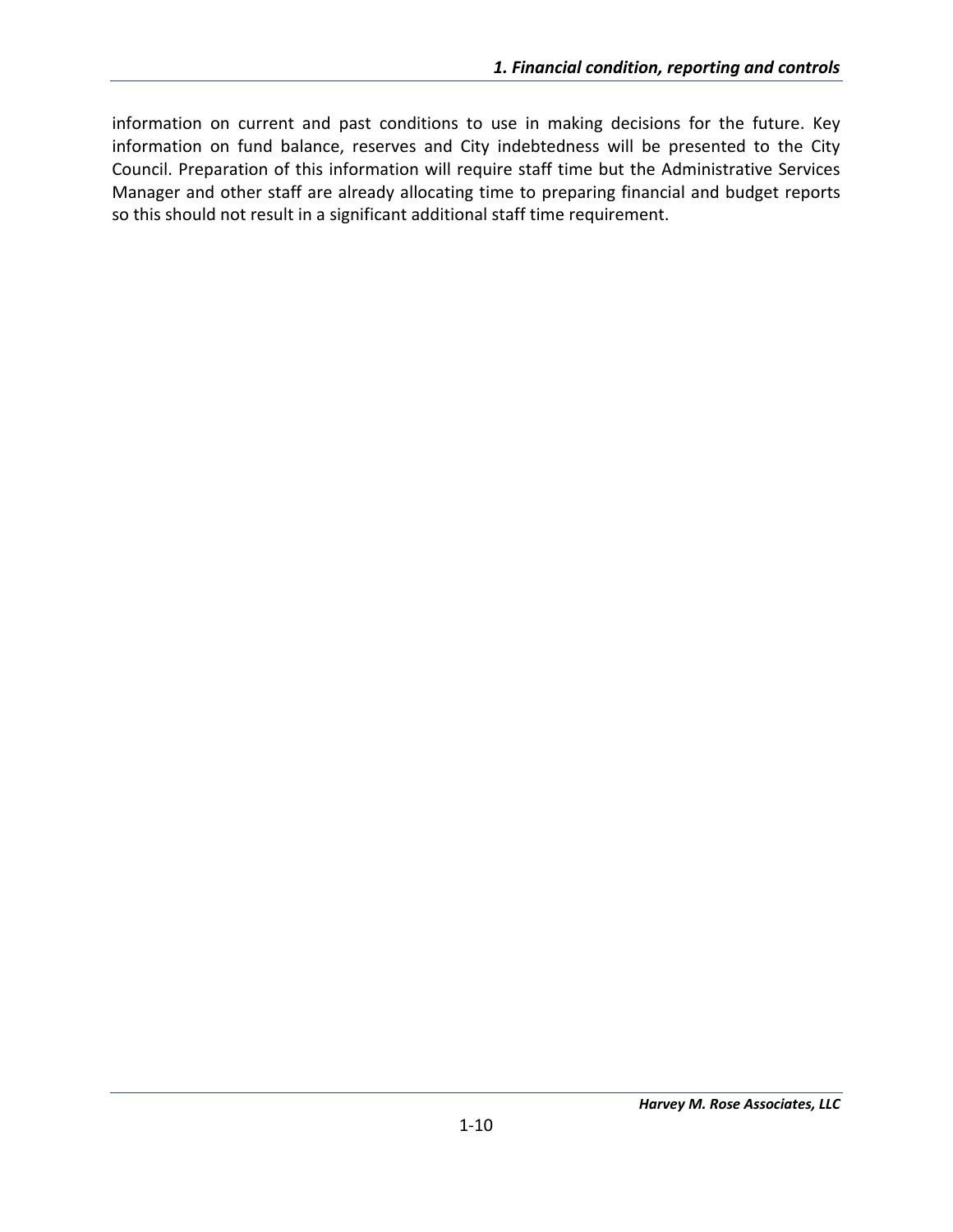# **2. Inter‐fund Loans and Transfers**

- **Like most municipalities, the City of Watsonville loans and transfers cash between its funds each year. At any point in time, a fund may have idle cash balances that can be** used for short- or long-term loans to another fund to cover the costs of services or a **project until expected revenues have been obtained. Transfers between funds are a mechanism for one fund to pay another for legitimate purposes, either with or without the expectation of repayment.**
- **Risks associated with inter‐fund loans and transfers are that the loans will not be repaid in full with appropriate interest if revenues do not materialize as expected, that repeated loans mask the loan recipient fund's inability to meet its costs, and that tying up certain fund monies in loans may prevent the accomplishment of planned projects and services. To minimize such risks, it is critical that the City of Watsonville have clear policies and procedures governing such loans and that the terms and conditions are clearly disclosed in authorizing resolutions approved by the City Council as well as fully reported in the City's Comprehensive Annual Financial Report (CAFR).**
- **Some City of Watsonville inter‐fund loans reviewed have resulted in lessening monies available in the loaning fund because some loans do not require interest payments. In other instances, the full terms and conditions of inter‐fund loans are not fully disclosed in City Council resolutions or CAFRs. Further, the impact of issuing inter‐fund loans on the loaning fund, such as delays in planned projects or services, is not formally reported to the City Council and public.**
- **The recurring provision of short‐term General Fund loans to the City's Airport and Parking Garages, including the garage adjacent to the Civic Center, reflects ongoing operating losses at those facilities that are being supported by the General Fund. The City has plans in place for both operations but the impact on the limited General Fund of supporting these operations in recent years could have been better reported to the City Council.**
- **At least three inter‐fund loans and reimbursements reviewed between FYs 2008‐09 and 2010‐11 did not include interest payments, resulting in a loss to the General Fund of an estimated \$740,000, an estimated loss to the City's Impact Fee Funds of \$111,492, and an estimated loss of \$36,597 in interest earnings for a loan issued by the Low‐income Housing Set‐aside Fund. Two of these loans were approved by the City Council as interest‐free, though staff reports to the Council about these loans did not present the fiscal impact of the interest‐free loans. The sources of a multi‐fund loan to the General Fund to pay off a City debt to CalPERS was disclosed as the City's pooled money investment account in the City Council resolution authorizing the loan. However, neither the resolution nor the related staff report disclosed the individual funds that would be impacted by the loan.**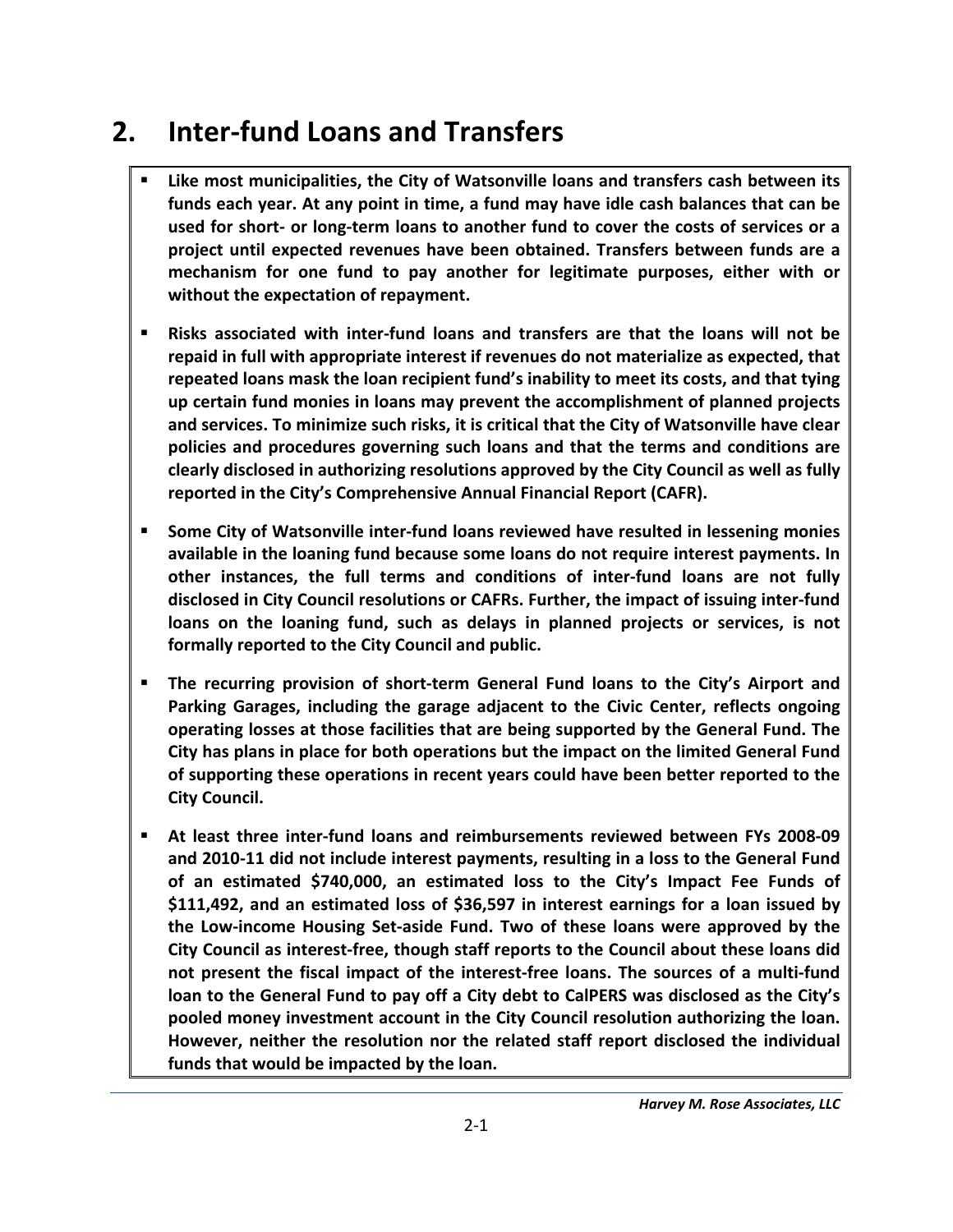Loans and transfers between the General Fund and other City funds are classified in one of three ways for financial reporting purposes: 1) short‐term loans expected to be paid back within one fiscal year; 2) long-term loans not expected to be paid back within one year; and 3) transfers where monies are moved from one fund to another, without payback expected, to pay for services provided or to make debt service payments through an appropriate fund (e.g., a transfer from the General Fund to the Debt Service fund to make a payment on bond debt). The City of Watsonville, like most cities, executes inter-fund loans and transfers each year. In some cases, these transactions provide temporary cash flow for a fund so it can meet its expenses before expected revenues have been received. These transactions can also be a routine reimbursement such as transferring Gas Tax Fund money to the General Fund to cover the latter fund's costs incurred for street repair and improvement, consistent with the legally restricted use of Gas Tax Fund monies.

To ensure proper control, it is critical that inter‐fund loans and transfers be treated like formal loans from private lenders, with clear documentation of the term of the loan, a repayment schedule detailing the principal and interest amounts and payment dates, and any other conditions to ensure that the fund granting the loan is kept whole over time. This is particularly important for special revenue funds such as the Gas Tax and Impact Fee funds whose uses are legally restricted and cannot be used for other purposes, though they can be temporarily loaned to other funds.

What is critical about inter-fund loans and transfers from a management perspective is that loans are not masking structural problems such as excessive costs and/or insufficient revenues in the fund receiving the loan and that programs and services of the funds providing the loan are not being reduced or delayed due to their full resources not being available while they are loaned out.

In reviewing the City's financial audits and budgets from the past several years, the City has issued short‐ and long‐term General Fund loans for a variety of purposes, some of which have worsened the General Fund's weak position, as discussed in Section 1. Some of the General Fund loans represent long-term or ongoing commitments of General Fund resources at the same time as many core City services and positions have been cut back and as General Fund reserves have been depleted.

The City's CAFRs show that the General Fund and other City funds have been covering deficit operations at two departments that were established and should be operating as self‐ supporting enterprise departments. These funds are the Airport and the Parking Garages, including the garage adjacent to City Hall. In addition, General Fund resources have been used to cover costs that would normally have been paid by development impact fees and some costs associated with the downtown redevelopment activities. City management reports that funds with negative cash balances are charged interest to make up the difference of any reductions in the City's pooled investment fund's interest earnings caused by the negative balance funds. While this will keep the pooled investment fund whole, the situation is still problematic when there are certain funds with chronic deficits because General Fund resources must be used to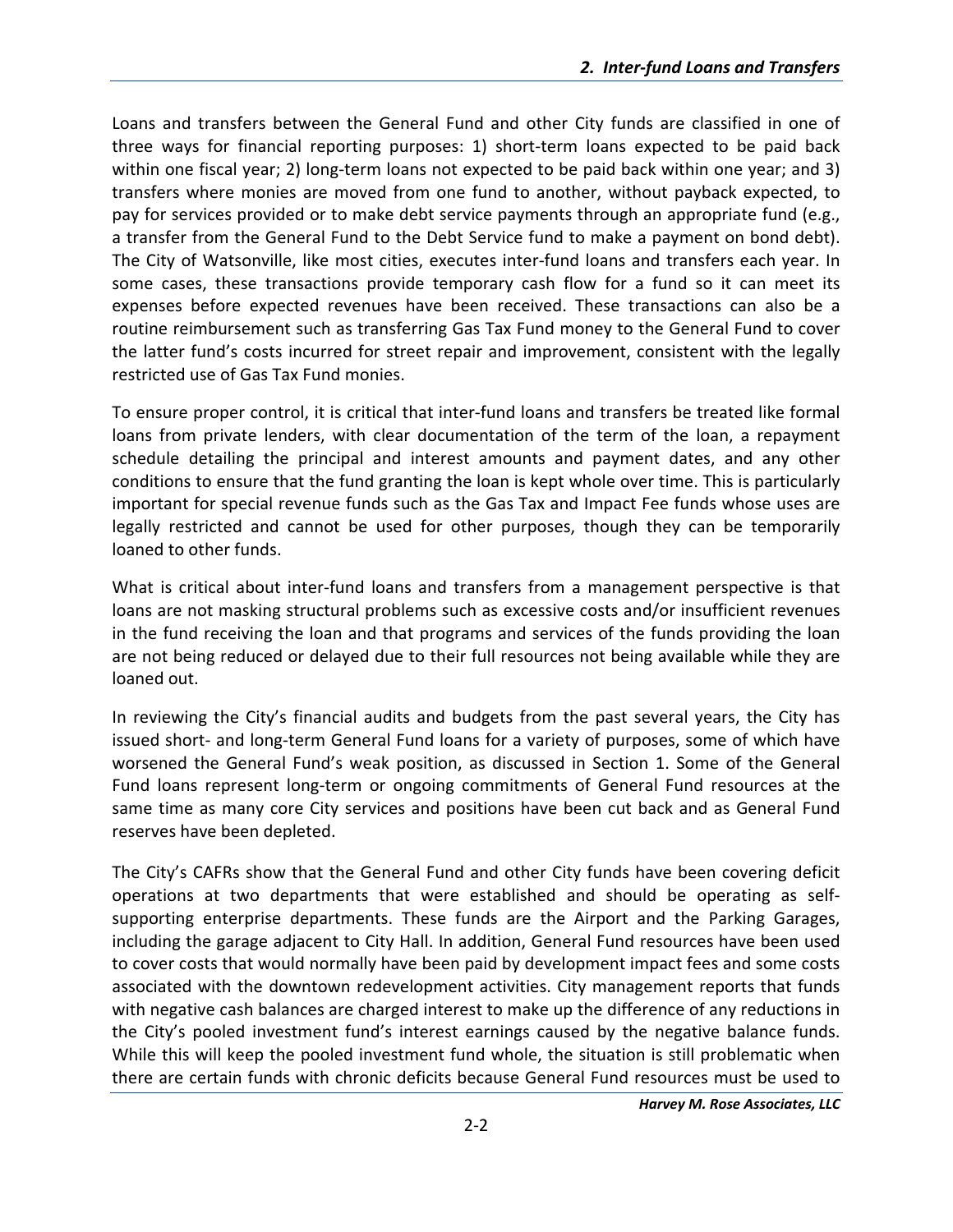support the deficit fund operations. Further, the financial position of the funds with chronic negative balances is worsened because they have to pay interest on their negative balances.

Agreements were executed for eventual reimbursement of General Fund expenditures from redevelopment property tax increment monies, but not for a minimum of five years, and with no interest payments, leaving the General Fund with less buying power when reimbursed. Loans between other City funds have also been issued without interest payments or without clear documentation and disclosure of their impact on the loaning funds. These loans include the \$250,000 Low‐Income Housing Set‐aside Fund loan for insurance, Redevelopment Agency obligations to the General Fund and Impact Fee Fund, and the PERS loan pre‐payment from individual funds in the pooled money investment account.

#### **Short‐term loans from General Fund supporting enterprises with deficits**

Short‐term loans between funds are most typically made to cover cash shortages in other funds. For example, a grant funded project may commence using monies borrowed from another fund to cover initial costs until the committed grant funds are received. Such loans should be documented in the City's CAFR but do not go through a formal loan process with a loan repayment schedule and City Council approval, since they are short-term transfers of cash only. Other short-term loans are shown in the CAFR for reporting purposes only to comply with accounting practices that do not allow funds to report certain negative balances.

Exhibit 2.1 shows short-term loans made by the General Fund for the three fiscal years ending June 30, 2011.

| <b>Exhibit 2.1: Short-Term Loans from the General Fund to</b><br>Other Funds, FY 2008-09 through FY 2010-11 |             |             |             |  |  |  |  |  |
|-------------------------------------------------------------------------------------------------------------|-------------|-------------|-------------|--|--|--|--|--|
|                                                                                                             | FY 2008-09  | FY 2009-10  | FY 2010-11  |  |  |  |  |  |
| Airport                                                                                                     | \$3,714,967 | \$27,000    | \$2,882,023 |  |  |  |  |  |
| <b>Parking Garages</b>                                                                                      |             | \$738,069   | \$855,832   |  |  |  |  |  |
| Abandoned Vehicle                                                                                           |             | \$32,051    | \$71,883    |  |  |  |  |  |
| Internal Service Fund                                                                                       |             |             | \$1,153,414 |  |  |  |  |  |
| Redevelopment Special Revenue                                                                               |             |             | \$1,528,764 |  |  |  |  |  |
| <b>Retirement Tax</b>                                                                                       | \$806,130   | \$979,341   | \$795,200   |  |  |  |  |  |
| Total                                                                                                       | \$4,521,097 | \$1,776,461 | \$7,287,116 |  |  |  |  |  |

Sources: City of Watsonville FY 2008‐09 through FY 2010‐11 CAFRs

Of the short‐term loans made from the General Fund and shown in Exhibit 2.1, those issued to the Airport and Parking Garages present financial management issues for the City. The loans to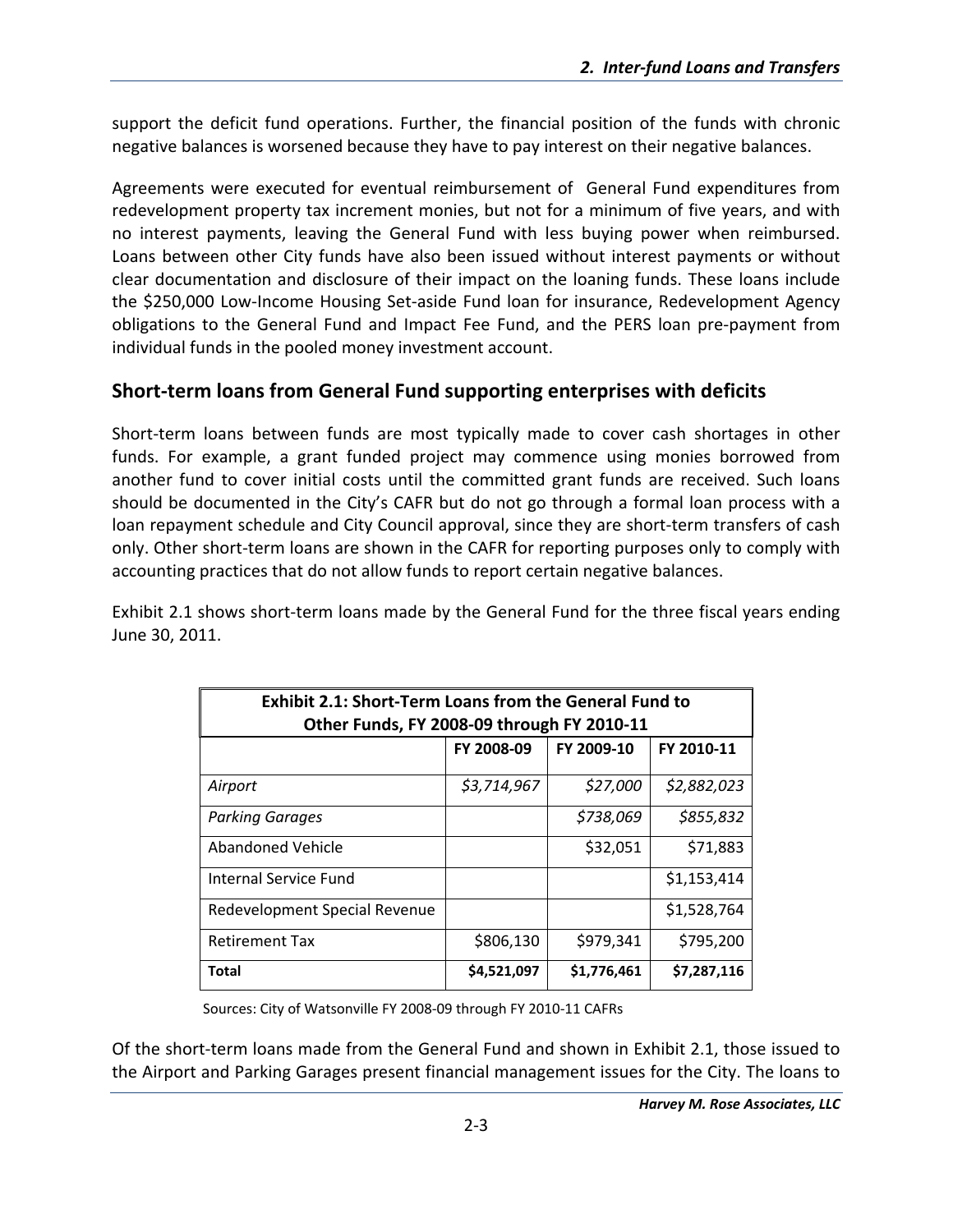those two enterprises have been made each year because the two enterprises are not generating enough revenue to meet their costs. Though classified as short‐term loans in the CAFR so that the two enterprise departments are not reported with negative cash balances, they actually represent operating subsidies from the General Fund because the two enterprises have not been able to meet all of their obligations.

At present, the Airport is developing a business plan to improve its revenues through better management of its properties and possible adjustment to hangar rates. Additionally, the Airport was issued a separate long-term loan from the General Fund that should be paid off by 2014, which will further improve the Airport's financial position and should at least break even at that point. The management issue is how the Airport continued to operate at a deficit for a number of years without the City taking actions to improve the financial position of the Airport. Airport operations have produced a deficit every year since at least FY 2009‐10. A review of budget documents, staff reports and PowerPoint presentations from FY 2006‐07 through FY 2011‐12 indicate that City staff either reported projected positive net revenues each fiscal year or omitted projections of net revenues. However, the implications of annual operating deficits, where actual audited expenditures exceeded actual audited revenues were not presented to City Council. Better reporting on the City's and Airport's financial condition, including multi‐year trend data and specific staff proposals for improvement, were needed to avoid the ongoing deficit operations that occurred at the Airport. City staff did report proposals for increased hangar rates and consolidation of management in a presentation to City Council in FY 2011-12, even though the Airport had operating deficits in multiple prior fiscal years.

Similarly, the parking garages fund, including the one garage built near City Hall in 2009, has operated at a deficit since its opening and has required General Fund subsidies to cover its costs. The City is presently considering options such as making the Garages a general government City department rather than continuing its status as a self‐supporting enterprise department. If that occurs, a portion of its operations will become a regular General Fund cost. As with the Airport, better reporting of multi‐year trend data and the consequences to the General Fund of continually subsidizing this operation should have been presented to the City Council and public. Such reporting could be accomplished with CAFR summary and distillation reports, recommended in Section 1 of this report.

#### **Long‐term loans not always adequately documented and some repaid without interest**

Long-term inter-fund loans<sup>1</sup> should be documented with City Council resolutions approving the loan and a detailed repayment schedule showing the amounts of principal and interest due on each payment date. The loan amount and repayment schedule should also be presented in the City's CAFRs. This serves as a control for ensuring that the lending fund is not harmed through

  $1$  Long-term inter-fund loans are defined as those not expected to be repaid within a year.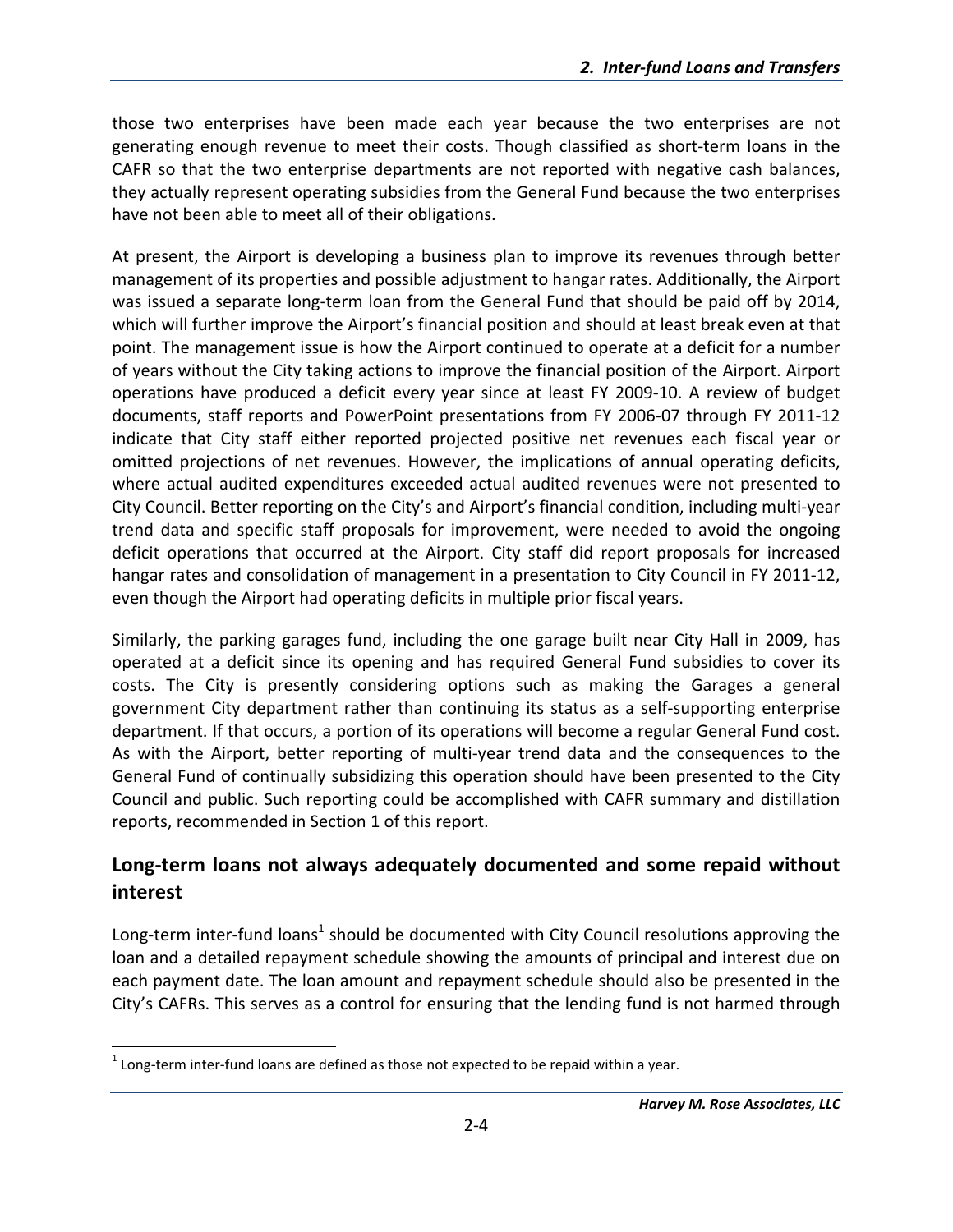the transaction and that any borrowed funds will be repaid as opposed to becoming permanent, subsidizing contributions to the borrowing fund.

A review of outstanding loans between the General Fund and other City funds reported between FY 2008‐09 and FY 2010‐11 showed that such documentation is not always in place and that interest is not always included in the loan terms and conditions. The loans in question are:

- 1) a \$250,000 loan from the Low‐income Housing Set Aside Fund to the City's Internal Service Fund for an insurance reserve;
- 2) a \$4.4 million reimbursement agreement between the Redevelopment Agency and the General Fund to reimburse General Fund costs associated with the Civic Center building and parking garage redevelopment project;
- 3) a \$700,000 reimbursement agreement between the Redevelopment Agency and the Development Impact Fee Funds for deferred impact fee payments associated with the Civic Center building and parking garage redevelopment project; and
- 4) A loan for \$5.4 million in total obtained, according to the City's FY 2010-11 CAFR, from each of the City's utility's funds, the Impact Fee Fund, the Parks Development Fund, the Gas Tax Fund and the Library Fund to the General Fund to pre‐pay a loan to CalPERS for public safety employee retirement benefits.

#### **\$250,000 Low‐Income Housing Set‐aside Fund Loan for Insurance**

Though posted in the City's CAFR as a long-term loan, the City has not provided the audit team with requested loan agreements or other documentation pertaining to a \$250,000 loan from the Low-income Housing Set-aside Fund to the City's Internal Service Fund. City staff has explained that the funds are for an insurance reserve required for the Youth Build project.

While the CAFRs show that \$250,000 is being held in cash in the Internal Service Fund, documentation of the terms and conditions upon which it will be repaid to the Low‐income Housing Set‐aside Fund have not been provided. According to City staff, the funds are technically in a pooled investment and are not part of a loan. However, the \$250,000 cannot be used by the Housing Set‐aside Fund during the ten year term while they are on reserve for the insurance requirement.

Formal documentation of the repayment schedule and the interest to be paid back to the Housing Set‐aside Fund should have been approved by the City Council and maintained in City records. Interest earnings on the \$250,000 in funds during the ten year loan term should be tracked and paid to the Low‐income Housing Set‐aside Fund when the funds are paid back. If \$250,000 is returned to the Low-Income Housing Set-aside Fund, without any interest, then the funds will have less purchasing power when reimbursed than when it was first transferred into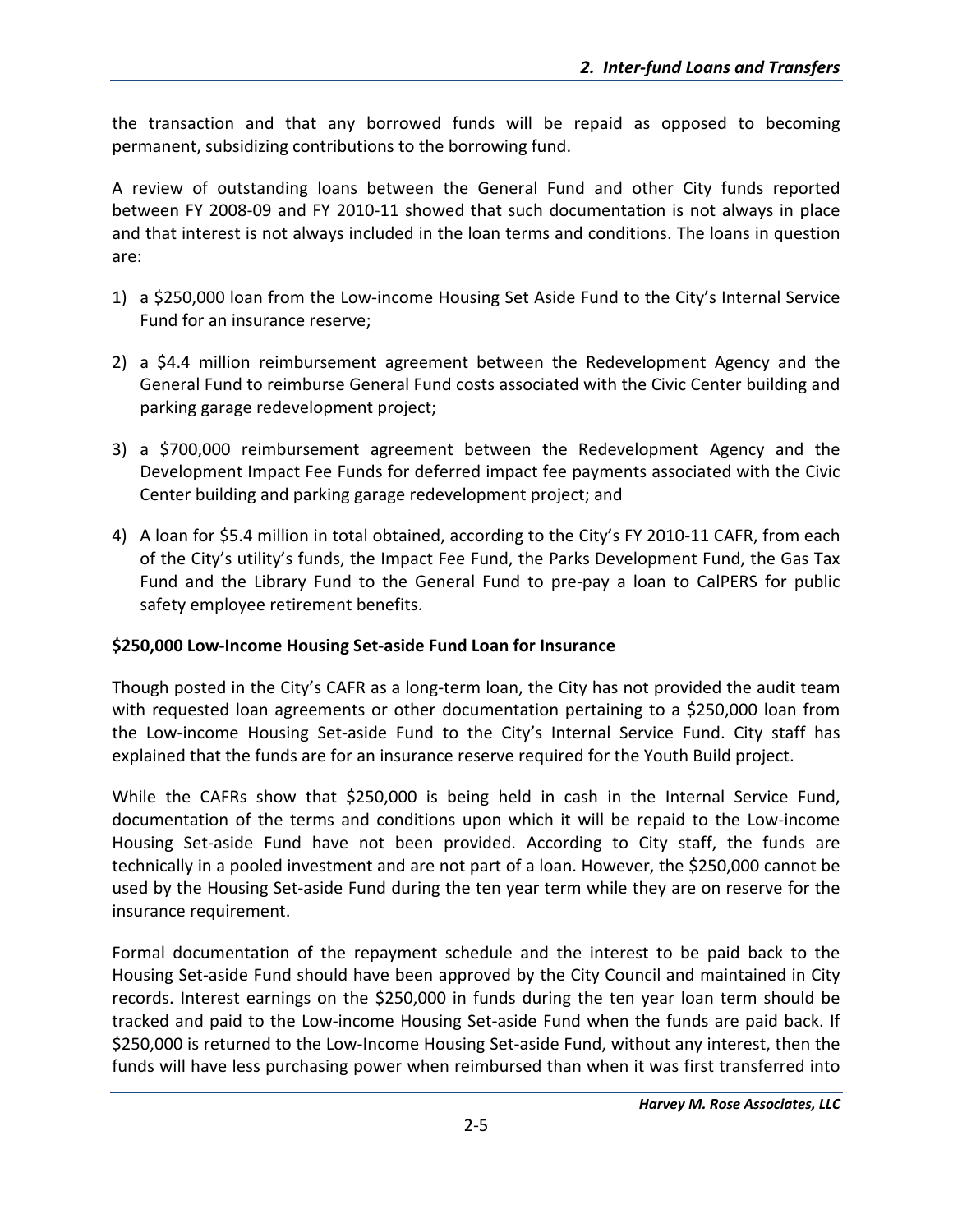the Internal Service Fund. Assuming an interest rate of 3 percent per year, the Low‐income Housing Set‐aside Fund would be owed an additional \$36,597 at the end of the ten year term.

#### **\$4.4 Million Redevelopment Agency obligation to General Fund not posted in CAFR and not reimbursed with interest, depriving the General Fund of an estimated \$740,000**

The Redevelopment Agency transferred approximately \$4.4 million to the City's General Fund in FY 2010‐11, pursuant to reimbursement agreements from 2004, as amended in 2006 and 2011. The purpose of the transfer was to reimburse the City for General Fund costs associated with the Civic Center building and parking garage redevelopment projects. Most of the costs of the projects were funded by a \$20 million bond issue but these General Fund costs were apparently not covered by bond proceeds. The City has not provided documentation to the audit team of the \$4.4 million of General Fund costs incurred on these projects.

This \$4.4 million reimbursement obligation was not reported as a Redevelopment Agency liability in the Agency's CAFRs after the agreements with the City were executed, nor was it posted as an asset in the City's CAFRs. Such reporting serves as a control to ensure that inter‐ fund loan repayment occurs in the event that other City financial records are incomplete or accidentally modified or destroyed. The absence of CAFR reporting presents the risk that if staff did not execute the repayment provision, the General Fund might not have been repaid.

The 2006 agreement called for reimbursement of the loaned funds on either July 1, 2011 or any July 1 in years thereafter, depending on the City's request for payment. There was no provision for interest payments in the reimbursement agreements. While the City Council approved of the reimbursement agreement without interest, a review of the staff report provided to City Council on June 23, 2006, prior to City Council approval, revealed a lack of information regarding interest rates for the reimbursement agreements. In contrast, an agreement for the deferral of \$242,305 in impact fees did include interest charges. The interest rate charged was clearly disclosed in staff reports to the City Council dated June 13 and 23, 2006. It is not clear from the staff reports why one agreement included interest payments and the other did not. At 3 percent per year, interest earned on the \$4.4 million between 2006 and 2011 would have been approximately \$740,000 for the General Fund.

When the Governor's proposal to abolish redevelopment agencies became known in 2011, the City amended its reimbursement agreements with the Redevelopment Agency to allow for immediate repayment to the General Fund. This repayment occurred in FY 2010‐11.

State legislation adopted in June 2011 that dissolved redevelopment agencies does not allow for modifications to redevelopment agency obligation agreements. However, because the amendments to the agreements between the City and its Redevelopment Agency occurred in March 2011 and the full obligation was paid off shortly thereafter, the amendment does not appear to be a violation of this provision of State law. Further, the agreements were therefore not subject to a determination of whether or not they qualified as enforceable obligations, as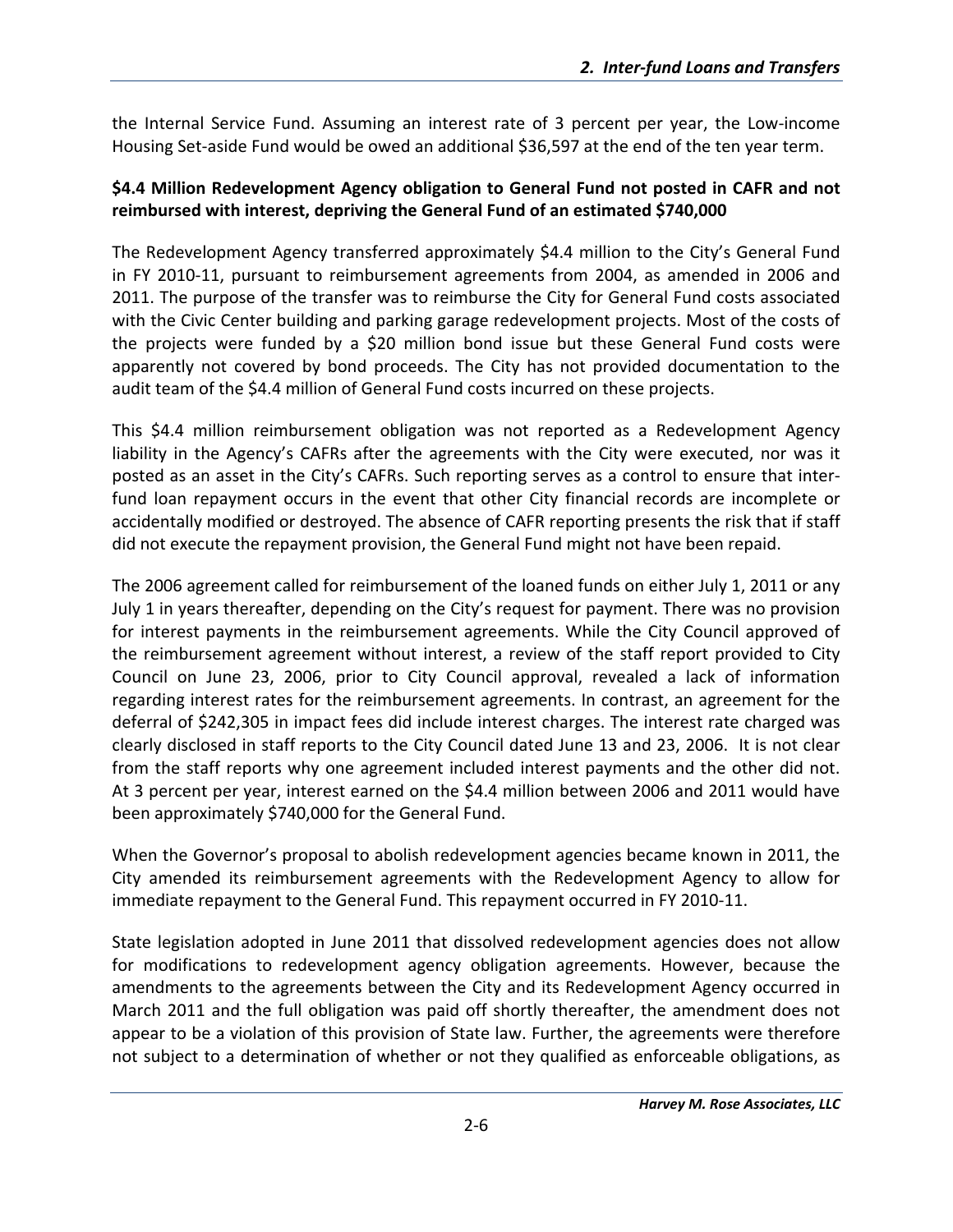was required by State law for all other outstanding redevelopment agency debt and obligations as of June 27, 2011.

Another provision of State law related to redevelopment agency dissolution prohibits asset transfers from redevelopment agencies to sponsoring cities after January 1, 2011 unless the agency that received the assets is contractually committed to a third party for expenditure or encumbrance (legal claim) of those assets. Transferred is defined as instances where the transmission of money is not in consideration for goods or services received.

The State Controller is required by State law to review all asset transfers that took place after January, 2011 between redevelopment agencies and sponsoring cities. When such a review is eventually conducted for the City of Watsonville, the State Controller will have to determine if the amounts transferred to the City General Fund represented legitimate redevelopment costs. For the transfer to be confirmed as legitimate, the City will likely need to document that it incurred \$4,429,230 in General Fund costs for the Civic Center building and parking garage redevelopment projects since that was the amount in the reimbursement agreement that was transferred from the Redevelopment Agency to the General Fund. As mentioned above, the City has not provided documentation of these costs to this audit team.

The \$4.4 million repayment to the General Fund from redevelopment funds provided much needed revenue in FY 2010‐11. Without it, negative General Fund net revenues of \$637,350 would have been \$4.4 million worse, or approximately a negative \$5 million.

#### **Reimbursement from redevelopment funds to Impact Fee Fund in 2011 for deferred impact fees on Civic Center projects did not include interest, depriving the Impact Fee Fund of an estimated \$114,492**

A reimbursement similar to the General Fund reimbursement described above took place in FY 2010‐11 with redevelopment funds reimbursing the City's Impact Fee Fund \$700,000 for deferred development impact fees related to the downtown Civic Center redevelopment projects. Unlike the General Fund reimbursement agreement, these obligations were reported in City and Agency CAFRs and documented in the City Council resolution approving the reimbursement agreements.

However, like the General Fund reimbursement agreement, the Impact Fee Funds reimbursement agreements did not call for interest payments along with the reimbursement also scheduled for five or more years later. As a result, the Impact Fee Fund was left with less buying power for its restricted purpose: growth‐related public improvements. The Impact Fee Fund would have received an additional \$114,492 in reimbursement from the redevelopment funds in addition to the \$700,000 reimbursement in deferred impact fees, assuming 3 percent interest and a five year term.

While the downtown Civic Center redevelopment project may have been perceived as very beneficial to the City and worthy of contributions from other City funds, the decision to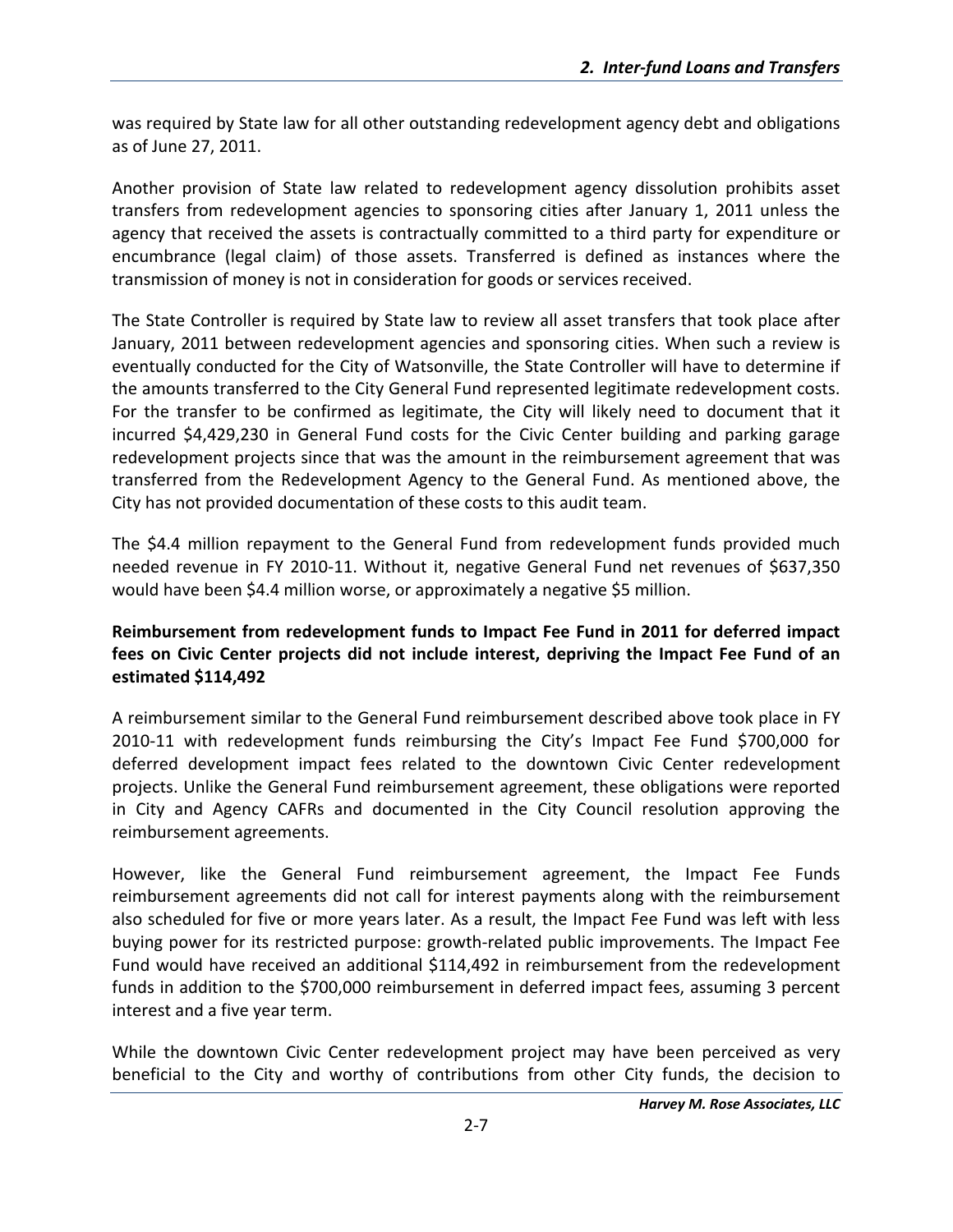subsidize it with General Fund and Impact Fee Fund monies has resulted in fewer resources for the purposes intended for those funds.

#### **PERS loan pre‐payment resolution did not document source of loan to General Fund or that General Fund would also be contributing to the payment**

A loan was made to the General Fund in FY 2010‐11 from a variety of other City funds for up to \$6.5 million to pay off what is known as the "PERS side loan". The purpose of the loan was to prepay PERS for pension benefits for the City's uniformed public safety employees.

As shown in Exhibit 2.2, the City's FY 2010‐11 CAFR reports that \$5.4 million was borrowed from a number of City funds, including each City utility fund, the Gas Tax Fund, the Library Fund, and the Parks Development and Impact Fee Funds. The source of the \$1.1 million difference between the \$6.5 million payment to CalPERS (which was the loan amount approved by the City Council) compared to the \$5.4 million loan reported in the CAFR is not disclosed in the CAFR or the resolution authorizing the loan, but was presumably the General Fund itself.

Unlike the three loans discussed above, the resolution adopted by the City Council approving the CalPERS loan includes a 13 year repayment schedule detailing the principal and interest payments by payment date at 3 percent interest per year. However, the schedule does not disclose which specific funds are providing the loan, though that information is detailed in the CAFR. The resolution only shows that the funds will be repaid to the City's investment pool, which is where all City monies are kept to earn interest until they are needed (with their balances and interest earnings tracked separately).

| <b>Exhibit 2.2: Sources of Loan to General Fund</b> |             |  |  |  |  |  |  |
|-----------------------------------------------------|-------------|--|--|--|--|--|--|
| to Pre-pay CalPERS Loan                             |             |  |  |  |  |  |  |
| <b>Source</b>                                       | \$ Amount   |  |  |  |  |  |  |
| Solid Waste Utility Fund                            | \$1,496,579 |  |  |  |  |  |  |
| Sewer Utility Fund                                  | 910,956     |  |  |  |  |  |  |
| Gas Tax                                             | 825,802     |  |  |  |  |  |  |
| Impact Fee Fund                                     | 730,795     |  |  |  |  |  |  |
| Library Fund                                        | 615,425     |  |  |  |  |  |  |
| <b>Water Utility Fund</b>                           | 570,286     |  |  |  |  |  |  |
| Parks Development Fund                              | 210,979     |  |  |  |  |  |  |
| <b>Total Borrowed</b>                               | \$5,360,822 |  |  |  |  |  |  |
| Loan authorized by City Council                     | \$6,454,697 |  |  |  |  |  |  |
| Difference (assumed General Fund contribution)      | \$1,093,875 |  |  |  |  |  |  |
| Source: FY 2010-11 CAFR                             |             |  |  |  |  |  |  |

While the approach to paying off the PERS loan saved the City from paying the 7.75 percent annual interest rate that CalPERS was charging on the loan, the process did not fully disclose to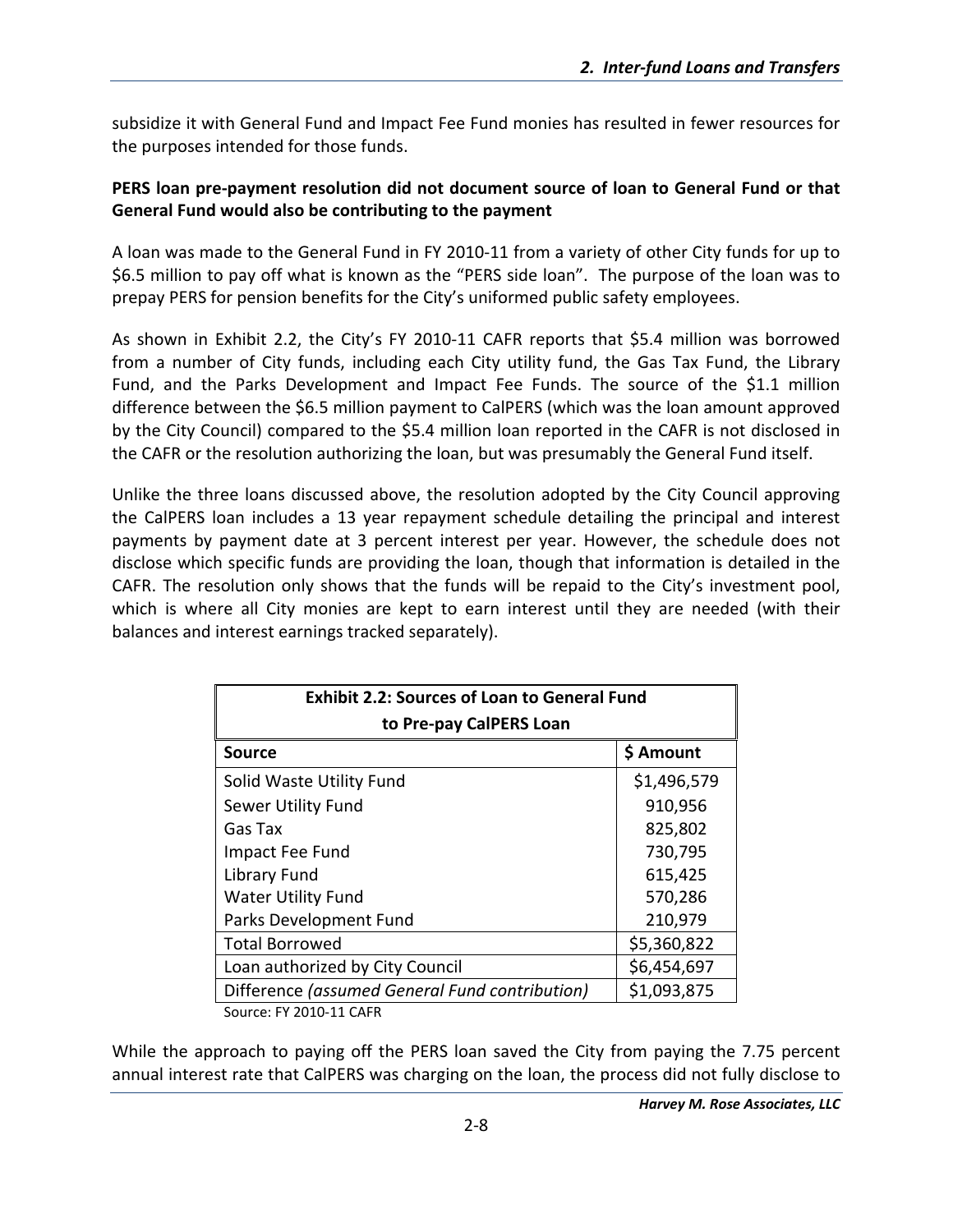the City Council and the public which funds were going to be used and what the impact would be on the planned uses of those funds over the 13 year period. According to City staff, the funds listed in Exhibit 2.2 represent a one day snapshot prepared for the FY 2010‐11 CAFR , and the actual funds covering the loan are taken from the pooled investment in general rather than any specific funds. However, this could be problematic for any fund that would require immediate cash held in the pooled investment fund. For example, the loan sources on June 30, 2011 included the City's Parks and other Impact Fees funds. Those funds are collected and held in reserve to pay for public improvements needed due to growth in the City. Similarly, any impacts of loaning the funds on operations and activities of the City's utilities should have been identified to ensure that the City Council and public were fully informed of the impacts of approving the inter-fund loan on delays or deferrals of planned projects over the 13 year loan term. Although City staff state that the City has sufficient cash in the pooled investment fund, the City is exposed to the risk of insufficient cash if several funds require immediate cash at one time. In addition, Department heads and managers should be able to know how much funds are available to them and is at their immediate disposal, which is impossible to do without full disclosure of the sources of funds and interest payment for the PERS loan.

## **Conclusion**

The City does not follow consistent policies and procedures regarding inter‐fund loans and transfers. Since there is a risk of funds being inappropriately depleted of resources if loans are not structured and reported properly, it is critical the City establish and adhere to a consistent approach to inter‐fund loans and transfers. Specifically, all such loans should be treated formally, with a documented repayment schedule and a fair interest rate. The City Council should be required to approve all inter‐fund loans of one year or more, with all repayment details fully disclosed. Finally, the impact of inter‐fund loans and transfers on the fund providing the resources should be summarized by staff and presented to the City Council in conjunction with any proposed loan. Short-term loans reflecting chronic shortfalls in other funds should be disclosed.

## **Recommendations**

The City Council should:

- 2.1 Direct the City Manager to prepare formal written policies and procedures regarding inter‐fund loans and transfers requiring that the repayment schedules, principal and interest amounts, loaning fund(s) and all other terms and conditions of such transactions be fully disclosed in required City Council resolutions authorizing any loan of more than one year.
- 2.2 Direct the City Manager to report the service or program impact on the loaning funds of having some or all of their resources tied up for the term of the loan as part of the staff report accompanying all inter‐fund loan authorizing resolutions.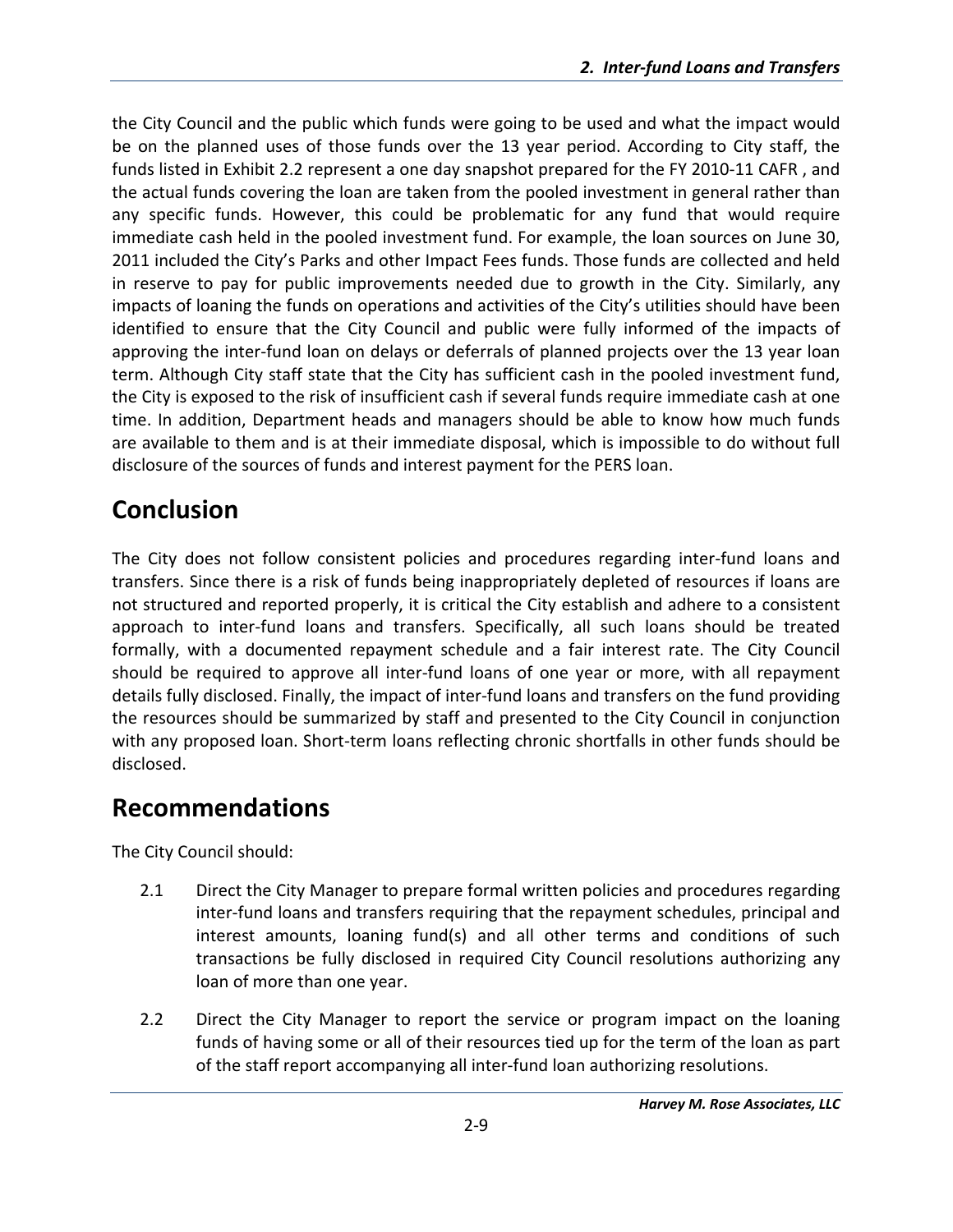- 2.3 Direct the City Manager to prepare an annual report on all short-term inter-fund loans at the end of each year, including past year loans and disclosure of any funds repeatedly receiving loans due to chronic revenue shortfalls or expenses in excess of revenues.
- 2.4 Establish a policy requiring that all inter-fund loans be repaid with interest at the same rate as earned by the City's pooled investment fund.

## **Costs and Benefits**

We estimate that developing and establishing policies will require less than .25 full‐time position equivalents (FTE) for one year or less. Producing annual reports on all short‐term loans could be efficiently accomplished if they are done in conjunction with preparation of the annual CAFRs. If the recommendations are implemented, then all City funds will be kept whole by consistently requiring that interest be included in all inter-fund loan repayments at the rate that they would have otherwise earned from the City's pooled investment fund. In the case of the General Fund reimbursement agreement with the Redevelopment Agency, this would have meant payment of an estimated additional \$740,000 along with the \$4.4 million reimbursed to the General Fund in FY 2010‐11 for costs associated with the Civic Center redevelopment project, if the City Council had a consistent policy on interest rates. The City Council will receive more complete information on all proposed inter-fund loans and the City's Comprehensive Annual Financial Reports (CAFRs) will include more complete information on such loans. The risk to all City funds of losing some of their resources or delaying their programs and services due to inter‐fund loans will be reduced.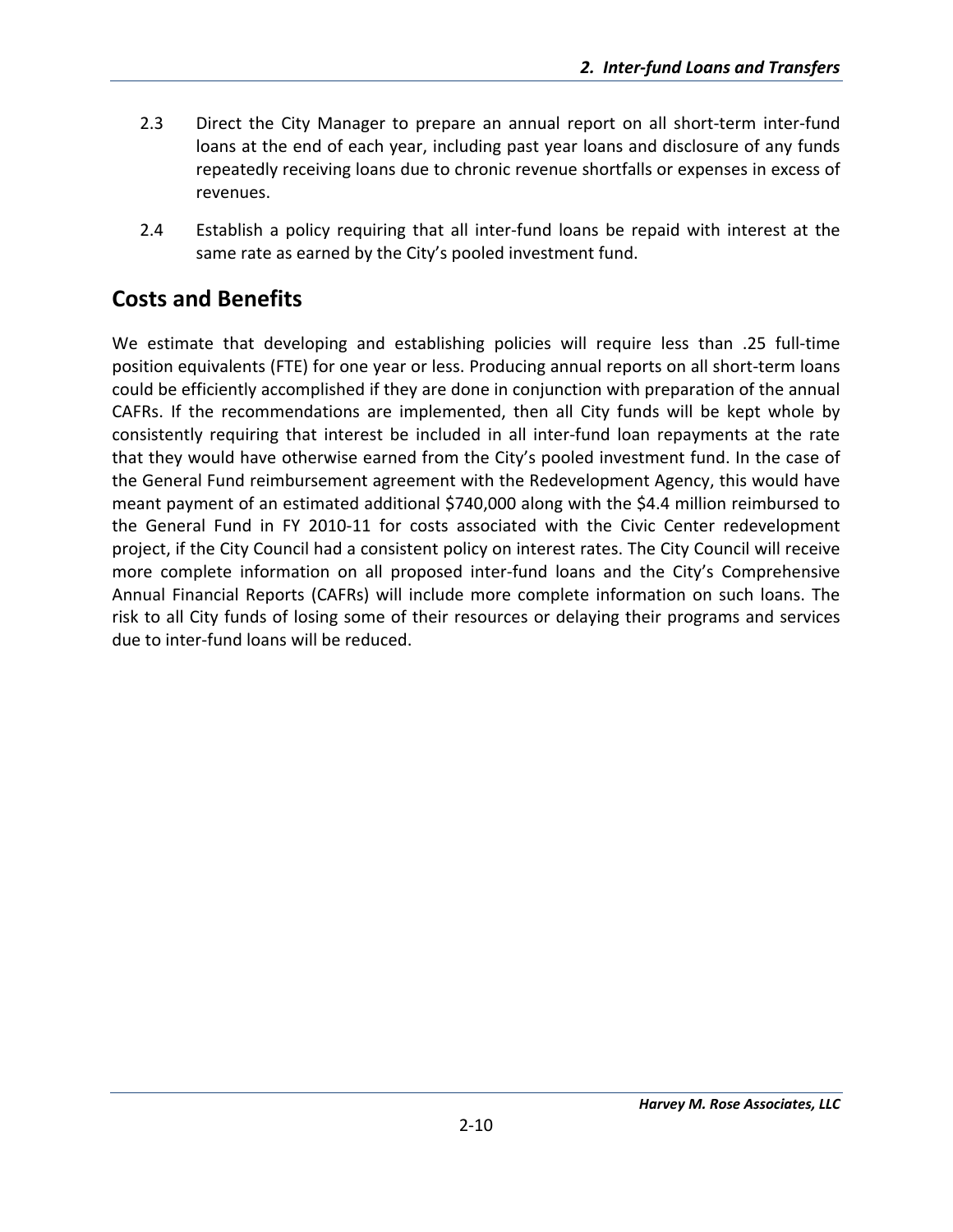# **3. Budget and Expenditure Controls**

- **Expenditures for the majority of the City's General Fund departments exceeded their approved budgets for each of the three fiscal years ending June 30, 2012. The Fire and Police Department exceeded their collective budgets by \$1.8 and \$1.2 million in FY 2009‐10 and FY 2010‐11, respectively, and the majority of other departments did likewise. While unforeseen needs can develop in any year that require budget adjustments, the number of departments that have exceeded their budgets and the absence of a clear process for amending the approved budget indicate a lack of cost control mechanisms and department management accountability for controlling costs.**
- **Appropriation authority for General Fund expenditures in excess of originally budgeted amounts was covered partially by carrying forward approximately \$2.8 million in unexpended prior year capital project appropriations in FY 2009‐10 and \$1.8 million in FY 2010‐11. These appropriations were added midyear without City Council re‐appropriation or approval of new uses of these funds.**
- **While some overtime is unavoidable for public safety agencies, and can even be cost effective, the extent of the variance between budgeted and actual overtime, particularly for the Fire Department, is extensive. The City of Watsonville's public safety costs, measured in costs per resident, are higher than the median costs for public safety among seven comparable cities.**
- **The City lacks adequate management tools, reports, and resources to ensure expenditures are controlled and that all variances with the budget are clearly disclosed. The City's finance and accounting system is outdated, lacks flexibility and does not provide sufficient timely information for department managers to be able to keep abreast of their budget variances. The City reports it has implemented a new budget monitoring process since audit field work was completed.**
- **The cash disbursement report provided to the City Council for approval at every meeting is not an effective cost control mechanism. The reports contain little explanation, are not tied to baselines, and lack roll‐ups by department or function.**
- **The City's cost allocation plan for services provided to multiple departments is based on allocation assumptions from FY 2000‐01, or more than ten years ago. Based on restructuring and reductions in staff in recent years, the cost allocation plan may be inapplicable. Departments may be inappropriately overcharged for citywide services, impacting their ability to provide core services that are aligned with the departments' functions, and potentially violating State laws.**
- **The City established formal, written cash handling policies and procedures in the summer of 2012. Prior to that, such policies and procedures were not in place, in spite of the fact that tens of millions of dollars are collected each year Citywide. City staff reports that more such written procedures will be prepared in the near future.**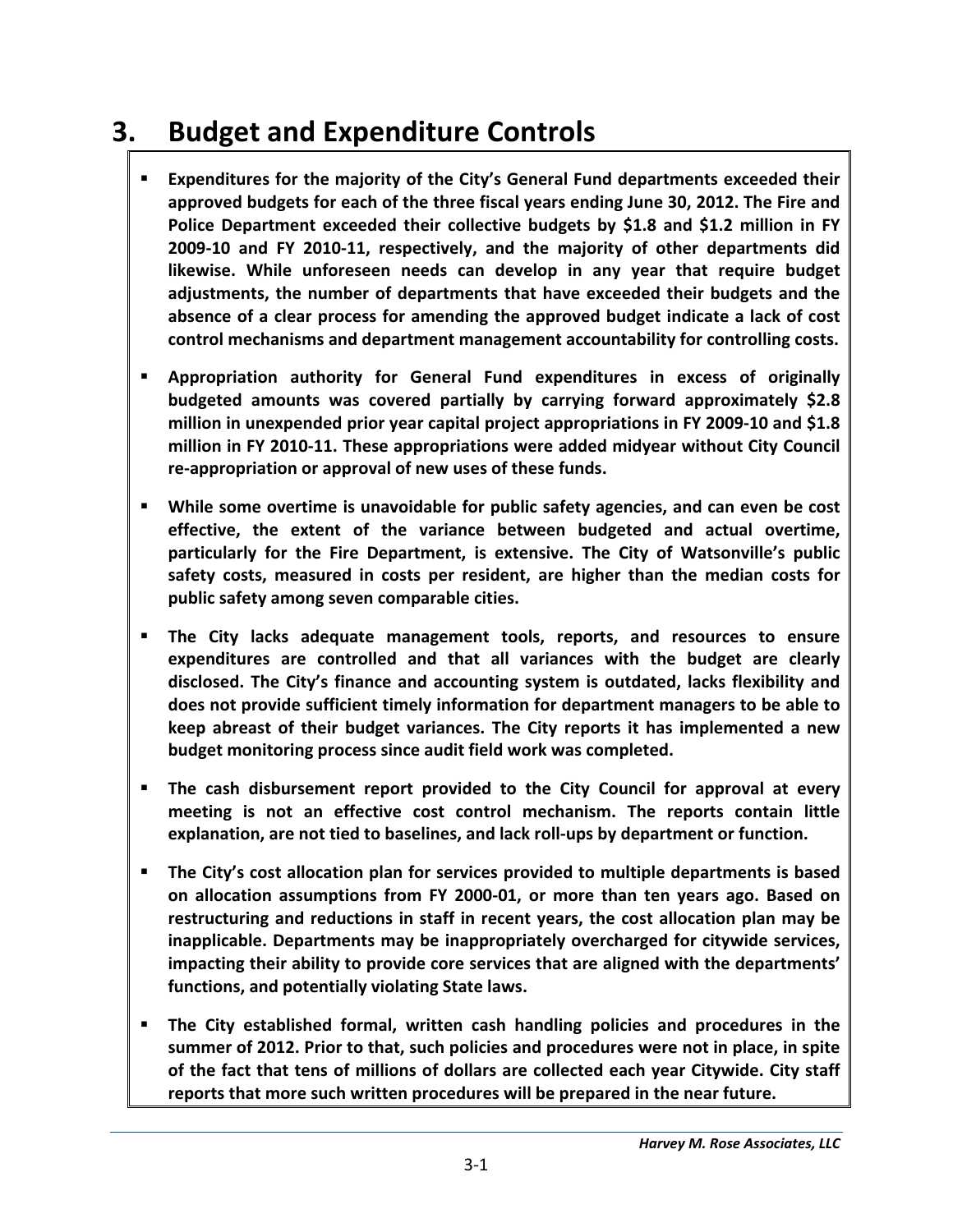As discussed in Section 1, General Fund expenditures have exceeded revenues over the last four fiscal years. Contributing to this trend is the lack of adequate management tools and resources to control City expenditures. During the course of this audit, City management has implemented new budget monitoring procedures, the results of which cannot be assessed as part of this audit since they are still so recent.

### **Actual Expenditures Exceed Approved Budget**

 $\overline{a}$ 

The City budget cites provisions from the City's budget ordinance that require City Council approval before actual expenditures can exceed budgeted expenditures for any fund. The City Manager may transfer appropriations within a fund provided that doesn't increase total fund expenditures (e.g., from one department to another) and the Administrative Services Director may transfer appropriations within a department except for salary and capital accounts. In spite of these codified controls, most General Fund departments exceeded their budgeted appropriations in the three fiscal years ending June 30, 2012. City management reports that these expenditures were allowed because total General Fund expenditures did not exceed the total General Fund appropriation approved by the City Council. As long as the total fund appropriation is not exceeded, City policy allows the City Manager to move funds between departments and budget line items.

However, the final General Fund appropriation that City management classifies as approved by the City Council includes \$2,958,448 for FY 2009‐10 and \$1,280,539 for FY 2010‐11 in unexpended funds carried forward from prior fiscal years. These funds were reportedly encumbered (earmarked as financial obligations) for Civic Center capital projects<sup>1</sup> but were subject to being carried forward to FY 2009-10 and FY 2010-11 since they were not fully expended in prior years. These appropriation authorities were added to the revised FY 2009‐10 and FY 2010‐11 General Fund budgets midyear by City management. The City Council did not re-appropriate the funds in the FY 2009-10 and FY 2010-11 capital improvement plan budgets, consistent with the City practice for capital projects that span multiple years.

While the transfer of approved General Fund appropriations approved in prior fiscal years from capital projects to other uses may have been generally consistent with City budget policy, it is problematic in that: 1) the funds were not included for re‐appropriation by the City Council in the capital improvement plan budgets for FY 2009‐10 and FY 2010‐11; and 2) the funds were not included in the original FY 2009‐10 and FY 2010‐11 operating budgets to show they were being unencumbered from their original purpose to be used for other purposes in FY 2009‐10 and FY 2010‐11. As a result, \$2,958,448 and \$1,280,539 in appropriations were included in the FY 2009‐10 and FY 2010‐11 General Fund budgets, respectively, without explicit City Council review or approval.

 $1$  City Council had approved a City contract with Griffin Structures, Inc. for up to \$13,288,789 for improvements to the Civic Center structure in FY 2006‐07.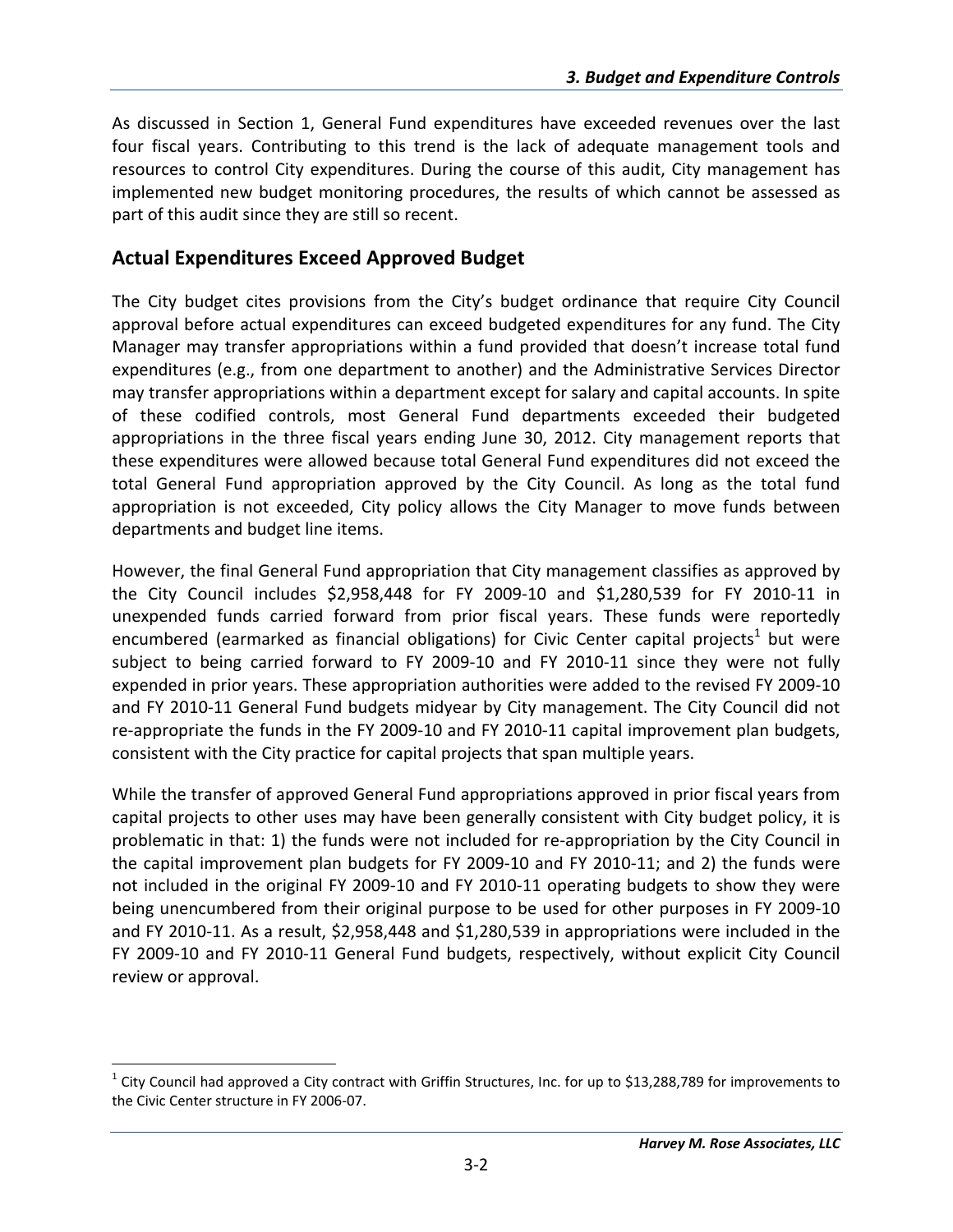To ensure proper controls and City Council oversight of the General Fund, the carryover funds previously appropriated for capital project purposes should have either been re‐appropriated by the City Council in the FY 2009‐10 and FY 2010‐11 capital budgets for the Civic Center project, as originally approved, or included in the original FY 2009‐10 and FY 2010‐11 operating budgets for approval by the City Council for new purposes if management no longer intended to use funds appropriated in prior years for their originally approved purposes.

The unexpended capital project funds included midyear as carryover encumbrances represent a significant portion of the increase between the original budget approved by City Council and the revised budget presented by City management to the City Council midyear. For example, the \$2,958,448 in carryover encumbrances for the Civic Center structure in FY 2009‐10 represented 72.8 percent of the \$4,065,505 increase between the original and final budget. In FY 2010‐11, the \$1,280,539 in carryover encumbrances represented 14.9 percent of the \$8,583,639 increase between the original and final budget. Excluding the City Council approved expenditure of \$6,484,196 for the PERS side loan, discussed in Section 2, the carryover encumbrances in FY 2010‐11 represented 61 percent of the \$2,099,443 (\$8,583,639 less \$6,484,196) increase between the original and final budget.

The inclusion of carryover encumbrances in revised General Fund expenditure budgets results in General Fund actual expenditures appearing to be less than the total revised budget. This is problematic, particularly because there were no actual expenditures tied to the originally approved expenditures, while other departments were significantly over budget (as further discussed below). Therefore, carrying forward appropriation authority from prior years masks over‐expenditures in other departments relative to the originally approved budget. Therefore, this report compares actual expenditures to the original budgets of each fiscal year, which are the only comprehensive budgets approved by City Council.

Though written budget control policies appear to be in place, the City needs to ensure that it has the adequate management tools and resources to control City expenditures and that clear responsibility and accountability for staying within approved budgets is delegated to every department director.

Most individual departments have consistently incurred expenditures that exceed their approved budgets. While some departments have been able to spend less than their budgets, the overall result is that the City General Fund continues to incur expenditures that exceed the approved budget, on top of decreasing revenue. As a result, the City has been depleting General Fund reserves to meet expenditure needs, as discussed in Section 1. Exhibits 3.1 and 3.2 below illustrate which departments exceeded their budgets in FY 2009‐10 and FY 2010‐11.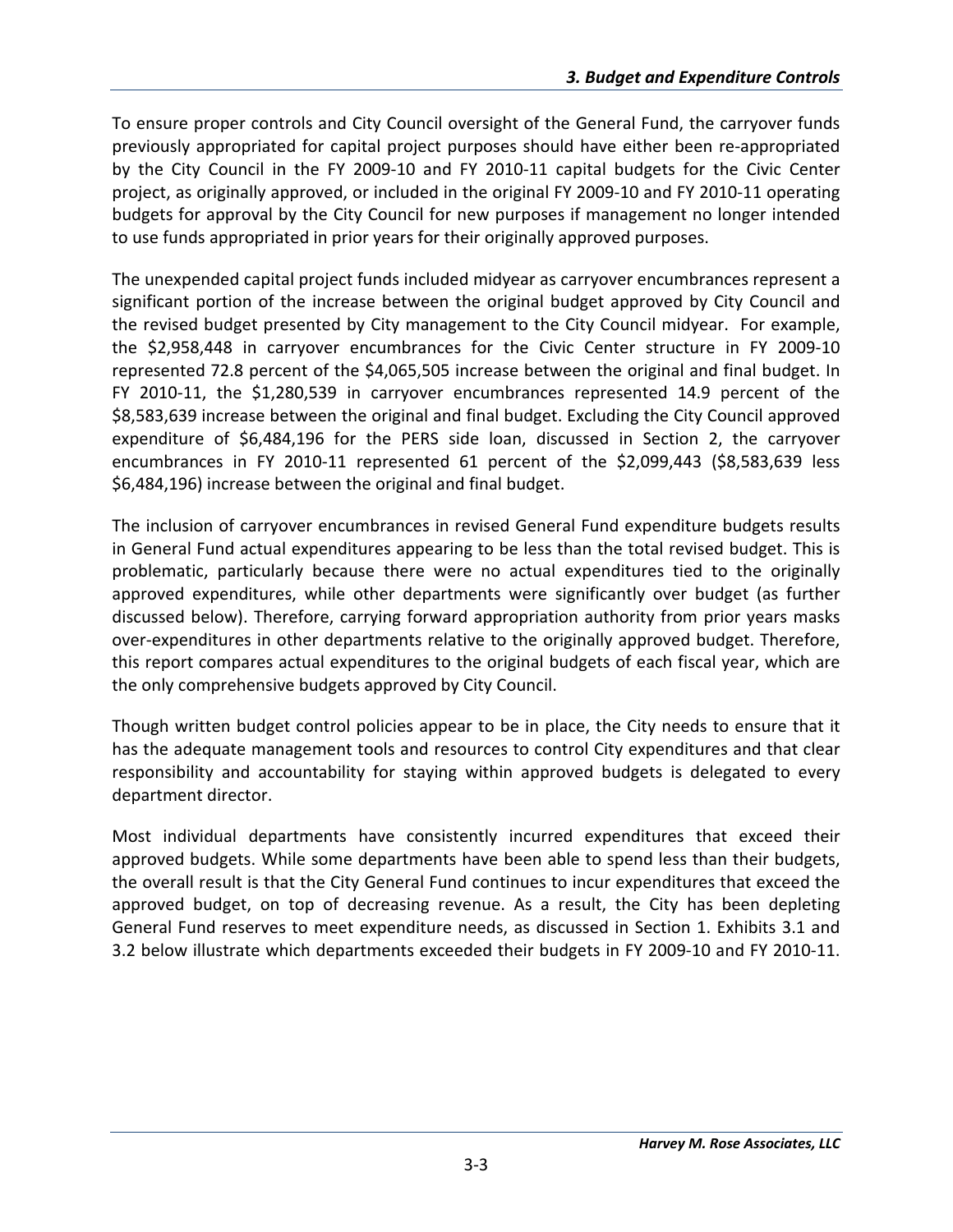| Exhibit 3.1: Budget vs. Actual Expenditures, FY 2009-10 |                                               |                                                          |                                          |                                                          |  |  |
|---------------------------------------------------------|-----------------------------------------------|----------------------------------------------------------|------------------------------------------|----------------------------------------------------------|--|--|
| <b>Department</b>                                       | Orig. Budget<br><b>Approved by</b><br>Council | Actual<br><b>Expenditures</b><br><b>Reported in GEMS</b> | Over/(Under)<br>Approved<br>Orig. Budget | % Over/(Under)<br><b>Approved Orig.</b><br><b>Budget</b> |  |  |
| Police                                                  | \$13,967,316                                  | \$14,920,510                                             | \$953,194                                | 6.8%                                                     |  |  |
| Fire                                                    | \$5,395,397                                   | \$6,290,470                                              | \$895,073                                | 16.6%                                                    |  |  |
| City Council/General Gov't                              | \$1,366,865                                   | \$1,599,487                                              | \$232,622                                | 17.0%                                                    |  |  |
| Finance                                                 | \$2,107,515                                   | \$2,336,867                                              | \$229,352                                | 10.9%                                                    |  |  |
| Non-Departmental <sup>1</sup>                           | \$171,806                                     | \$311,867                                                | \$140,061                                | 81.5%                                                    |  |  |
| City Clerk                                              | \$577,115                                     | \$651,069                                                | \$73,954                                 | 12.8%                                                    |  |  |
| Library                                                 | \$541,484                                     | \$561,817                                                | \$20,333                                 | 3.8%                                                     |  |  |
| Capital Improvement Program                             | \$0                                           | \$10,099                                                 | \$10,099                                 | N/A                                                      |  |  |
| Parks and Community Services                            | \$3,530,795                                   | \$3,534,419                                              | \$3,624                                  | 0.1%                                                     |  |  |
| <b>Community Development</b>                            | \$1,334,055                                   | \$1,251,274                                              | ( \$82, 781)                             | (6.2%)                                                   |  |  |
| <b>Public Works</b>                                     | \$3,803,126                                   | \$3,445,138                                              | ( \$357, 988)                            | (9.4%)                                                   |  |  |
| <b>Grand Total</b>                                      | \$32,795,474                                  | \$34,913,019                                             | \$2,117,545                              | 6.5%                                                     |  |  |

Sources: City of Watsonville FY 2009‐10 approved budget and actual expenditures provided by Finance Department

 $1$  Non-departmental expenditures are those that cannot be easily assigned to one department. Examples include dues and fees for associations, such as the California League of Cities, and pre‐payment of PERS obligations.

| Exhibit 3.2: Budget vs. Actual Expenditures, FY 2010-11 |                                                                                                           |              |                                          |                                                          |  |  |  |
|---------------------------------------------------------|-----------------------------------------------------------------------------------------------------------|--------------|------------------------------------------|----------------------------------------------------------|--|--|--|
| <b>Department</b>                                       | Orig. Budget<br>Actual<br><b>Approved by</b><br><b>Expenditures</b><br><b>Reported in GEMS</b><br>Council |              | Over/(Under)<br>Approved<br>Orig. Budget | % Over/(Under)<br><b>Approved Orig.</b><br><b>Budget</b> |  |  |  |
| Non-Departmental <sup>1</sup>                           | \$71,804                                                                                                  | \$6,208,480  | \$6,136,676                              | 8,546.4%                                                 |  |  |  |
| Fire                                                    | \$5,267,196                                                                                               | \$6,148,924  | \$881,728                                | 16.7%                                                    |  |  |  |
| Police                                                  | \$14,599,489                                                                                              | \$14,962,047 | \$362,558                                | 2.5%                                                     |  |  |  |
| City Council/General Gov't                              | \$1,361,396                                                                                               | \$1,574,294  | \$212,898                                | 15.6%                                                    |  |  |  |
| Finance                                                 | \$2,041,919                                                                                               | \$2,152,956  | \$111,037                                | 5.4%                                                     |  |  |  |
| City Clerk                                              | \$592,821                                                                                                 | \$629,571    | \$36,750                                 | 6.2%                                                     |  |  |  |
| Library                                                 | \$541,484                                                                                                 | \$561,971    | \$20,487                                 | 3.8%                                                     |  |  |  |
| Capital Improvement Program                             | \$0                                                                                                       | \$3,693      | \$3,693                                  | N/A                                                      |  |  |  |
| <b>Community Development</b>                            | \$1,243,098                                                                                               | \$1,162,338  | ( \$80, 760)                             | (6.5%)                                                   |  |  |  |
| <b>Public Works</b>                                     | \$3,551,680                                                                                               | \$3,466,555  | ( \$85, 125)                             | (2.4%)                                                   |  |  |  |
| Parks and Community Services                            | \$3,259,288                                                                                               | \$3,096,413  | (\$162,875)                              | (5.0%)                                                   |  |  |  |
| <b>Grand Total</b>                                      | \$32,530,175                                                                                              | \$39,967,243 | \$7,437,068                              | 22.9%                                                    |  |  |  |
| <b>Total Excluding PERS loan</b>                        | \$32,530,175                                                                                              | \$33,483,047 | \$952,872                                | 2.9%                                                     |  |  |  |

Sources: City of Watsonville FY 2010‐11 approved budget and actual expenditures provided by Finance Department

 $1$  Non-departmental expenditures are those that cannot be easily assigned to one department. Examples include dues and fees for associations, such as the California League of Cities, and pre‐payment of PERS obligations.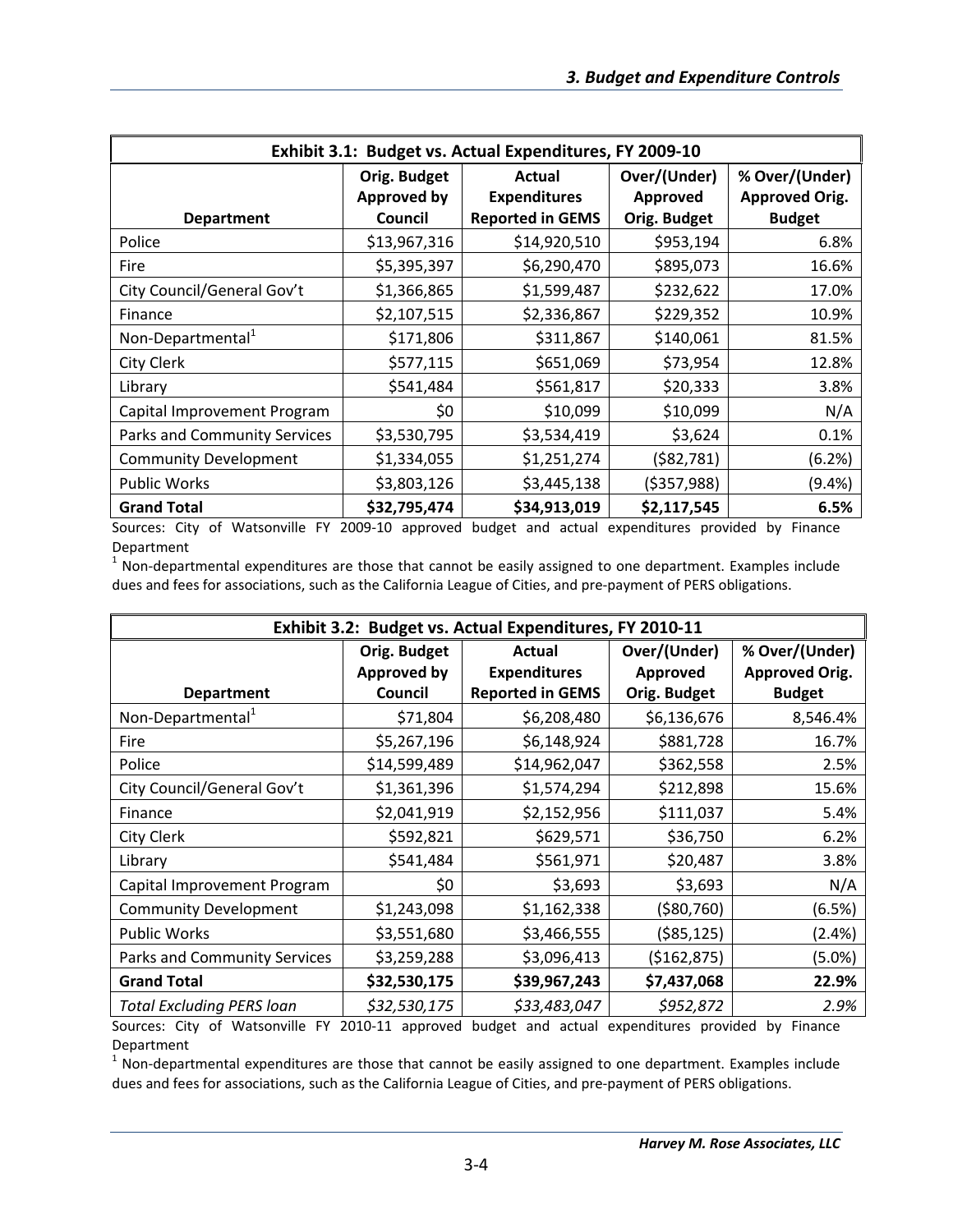As shown in Exhibits 3.1 and 3.2 above, at \$32,530,175, the City budgeted a lower level of General Fund expenditures in FY 2010‐11 than in FY 2009‐10, when budgeted General Fund expenditures were \$32,795,474. However, in both fiscal years, General Fund expenditures exceeded the approved budget. In FY 2010‐11, the City incurred \$6,484,196 in expenditures for the PERS side loan, discussed in Section 2. Excluding the unbudgeted PERS loan from actual expenditures, the City's actual expenditures in FY 2010-11 were \$33,483,047, still more than the \$32,530,175 budgeted for that year. Although the City has been able to reduce budgeted and expected expenditures over time, it could achieve more cost savings if departments consistently remained within their budget. Or, if circumstances change so midyear budget increases are necessary, such increases should be made through formal amendment to the budget by the City Council.

In October of 2012, during the course of this audit, City management implemented a new policy for monthly reporting, reviewing, monitoring, and correcting of financial activity at the department level. This policy requires departments to report to City management when total expenditures or total revenue varies five percent or greater (above or below) from the approved budget and develop a corrective action plan. While the new policy represents an improvement in City management budgetary oversight and may help address the problems developed over multiple years and identified in this report, the impact of the new policy could not be reviewed as part of this audit since it was implemented after the audit field work was completed.

A more in‐depth review of two departments' budget versus actual expenditures demonstrates the type of analysis department directors and City management should conduct to control City expenditures.

#### **Fire and Police Over‐expenditures**

Fire and Police department expenditures exceeded their budgets in FYs 2009‐10 and 2010‐11, as shown in the exhibits above. The following exhibits display what factors contributed to the over‐expenditures in each fiscal year.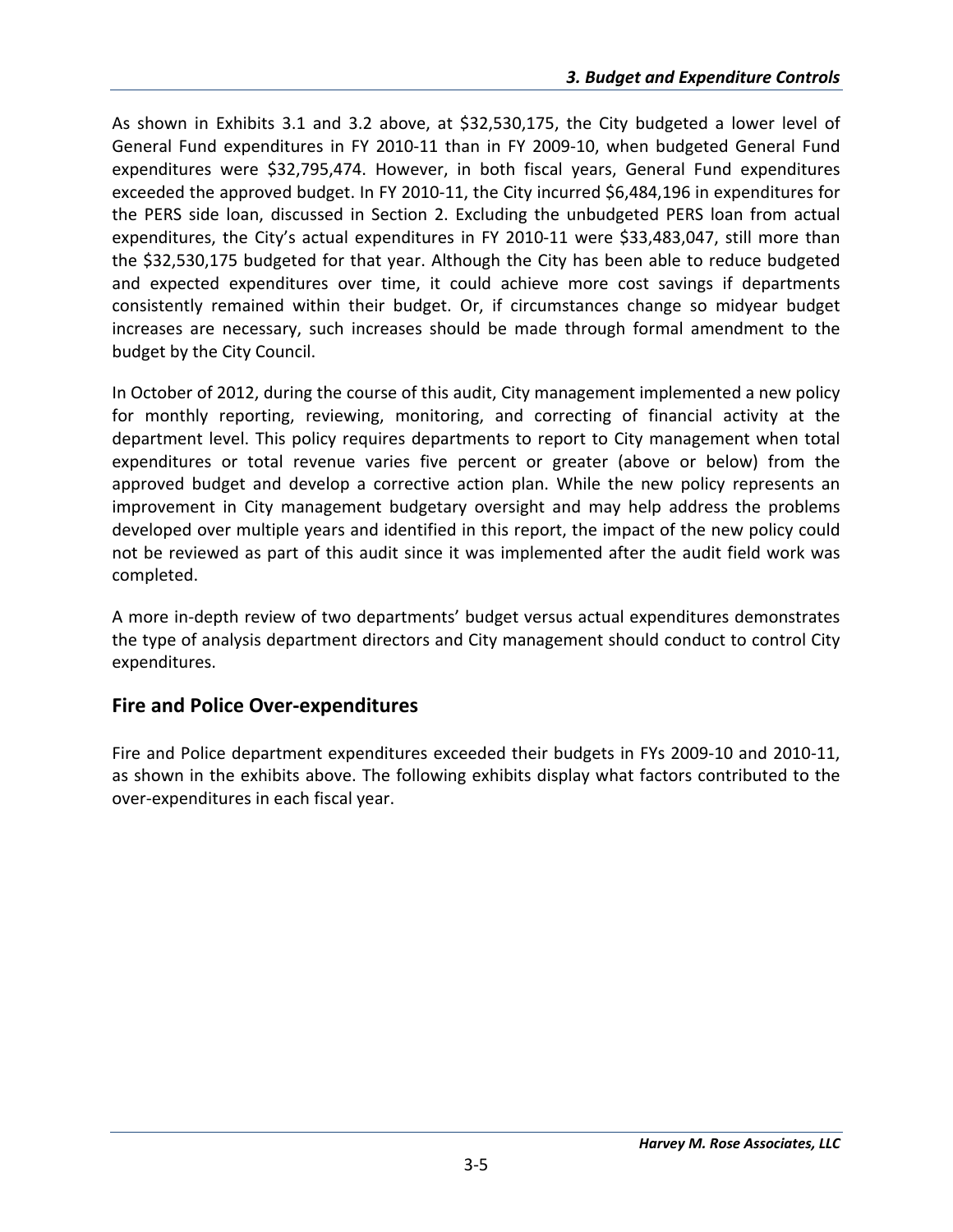| <b>Exhibit 3.3: Fire Department Personnel &amp; Operations Expenditures,</b><br>FY 2009-10 and FY 2010-11 |                                       |                               |                               |                     |  |  |
|-----------------------------------------------------------------------------------------------------------|---------------------------------------|-------------------------------|-------------------------------|---------------------|--|--|
|                                                                                                           | Original<br>Approved<br><b>Budget</b> | Actual<br><b>Expenditures</b> | Over (under)<br><b>Budget</b> | Percent<br>Variance |  |  |
| FY 2009-10                                                                                                |                                       |                               |                               |                     |  |  |
| Personnel                                                                                                 | \$4,920,614                           | \$5,681,824                   | \$761,210                     | 15.5%               |  |  |
| <b>Operations</b>                                                                                         | \$474,783                             | \$608,646                     | \$133,863                     | 28.2%               |  |  |
| Total<br>FY 2010-11                                                                                       | \$5,395,397                           | \$6,290,470                   | \$895,073                     | 16.6%               |  |  |
| Personnel                                                                                                 | \$4,781,213                           | \$5,496,620                   | \$715,407                     | 15.0%               |  |  |
| <b>Operations</b>                                                                                         | \$485,983                             | \$652,305                     | \$166,322                     | 34.2%               |  |  |
| Total                                                                                                     | \$5,267,196                           | \$6,148,925                   | \$881,729                     | 16.7%               |  |  |

Sources: City of Watsonville FY 2009-10 and FY 2010-11 approved budgets. Actual expenditures provided by Finance Department.

As shown in Exhibit 3.3 above, the Fire Department exceeded both its original personnel and operations budget in FY 2009‐10 and FY 2010‐11, though most of the variance was in its personnel budget. In FY 2009‐10, \$761,210, or 85 percent of the Fire Department's \$895,073 over expenditures, was attributed to personnel costs, while \$715,407, or 81 percent of its \$881,728 in over-expenditures in FY 2010-11 was due to personnel expenditures. As shown in Exhibit 3.4 below, the specific personnel expenditure that most appears to lack adequate controls is overtime, though salaries and wages were also over budget in FY 2010‐11.

Although City staff has reported overtime expenditures to City Council and has tried to implement various measures to reduce overtime, including hiring part time firefighters, these efforts have thus far not been successful.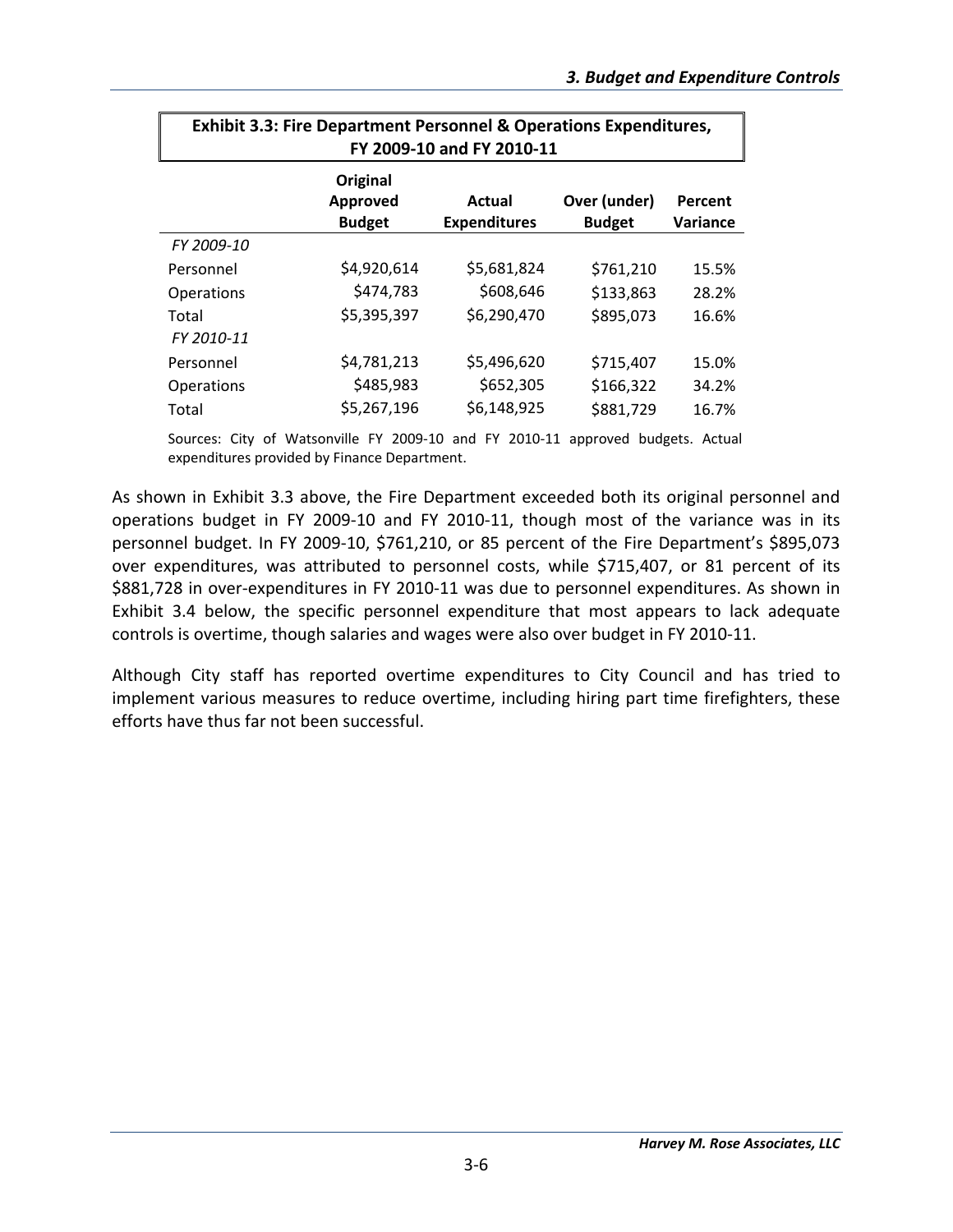| <b>Exhibit 3.4: Fire Department Key Personnel Expenditures,</b><br>FY 2009-10 and FY 2010-11 |                                              |                               |                                  |                     |  |
|----------------------------------------------------------------------------------------------|----------------------------------------------|-------------------------------|----------------------------------|---------------------|--|
|                                                                                              | <b>Original</b><br>Approved<br><b>Budget</b> | Actual<br><b>Expenditures</b> | Over<br>(under)<br><b>Budget</b> | Percent<br>Variance |  |
| FY 2009-10                                                                                   |                                              |                               |                                  |                     |  |
| Salaries & Wages <sup>2</sup>                                                                | \$3,643,234                                  | \$3,683,328                   | \$40,094                         | 1.1%                |  |
| Overtime                                                                                     | \$115,000                                    | \$815,907                     | \$700,907                        | 609.5%              |  |
| Total                                                                                        | \$3,758,234                                  | \$4,499,235                   | \$741,001                        | 19.7%               |  |
| FY 2010-11                                                                                   |                                              |                               |                                  |                     |  |
| Salaries & Wages <sup>1</sup>                                                                | \$3,490,519                                  | \$3,700,453                   | \$209,934                        | 6.0%                |  |
| Overtime                                                                                     | \$115,000                                    | \$595,948                     | \$480,948                        | 418.2%              |  |
| Total                                                                                        | \$3,605,519                                  | \$4,296,401                   | \$690,882                        | 19.2%               |  |

Sources: City of Watsonville FY 2009‐10 and FY 2010‐11 approved budgets and actual expenditures provided by Finance Department

Actual combined expenditures for salaries, wages and overtime for the Fire Department in FY 2010‐11 were \$202,834 less than for the prior fiscal year. This was largely due to a reduction in overtime expenditures in FY 2010‐11, while actual expenditures on salaries and wages ended up more than actual FY 2009‐10 expenditures. However, actual overtime expenditures were still \$480,984, or 418.2 percent, more than budgeted.

The City of Watsonville should explore alternative cost saving plans and staffing structures to minimize Fire Department personnel and overtime expenditures. The City needs to review and agree to minimum staffing needs for the Department and a reasonable overtime budget amount. The \$115,000 budgeted for Fire Department overtime in FYs 2009‐2010 and 2010‐11 may also be an unrealistically low amount as it represents approximately 3 percent of budgeted payroll when 6 to 10 percent of payroll is a common benchmark. However, actual overtime expenditures in FYs 2009‐10 and 2010‐11 amounted to 22.2 percent and 16 percent of payroll respectively, so overtime expenses incurred may also reflect an overuse of overtime in lieu of management control of staff absences for vacations, sick leave and training.

 $\overline{a}$ 

 $2$  According to the Finance Department, sick pay for the Fire Department is included in the budgeted salaries and wages. However, actual sick pay expenditures are recorded in a separate line item. Therefore, the actual expenditures for salaries and wages in the table above include actual expenditures in sick pay and salaries and wages, as reported by the Finance Department.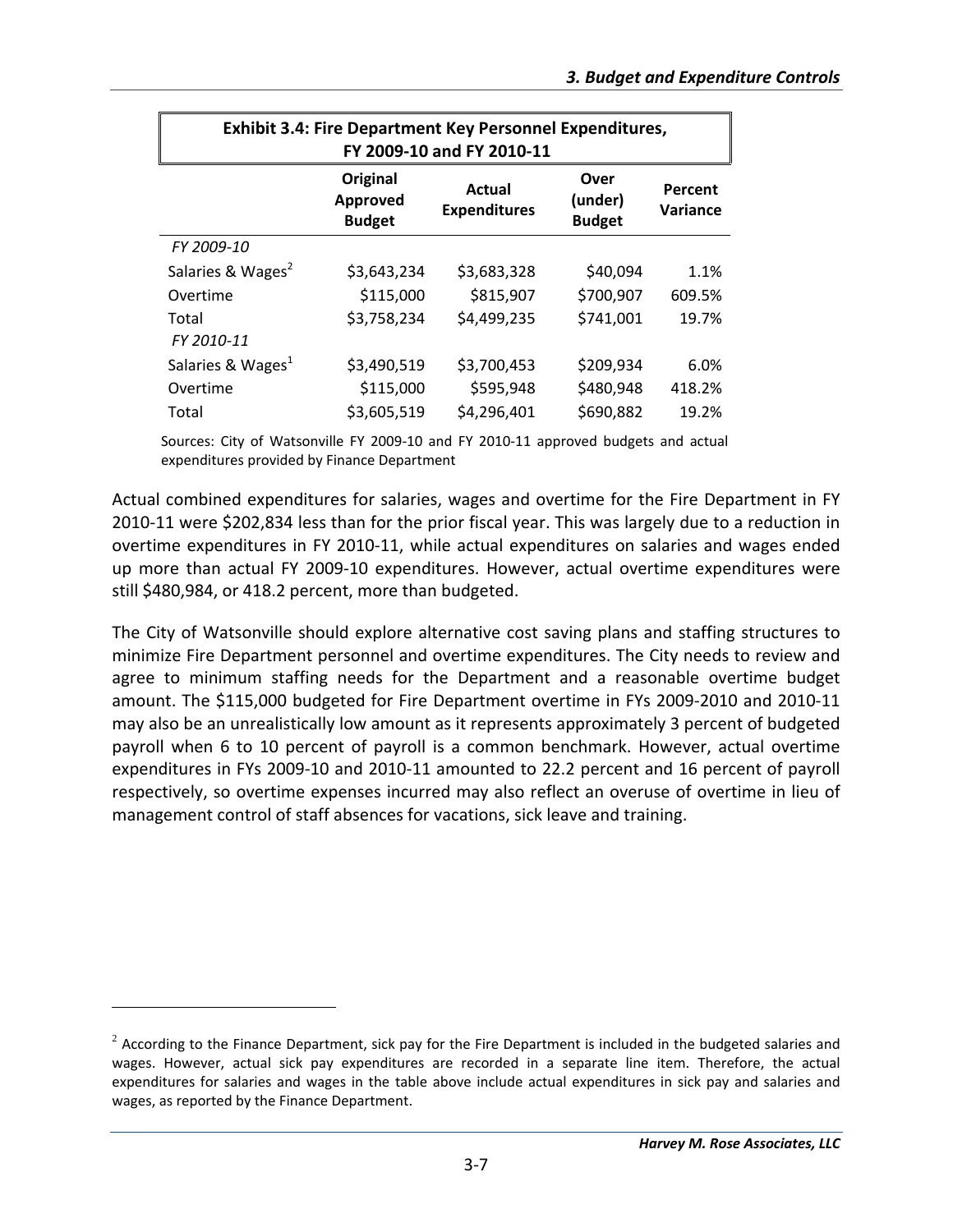| <b>Exhibit 3.5: Police Department Personnel &amp; Operations Expenditures,</b><br>FY 2009-10 and FY 2010-11 |                                       |                               |                               |                            |  |  |
|-------------------------------------------------------------------------------------------------------------|---------------------------------------|-------------------------------|-------------------------------|----------------------------|--|--|
|                                                                                                             | Original<br>Approved<br><b>Budget</b> | Actual<br><b>Expenditures</b> | Over (under)<br><b>Budget</b> | Percent<br><b>Variance</b> |  |  |
| FY 2009-10                                                                                                  |                                       |                               |                               |                            |  |  |
| Personnel                                                                                                   | \$11,046,181                          | \$11,981,004                  | \$934,823                     | 8.5%                       |  |  |
| <b>Operations</b>                                                                                           | \$2,918,462                           | \$2,939,506                   | \$21,044                      | 0.7%                       |  |  |
| Total<br>FY 2010-11                                                                                         | \$13,964,643                          | \$14,920,510                  | \$955,867                     | 6.8%                       |  |  |
| Personnel                                                                                                   | \$11,828,725                          | \$11,669,444                  | (5159, 281)                   | $-1.3%$                    |  |  |
| <b>Operations</b>                                                                                           | \$2,770,764                           | \$3,292,603                   | \$521,839                     | 18.8%                      |  |  |
| Total                                                                                                       | \$14,599,489                          | \$14,962,047                  | \$362,558                     | 2.5%                       |  |  |

Sources: City of Watsonville FY 2009‐10 and FY 2010‐11 approved budgets and actual expenditures provided by Finance Department

In contrast to the Fire Department, factors contributing to Police Department over‐ expenditures are inconsistent. For example, actual personnel expenditures in FY 2009‐10 were 8.5 percent *more* than budgeted, yet the Police Department achieved *savings* of 1.3 percent in their personnel costs in FY 2010‐11, as shown in Exhibit 3.5 above. Over‐expenditures in operations were only 0.7 percent more than budgeted in FY 2009‐10, but 18.8 percent more in FY 2010‐11.

| <b>Exhibit 3.6: Key Areas of Police Department Over-expenditures,</b><br>FY 2009-10 and FY 2010-11                                |             |             |              |         |  |  |  |
|-----------------------------------------------------------------------------------------------------------------------------------|-------------|-------------|--------------|---------|--|--|--|
| Original<br>Over<br>Actual<br>Percent<br>(under)<br>Approved<br><b>Expenditures</b><br>Variance<br><b>Budget</b><br><b>Budget</b> |             |             |              |         |  |  |  |
| FY 2009-10                                                                                                                        |             |             |              |         |  |  |  |
| Salaries & Wages <sup>3</sup>                                                                                                     | \$7,437,394 | \$7,905,216 | \$467,822    | 6.3%    |  |  |  |
| Overtime                                                                                                                          | \$471,782   | \$843,338   | \$371,556    | 78.8%   |  |  |  |
| Total<br>FY 2010-11                                                                                                               | \$7,909,176 | \$8,748,554 | \$839,378    | 10.6%   |  |  |  |
| Salaries & Wages <sup>2</sup>                                                                                                     | \$8,076,794 | \$7,933,631 | (5143, 163)  | $-1.8%$ |  |  |  |
| Overtime                                                                                                                          | \$401,523   | \$463,439   | \$61,916     | 15.4%   |  |  |  |
| Total                                                                                                                             | \$8,478,317 | \$8,397,070 | ( \$81, 247) | $-1.0%$ |  |  |  |

Sources: City of Watsonville FY 2009‐10 and FY 2010‐11 approved budgets and actual expenditures provided by Finance Department

 $\overline{a}$ 

 $3$  According to the Finance Department, sick pay for the Police Department is included in the budgeted salaries and wages. However, actual sick pay expenditures are recorded in a separate line item. Therefore, the actual expenditures for salaries and wages in the table above include actual expenditures in sick pay and salaries and wages, as reported by the Finance Department.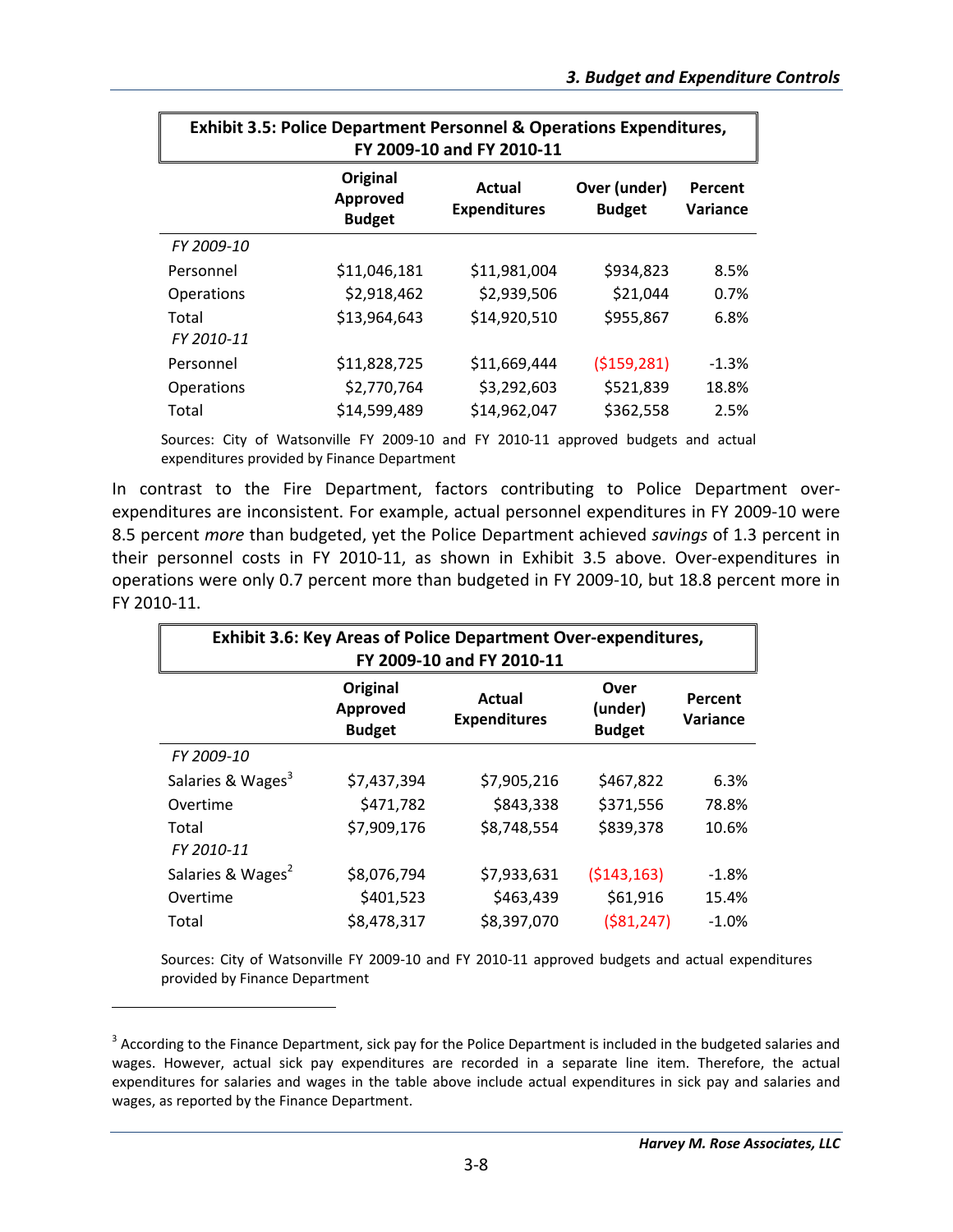Similar to the Fire Department, overtime and sick pay contribute to over expenditures in the Police Department, as illustrated in Exhibit 3.6 above. However, miscellaneous other charges not shown in the exhibits above also contributed to over expenditures in the Police Department, resulting in \$106,590 in expenditures over the FY 2009-10 original budget and \$233,743 over the FY 2010-11 original budget. The Finance Department reports that miscellaneous expenditures are those that were not accounted for in the original budget. In these particular fiscal years, the miscellaneous charges were for fleet services and parts provided to the Police Department.

### **Public Safety Expenditures in Comparable Cities**

While personnel and overtime costs comprise most of the expenditures of all police and fire departments, a comparison of total public safety costs per person among comparable cities suggests that other cities may have found ways to better budget and control public safety expenditures such as overtime. As shown in Exhibit 3.7 below, the City of Watsonville spends more than the median of \$366 per resident for public safety than found in six comparable cities. In fact, only the Cities of Santa Cruz and Gilroy have higher public safety expenditures per capita than the City of Watsonville.

| <b>Exhibit 3.7: Comparison of Public Safety Costs per Capita</b> |                      |                   |          |  |  |  |
|------------------------------------------------------------------|----------------------|-------------------|----------|--|--|--|
|                                                                  | Fiscal Year 2010-11  |                   |          |  |  |  |
|                                                                  | <b>Public Safety</b> |                   | Cost per |  |  |  |
| City                                                             | <b>Expenditures</b>  | <b>Population</b> | Capita   |  |  |  |
| Cathedral City                                                   | \$22,153,417         | 52,381            | \$423    |  |  |  |
| Colton                                                           | \$19,379,791         | 52,940            | \$366    |  |  |  |
| Gilroy                                                           | \$22,005,580         | 49,582            | \$444    |  |  |  |
| Hanford                                                          | \$13,277,169         | 54,284            | \$245    |  |  |  |
| Porterville                                                      | \$14,289,727         | 55,023            | \$260    |  |  |  |
| <b>Salinas</b>                                                   | \$49,255,020         | 152,994           | \$322    |  |  |  |
| Santa Cruz                                                       | \$34,376,692         | 60,342            | \$570    |  |  |  |
| <b>MEDIAN</b>                                                    | \$20,692,686         | 54,284            | \$366    |  |  |  |
| Watsonville                                                      | \$22,258,470         | 51,586            | \$431    |  |  |  |

Sources: City CAFRs for Fiscal Year ending June 30, 2011 and California State Controller's website. Population estimates for each city as of July 1, 2010 from U.S. Census Bureau EST 2011‐03‐06.

The City of Watsonville should further review expenditures in the Fire and Police Departments. The City should assess alternative cost saving plans and structures to reduce public safety expenditures to comparable levels of similar sized and neighboring cities. This will include City management analyzing and determining minimum staffing levels for the two departments, using the benchmark target of between six and ten percent of payroll for overtime expenses and considering cost-saving options such as contracting with the County or other firefighting agencies.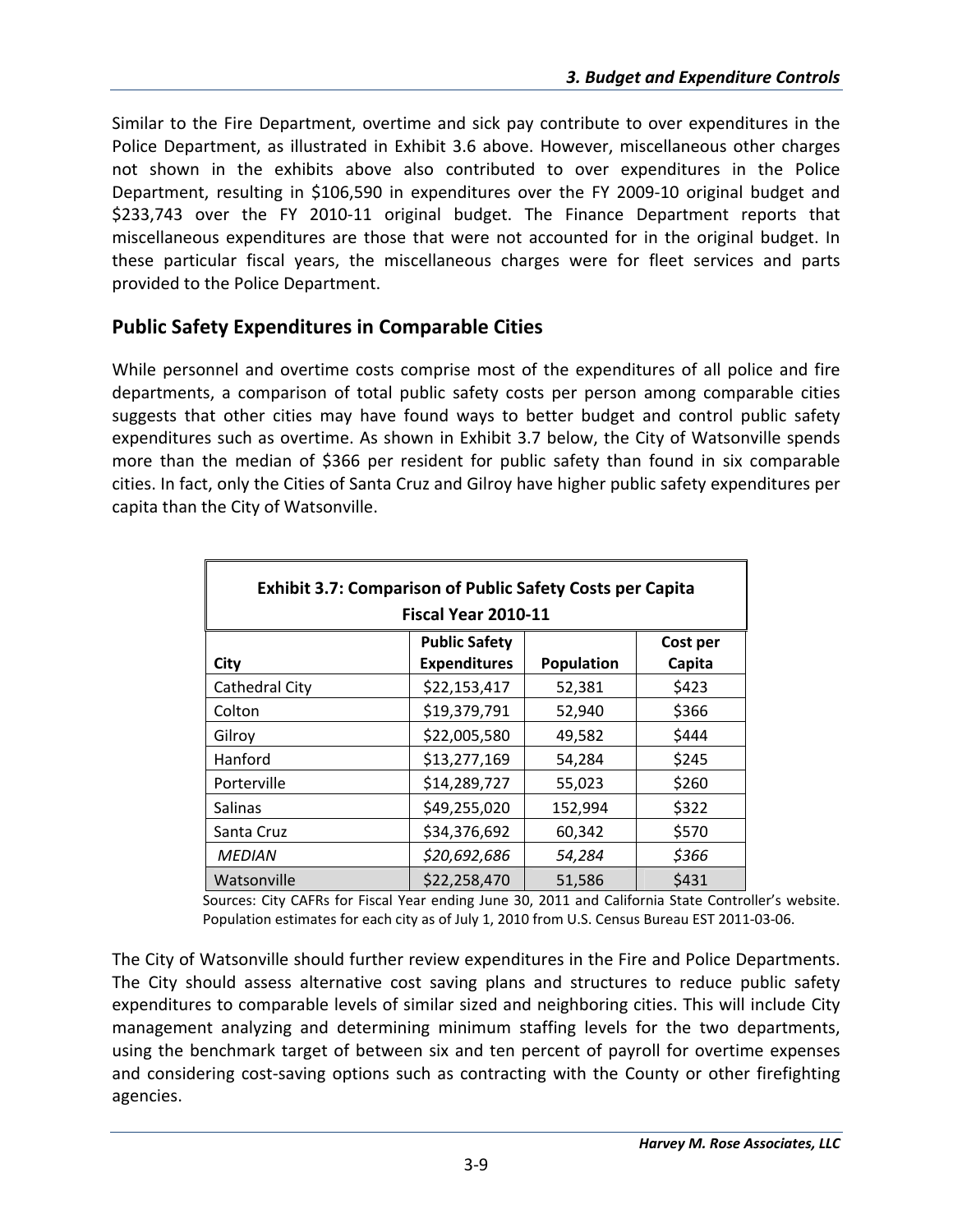### **Budget Information Provided to City Council**

The key information provided to the City Council pertaining to the City budget is the proposed budget document in May and the Mid‐Year Financial report, usually presented to the City Council in February. Budget documents, study sessions and Mid‐Year Financial reports available online and provided by City staff were reviewed by the audit team. The budget document includes a great deal of detailed information pertaining to the City's finances as a whole and each department's revenues and expenditures. It also includes a section providing an analysis of each City fund's revenues and expenditures.

What the City budget document lacks is summaries of the detailed information to enable the City Council and public to obtain a rapid understanding of the financial status of the City and what is being proposed for the ensuing fiscal year. Specifically, there is no clear distinction between what is proposed by the City Manager and what is approved by the City Council, after they have made any changes. The document should include both sets of numbers.

The annual budget documents show projected revenues and expenditures for the current budget year but a comparison to subsequently audited amounts for the same years show variances between what is presented in the budget document and actual amounts reported in the City's financial system and Comprehensive Annual Financial Reports (CAFRs). While this is partly a matter of timing since final amounts for the current year are not all known at the time the budget document is prepared, some of the variances between budgeted and actual amounts should be known at the time the budget documents are prepared and should be reported. Further, some of the prior years' actual revenues and expenditures reported in the budget document do not match actual amounts reported in the City's CAFRs (e.g., actual FY 2008‐09 General Fund expenditures and revenues). Such discrepancies should be either corrected or explained in the budget document and separately explained in a budget/CAFR reconciliation City Council presentation at another point in the year, as recommended in Section 1.

The Mid‐Year Financial Report provides very detailed information about the City's overall financial state and presents tables with the adopted budget vs. projected revenues for each fund for the year and the adopted budget vs. projected expenditures for each department. What the document is lacking is actual year-to-date expenditures for the current year to allow the City Council and public to understand where changes have occurred and to assess the reasonableness of the year‐end projections. Since actual expenditures for FYs 2009‐10 and 2010‐11 were substantially more than the amounts projected in their respective Mid‐Year Financial Reports, it is important to disclose as much current information as possible to minimize the number of unexpected variances in revenues and expenditures at year‐end.

The Mid‐Year Budget Reports for FYs 2010‐11 and 2011‐12 both present summaries of proposed cost reductions and revenue increases to the General Fund, and noted they were adopted by the City Council in 2007. The two reports provide estimated annual savings, but actual savings are not presented and it is not clear from the document when the reductions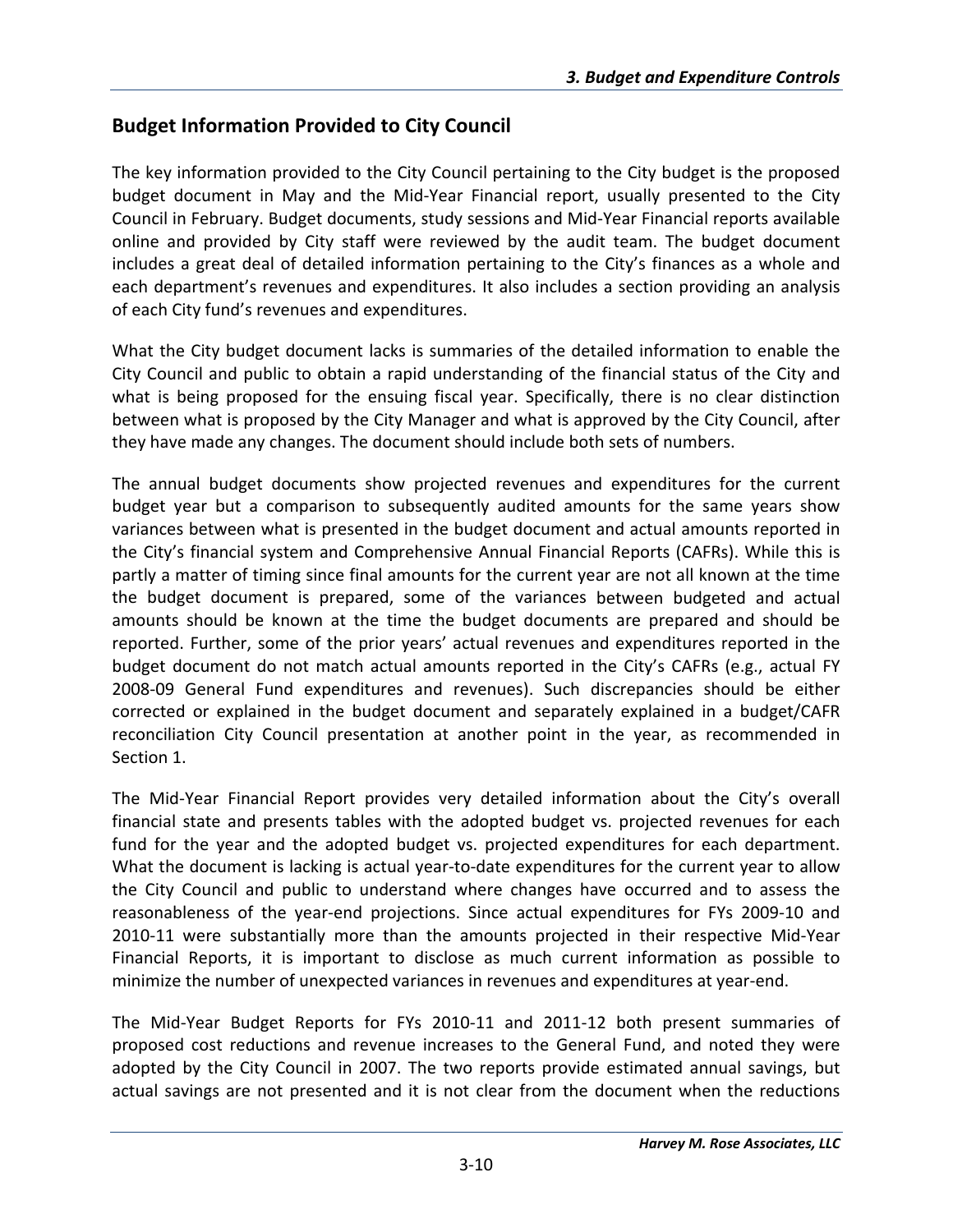were actually implemented. It is also not clear which reductions were one-time changes and which were ongoing. For example, the FY 2010-11 Mid-Year Financial Report shows cost reductions and revenue increases that together amount to over \$10 million. Since General Fund expenditures have decreased by approximately  $$4 - 5$  million per year since FY 2008-09, many of the proposed reductions either have not been implemented or the estimated savings were not accurate. Details on the actual results of the proposed reductions should be presented to determine if further action is needed to effectuate the originally estimated savings.

The Mid‐Year Budget Reports for FYs 2010‐11 and 2011‐12 both present City Manager‐ recommended amendments to the adopted budget. In both cases they are presented by fund, and not by department. Details are provided in the narrative that explains how the funds will be used, including the department that will receive the additional funding, but the summary table is not clear or consistent with presentation of the City's two year budget document. In addition, information presented to the City Council in budget documents is sometimes inaccurate. For example, in the FY 2009‐10 approved budget, the accurate subtotal of \$808,036 for line item expenditures in the operations budget for the Police Department (Division 410) is greater than the \$774,436 subtotal printed in the department specific budget. Further, the total budget of \$9,015,596 for Division 410 in the General Fund summary matrix is greater than \$8,981,966 printed in the department specific budget, though the summary matrix is accurate.

## **Disbursement Reports not an Effective Control**

In accordance with the Municipal Code, a report of disbursements of funds must be approved by the City Council at each City Council meeting. These reports are typically on the consent agenda, unless a Council member requests to remove the report off of the consent agenda for further discussion. The report itemizes every check issued since the last report and can be several pages long. The disbursements for each fund are not tied to any baseline budget or total contract or purchase order amount. As such, the reports can be cumbersome and do not serve as adequate reports for the City Council to control costs. Although City staff reports that this is not the original intention of the disbursement reports under the Municipal Code, staff agree that the City Council disbursement oversight process could be more effective.

The City should revise the Municipal Code and streamline the disbursements presented to the City Council for approval. Disbursements related to items already reviewed by the City Council, either through the approval of the annual budget or individual contract approval, should not be reviewed unless there is a significant variance between what was originally approved by the City Council and what is being disbursed to the vendor. Significant changes to be reviewed should include change orders for contracts and purchase orders that meet a specific threshold, such as a flat amount or percentage of the original contract or purchase order, or changes in the scope of a project or program. Additionally, significant expenditures for Open Purchase Orders, which are not usually approved by the City Council and are further discussed in Section 5, should be brought to the City Council for approval.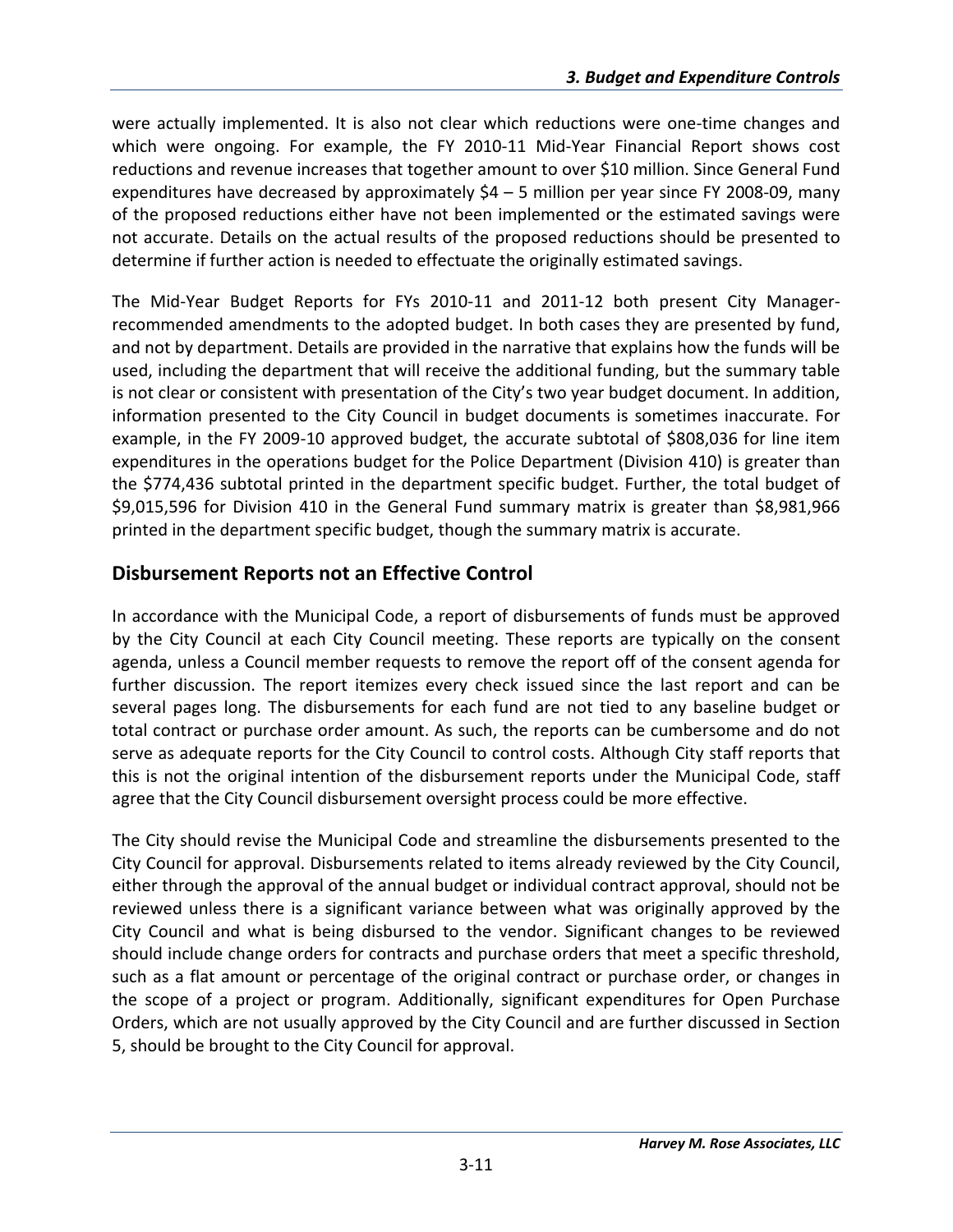### **Outdated Cost Allocation Plan**

City departments such as the City Council, City Clerk, City Attorney, Finance, Information Systems and Purchasing departments provide services to multiple departments. The costs to provide these services are thus allocated Citywide. The City provided a cost allocation plan in which an analysis conducted in FY 2000-01 was used as the basis for the current fiscal year. According to the Finance Department, the City hired an outside firm to complete the cost allocation in FY 2000‐01 based on each individual's duties, corresponding time allocation for each duty, and other analyses.

Although the cost allocation plan is based on FY 2008‐09 total costs with an inflation rate applied to subsequent fiscal years, the allocation of costs across departments is still based on the allocation assumptions from FY 2000‐01, or more than ten years ago. The City has undergone restructuring and reductions in staff since FY 2008‐09 and the assumptions applied to allocate costs in FY 2000‐01 may no longer be applicable. Departments that may be inappropriately overcharged for services received could be subsidizing other City departments.

Detailed cost allocation principles are contained in the Federal Office of Management and Budget (OMB) Rules and Regulations 2‐CFR‐Part 225 (formerly and commonly known as OMB Circular A‐87). These principles are applied by local and state governments in determining how much of their indirect costs can be charged for federal grant programs. The principles in OMB Circular A-87 and guidelines published by the League of California Cities<sup>4</sup> suggest that cities cannot charge for services in excess of actual cost, plus overhead. While the OMB may require annual updates from some, but not all, jurisdictions, a good practice in local government jurisdictions is to update the plan annually.

Currently, the City of Watsonville's costs for services provided by the City Attorney, City Manager, City Council, Finance, Purchasing and Information Services are allocated to all City departments, including the City's utility departments. Appropriate allocations to each department are needed to ensure proper budgeting and cost accounting. An additional implication of proper cost allocations involves the City's utility departments. If the allocated costs to the utility departments are inappropriately high, then tax and rate payers could sue the City for violating Proposition 218, which restricts the use of fees and charges for services to the actual cost to provide services plus appropriate overhead.

The City should conduct another cost allocation study and plan given recently implemented changes in staffing and organization in response to the economic downturn, and reduce the potential risk of lawsuits by tax and rate payers for the inappropriate use of fees and charges for services. The Finance Department has reported that it plans to do so once funds become available. Further, the City should update the cost allocation plan annually, in alignment with best practices and the cost allocation principles in OMB Circular A‐87.

 $\overline{a}$ <sup>4</sup> *A Primer on California City Finance*, League of California Cities.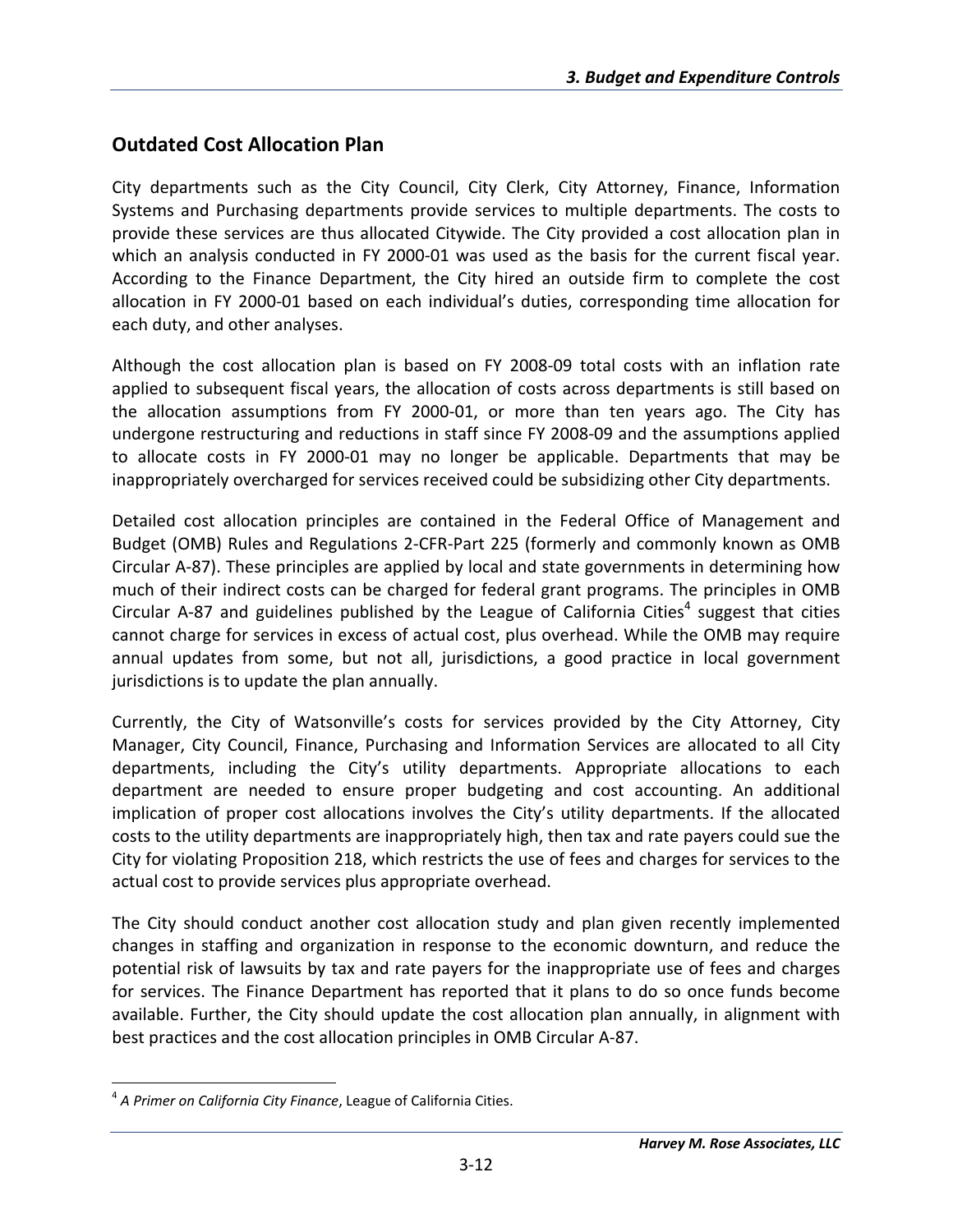#### **Internal Service Funds**

The City of Watsonville has internal service funds for general liability insurance, workers' compensation, and employee health benefits. Analysis of financial and other documents demonstrated that the City (a) has insufficient revenue to meet current expenditure needs and (b) is not adequately planning for future costs through the use of actuarial reports and building up of reserve funds.

As shown in Exhibit 3.8 below, the Workers' Compensation and General Liability Fund generated negative revenues in FY 2008‐09 and FY 2010‐11, while the Health Benefits Fund had negative revenues in each of the last three fiscal years. Expenditures that consistently exceed revenues could be an indication that charges to departments for the Internal Service Funds are insufficient.

| <b>Exhibit 3.8: Internal Service Fund Revenues</b> |               |                                      |               |                        |               |               |
|----------------------------------------------------|---------------|--------------------------------------|---------------|------------------------|---------------|---------------|
| and Expenditures, FY 2008-09 through FY 2010-11    |               |                                      |               |                        |               |               |
|                                                    |               | <b>Workers' Comp./Gen. Liability</b> |               | <b>Health Benefits</b> |               |               |
|                                                    | FY 2008-09    | FY 2009-10                           | FY 2010-11    | FY 2008-09             | FY 2009-10    | FY 2010-11    |
| <b>Actual Revenues</b>                             | \$1,866,210   | \$1,944,310                          | \$2,020,140   | \$5,526,067            | \$4,937,471   | \$5,714,893   |
| <b>Actual Expenditures</b>                         | \$2,800,325   | \$1,070,162                          | \$2,775,497   | \$5,771,510            | \$5,202,797   | \$6,599,728   |
| <b>Total Net Revenues</b>                          | ( \$934, 115) | \$874,148                            | ( \$755, 357) | ( \$245, 443)          | ( \$265, 326) | ( \$884, 835) |

Sources: City of Watsonville FY 2008‐09 through FY 2010‐11 CAFRs

In FY 2010‐11, the Internal Service Fund had a cash shortfall of \$1,153,414 and required a short‐ term loan from the General Fund. According to the Finance Department, health insurance claims were more than anticipated during that fiscal year. Although the short‐term loan from the General Fund may have been reversed in the books within the fiscal year, the Health Benefits Fund still has a liability equivalent to the short-term loan. The Finance Department reports that the City increased its health insurance rates in FY 2011‐12 for both employees and the City.

Instances such as these could be avoided with proper City planning through the use of actuarial reports. The audit team requested actuarial reports for all Internal Service Funds, but received only a summary of Workers' Compensation claims since FY 1978‐1979 and a one page report for health benefits showing benefit rates based on actuarial calculations. Several jurisdictions seek actuarial reports from actuarial firms that use city data to estimate the liability for the unpaid benefit/claims costs due to reported claims for which jurisdictions are currently paying *and* the unpaid benefit/claims costs for future claims expected to be reported. These are multi‐ page reports with multiple year trends and projections, which differ vastly from the documentation provided by City staff. The City should seek out actuarial reports and valuations that can more adequately determine expected costs, as opposed to its current methods, which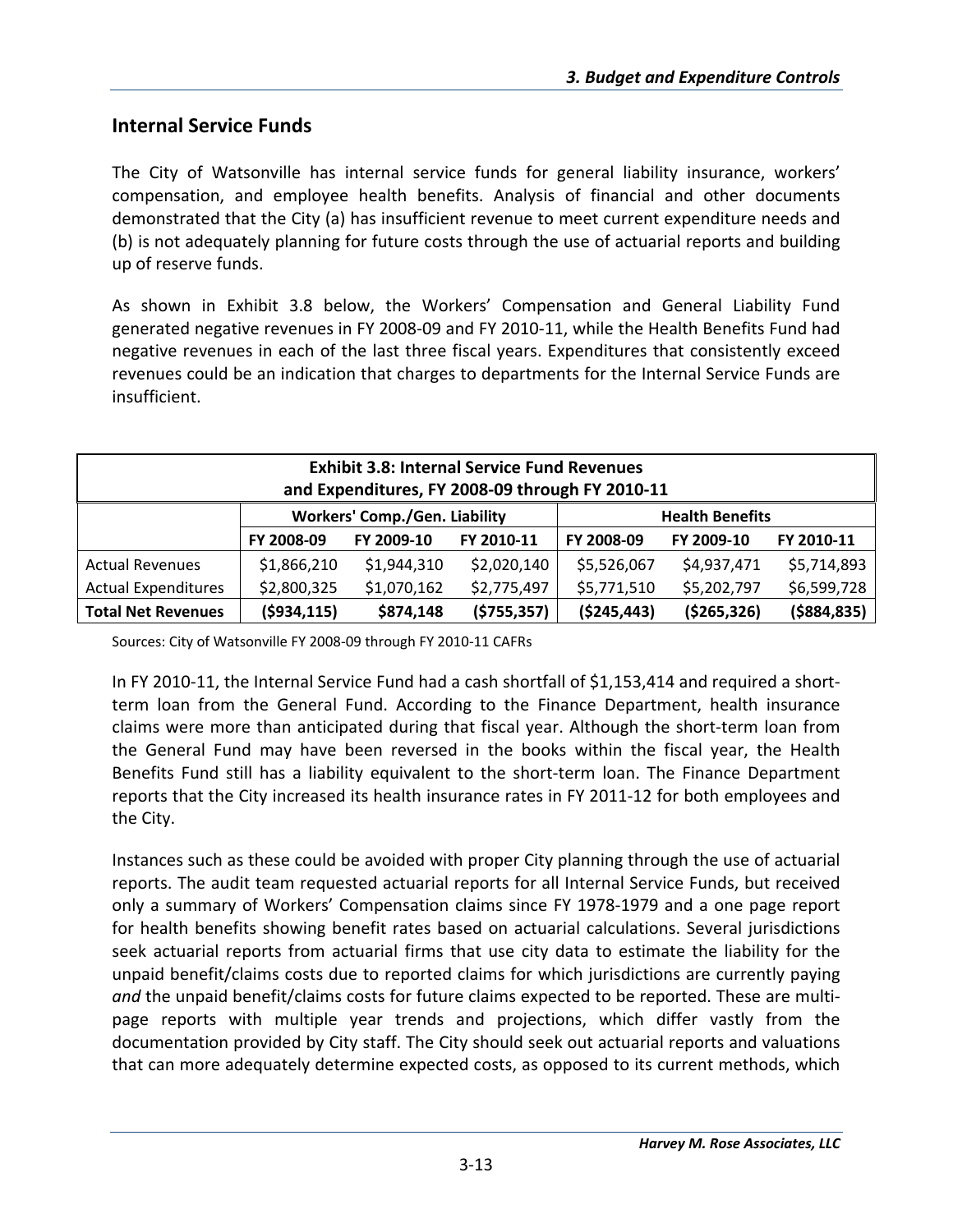have resulted in operating deficits for several fiscal years. While the City has increased health insurance rates, an actuarial report could help determine if the increase is adequate.

Finally, the City's insurance charges should not only be sufficient to pay expected costs, but best practices suggest that the City's revenue and assets should be sufficient to build a reserve of funds. Reserves established at expected cost are technically referred to as being set at a "50% confidence level", which is a measure of statistical probability that reserves are sufficient to pay claims cost. Reserves may be established at any specific confidence level. A 50% confidence level means that there is a 50% chance that the actual claims cost can be paid with reserves and a 50% chance that the actual claims cost cannot be paid with reserves. An 80% confidence level means that there is an 80% chance that sufficient reserves will be available and a 20% chance that reserves will not be available to pay the actual cost of claims.

The California Code of Regulations requires that private sector self-insurance plans fund estimated liabilities at the 80% confidence level.<sup>5</sup> The purpose of this conservative requirement is to ensure that companies have set aside sufficient funds for their estimated claims liability in the event they go out of business or otherwise become incapable of funding their claims cost. However, because governments have taxing authority and are considered to be perpetual entities, public sector self‐insurance funds are not subject to these same regulations.

Despite this distinction, many public jurisdictions follow more conservative private sector practices. However, the City of Watsonville does not attempt to fund its Internal Service Funds based on any funding probability. This is further demonstrated by the negative fund balances (when liabilities exceed assets) for the Internal Service Funds, shown in Exhibit 3.9 below.

| <b>Exhibit 3.9: Internal Service Fund Assets</b><br>and Liabilities, FY 2008-09 through FY 2010-11 |                                      |                |                |                        |             |                |
|----------------------------------------------------------------------------------------------------|--------------------------------------|----------------|----------------|------------------------|-------------|----------------|
|                                                                                                    | <b>Workers' Comp./Gen. Liability</b> |                |                | <b>Health Benefits</b> |             |                |
|                                                                                                    | FY 2008-09                           | FY 2009-10     | FY 2010-11     | FY 2008-09             | FY 2009-10  | FY 2010-11     |
| Assets                                                                                             | \$1,647,756                          | \$861,539      | \$814,911      | \$650,538              | \$231,738   | ( \$345, 219)  |
| Liabilities                                                                                        | \$5,990,703                          | \$4,407,044    | \$4,145,347    | \$1,477,946            | \$1,155,707 | \$1,838,475    |
| <b>Fund Balance</b>                                                                                | (54, 342, 947)                       | ( \$3,545,505) | ( \$3,330,436) | ( \$827, 408)          | (\$923,969) | ( \$2,183,694) |

Sources: City of Watsonville FY 2008‐09 through FY 2010‐11 CAFRs

 $\overline{a}$ 

Based on actuarial studies, the City should charge sufficient insurance rates that can (a) increase the assets and fund balance for the Internal Service Funds and (b) build sufficient reserves for a 50% to 80% confidence level of funding, as practiced by many public jurisdictions. City staff agreed with such a policy, but noted that establishing such a reserve would require effort over multiple years.

 $^5$  California Code of Regulations, Chapter 8, Subchapter 2, Article 13, §15475(d)(8).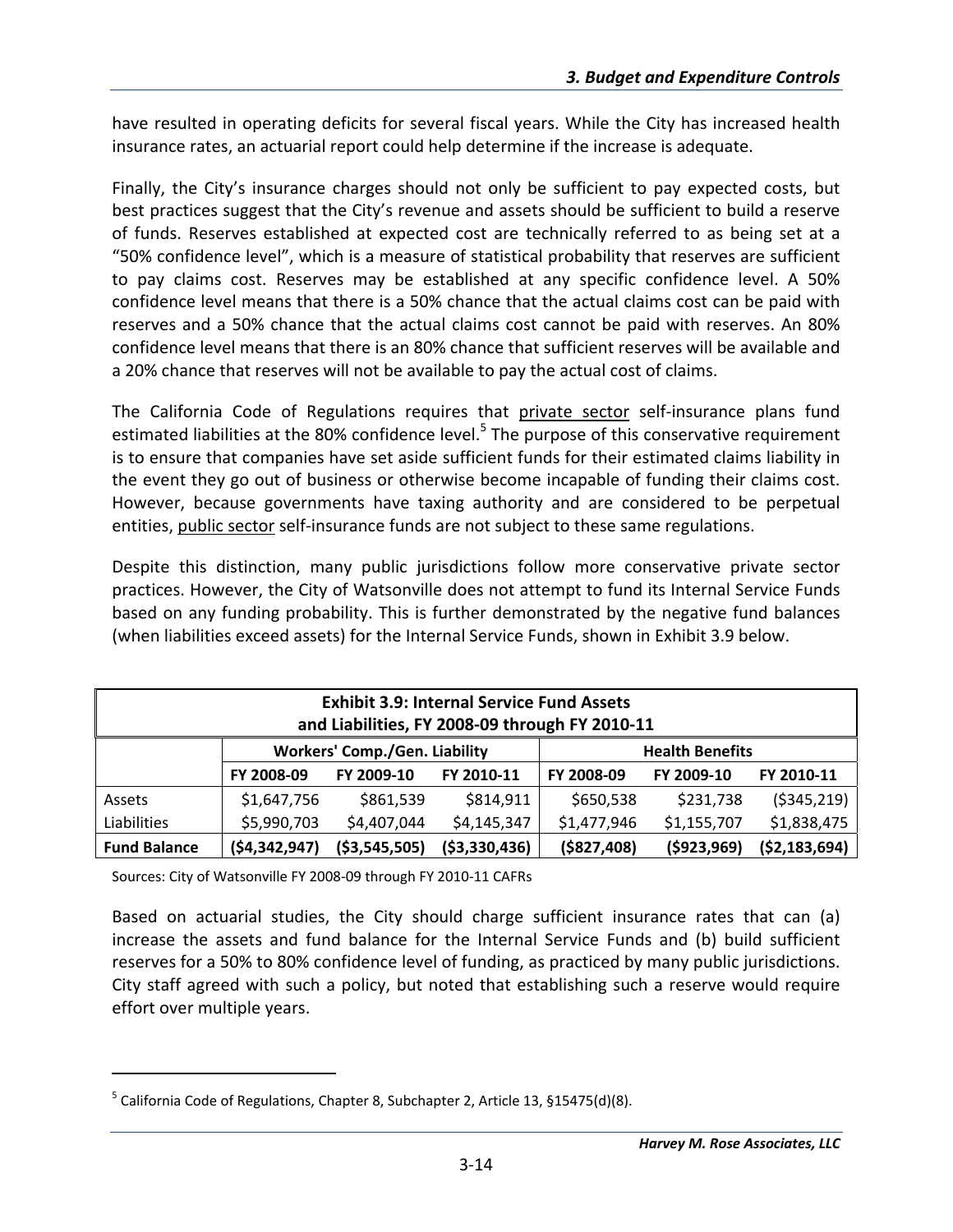### **Comparison with Other Cities**

A comparative analysis of Workers' Compensation and General Liability Internal Service Funds demonstrates that the City of Watsonville's insufficient (a) revenues, (b) fund balance (c) cash, and (d) assets are significantly worse than the median for four comparable cities—Colton, Gilroy, Hanford, and Santa Cruz.

| Exhibit 3.10: Comparison of Workers' Compensation and General Liability Internal Services<br>Funds, FY 2010-11 |                                                                                  |               |             |               |             |                |  |  |
|----------------------------------------------------------------------------------------------------------------|----------------------------------------------------------------------------------|---------------|-------------|---------------|-------------|----------------|--|--|
|                                                                                                                | Watsonville<br>Colton<br><b>Santa Cruz</b><br>Hanford<br>Gilroy<br><b>MEDIAN</b> |               |             |               |             |                |  |  |
| Revenues                                                                                                       | \$2,432,856                                                                      | \$872,654     | \$1,081,749 | \$4,979,970   | \$1,757,303 | \$2,020,140    |  |  |
| Expenditures                                                                                                   | \$2,433,761                                                                      | \$1,606,895   | \$972,672   | \$5,244,314   | \$2,020,328 | \$2,775,497    |  |  |
| Net Revenues                                                                                                   | (\$905)                                                                          | (5734, 241)   | \$109,077   | ( \$264, 344) | (5132, 625) | (\$755,357)    |  |  |
| Cash                                                                                                           | \$558,391                                                                        | \$1,020,388   | \$3,785,699 | \$9,670,423   | \$2,403,044 | \$250,000      |  |  |
| Assets                                                                                                         | \$607,971                                                                        | \$1,020,388   | \$3,785,699 | \$14,381,814  | \$2,403,044 | \$814,911      |  |  |
| Liabilities                                                                                                    | \$2,370,129                                                                      | \$2,117,832   | \$134,031   | \$9,323,373   | \$2,243,981 | \$4,145,347    |  |  |
| <b>Fund Balance</b>                                                                                            | (51, 762, 158)                                                                   | (\$1,097,444) | \$3,651,668 | \$5,058,441   | \$1,277,112 | ( \$3,330,436) |  |  |

Sources: Cities of Colton, Gilroy, Hanford, Santa Cruz, and Watsonville FY 2010‐11 CAFRs

As shown in Exhibit 3.10 above, Colton, Gilroy, Santa Cruz, and Watsonville had insufficient revenues in FY 2010‐11, resulting in negative net revenues. However, the City of Watsonville had the largest deficit of all four cities. While negative net revenues can be offset by adequate fund balance reserves, Watsonville is one of three cities with negative fund balances as of FY 2010‐11. Watsonville's negative fund balance of \$3,330,436 is greater than the combined negative fund balances of Colton and Gilroy, or negative \$2,859,062. Additionally, Watsonville's \$250,000 cash balance as of FY 2010-11 is approximately 10.4 percent of the median cash balance of \$2,403,044 for the four comparable cities. Finally, although Colton's \$607,971 in assets is less than Watsonville's assets of \$814,911 in FY 2010‐11, Watsonville's assets is still significantly lower than the median value of assets for all four comparable cities, or \$2,403,044.

These statistics further indicate that the City of Watsonville should plan accordingly for its insurance costs through the use of actuarial reports, and should charge sufficient insurance rates to meet expected costs and build up reserves for potential future costs.

## **Cash Handling Procedures**

Until the summer of 2012, the City did not have formal, written cash handling procedures in place in spite of the fact that tens of millions of dollars are collected each year Citywide by the utility departments and various General Fund departments such as the Parks and Community Services and Community Development departments. Though some departments have had informal procedures in place regarding cash handling, formal management‐approved cash handling policies and procedures are a key element of an internal control system.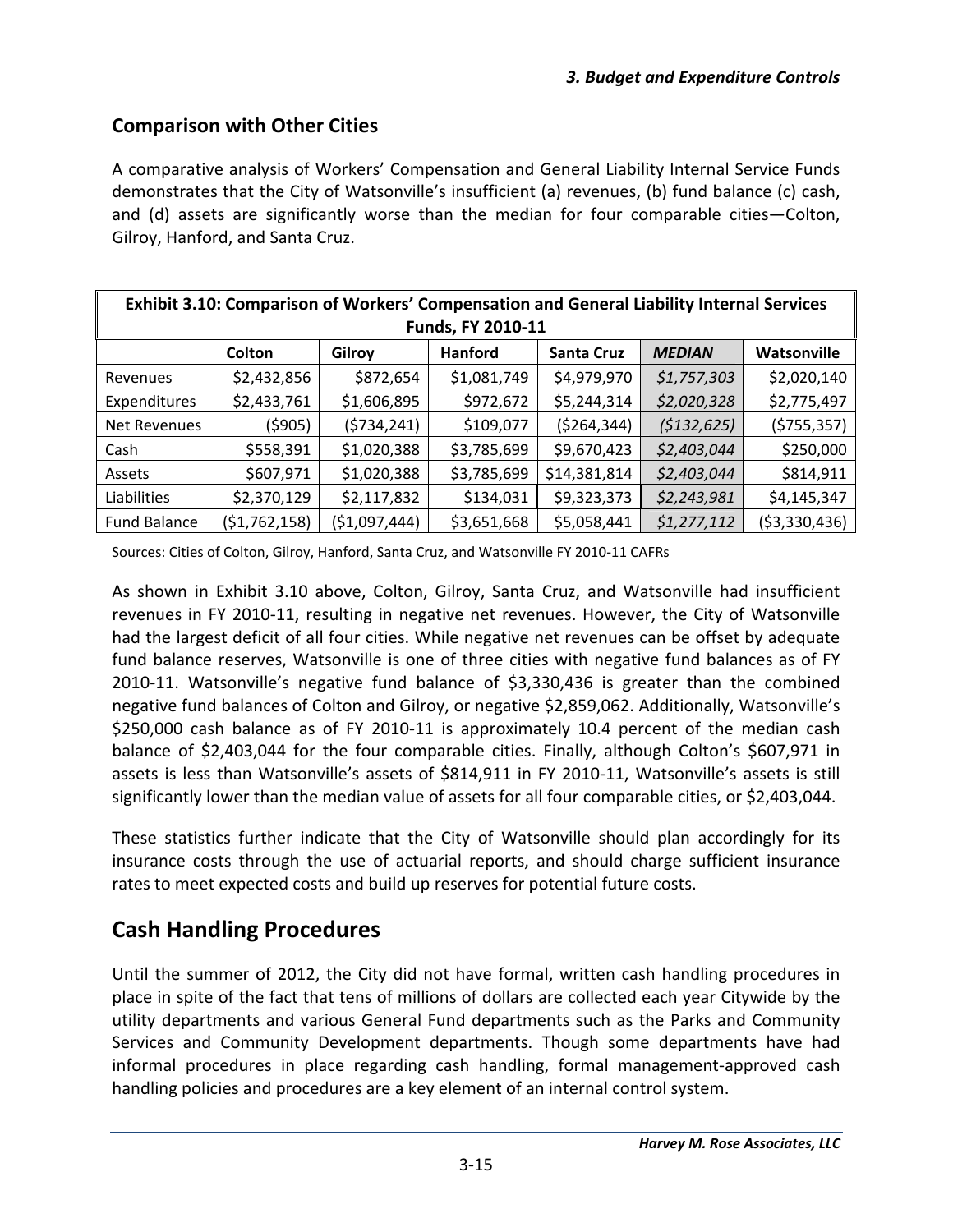City management did prepare, approve and disseminate formal, written cash handling procedures for the Parks and Community Services Department and Citywide in August 2012, while this audit was in progress. City staff reports that more such written procedures will be prepared in the near future. This is an important step in improving the City's internal control system. It will be equally important to train staff on these policies and procedures and regularly conduct reviews or audits of City staff's adherence to the policies.

# **Conclusions**

The City of Watsonville's management tools and resources to control City expenditures could be improved. Although the annual approved budget is supposed to serve as a control on expenditures, for at least the last three fiscal years, most General Fund department expenditures have exceeded their approved budgets.

Though City policy calls for City Council approval to changes in any funds' budget that will result in that fund exceeding its originally approved amount, such approvals are not on record. Annual General Fund expenditures have exceeded annual revenues for the last three fiscal years and the City has been required to use depleting General Fund Balance, or reserve, when revenue is insufficient to meet its expenditures. The Finance Department's financial system has limitations such as not providing effective and timely reports to City managers for measuring budget variances. While the annual budget document and Mid‐Year Budget Report both contain valuable details on the City's budget and financial state, they lack key summary and baseline information and timely revenue and expenditure data to facilitate decision making and public understanding of the City's financial course. Information provided to the City Council is either insufficient or too cumbersome to allow effective discussions and decision making toward controlling City expenditures.

The cost allocation plan for the City is outdated, which could result in inadequate reimbursements for services provided by City departments to other departments, or conversely, overcompensation for services provided.

The City's Internal Service Funds have insufficient revenue to meet current expenditure needs and the City is not adequately planning for future costs through the use of actuarial reports and building up of reserve funds.

The City did not have written cash handling procedures for the Parks and Community Services Department and Citywide until August 2012, while this audit was in progress. City staff reports that more such written procedures will be prepared in the near future, which is an important step in improving the City's internal control system.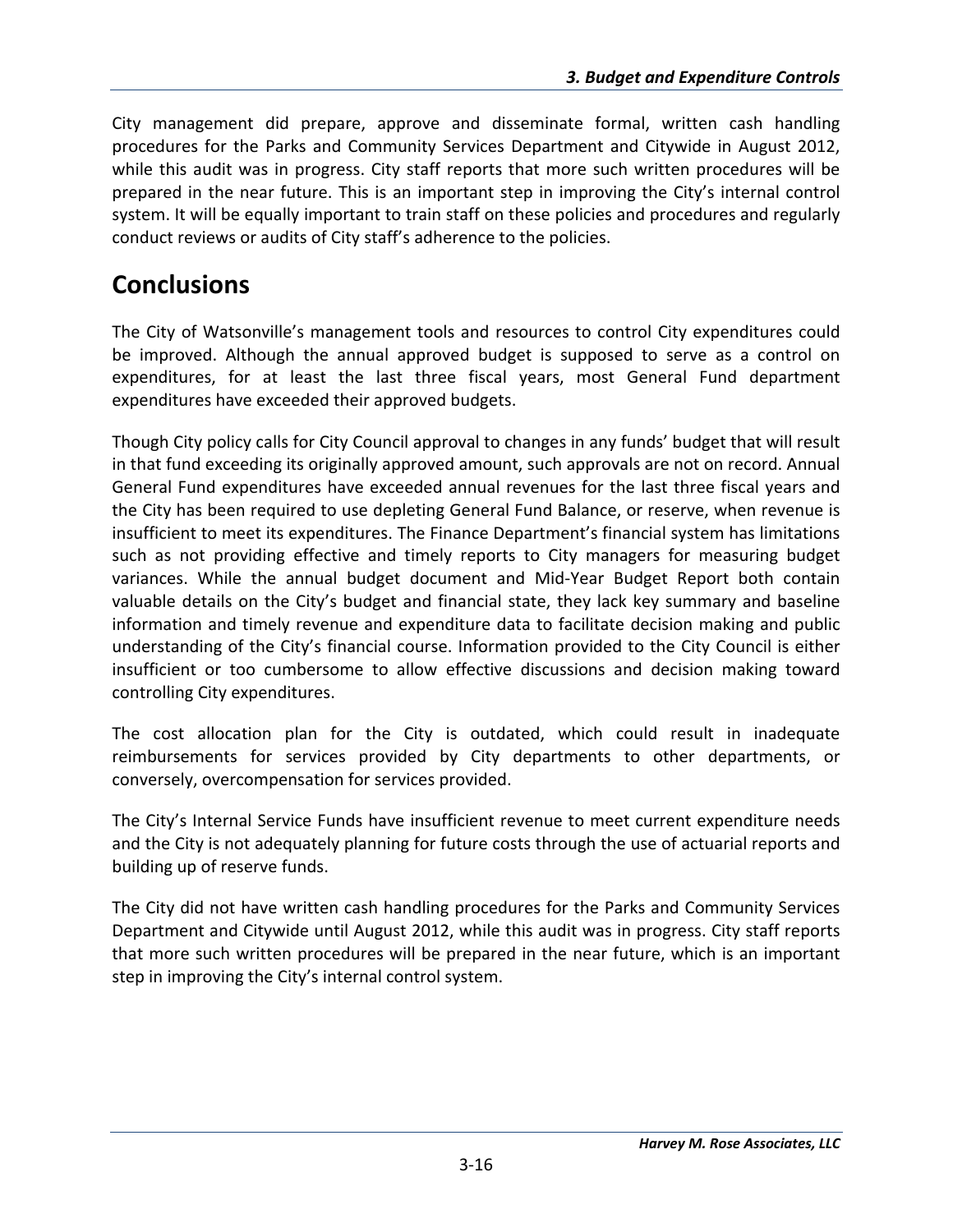# **Recommendations**

The City Council should direct the City Manager to:

- 3.1. Establish a mechanism to ensure adherence to City policies dictating levels of authority for making changes to the budget in the interest of controlling costs to the budget, to include the level of authority department directors have for shifting funds within their budget, the authority of the City Manager to make budget changes, and the criteria that would trigger further review and action by the City Council.
- 3.2. Conduct further review of expenditures in the Fire and Police Departments and assess and report on alternative cost saving plans and structures to reduce public safety expenditures comparable to similar sized and neighboring cities, including consideration of contracting with other firefighting agencies if more cost-effective to do so.
- 3.3. Revise the annual budget document and Mid‐Year Financial Reports to include year‐ to‐date actual revenues and expenditures, a distinction between management proposed and City Council adopted budgets, a clear summary of the fiscal results of past actions taken by the City Council to increase revenues or reduce/increase expenditures, and an explanation of the difference between actual amounts reported in the budget and the amounts reported in the City's Comprehensive Annual Financial Reports.
- 3.4. Revise the Municipal Code and streamline information provided in disbursement reports for City Council review to include only:
	- (a) New disbursements not tied to items previously reviewed by the City Council, such as approved budgets, expenditure plans and contracts;
	- (b) Disbursements representing significant changes to previously approved budgets, expenditure plans, contracts, and purchase orders, defined as a flat threshold amount determined by the City Council, a percentage threshold based on the previously approved amount, or changes in the scope of the project or program; and,
	- (c) Significant expenditures on Open Purchase Orders.
- 3.5. Conduct a new cost allocation study and develop a new plan to appropriately allocate City costs to departments, and update the plan annually.
- 3.6. Obtain actuarial reports for its Internal Service Funds that more adequately estimate expected costs.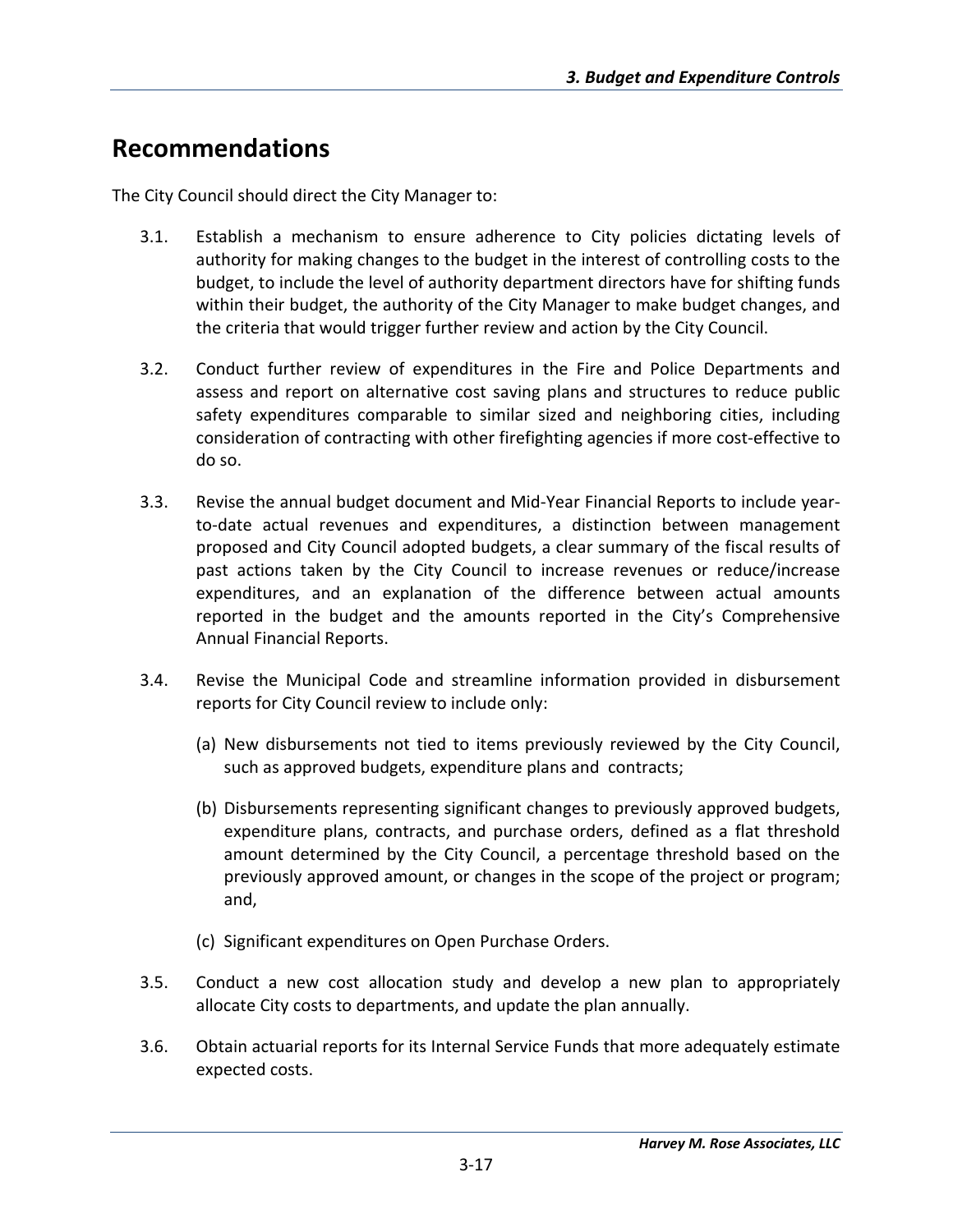- 3.7. Charge insurance rates that are sufficient for (a) meeting expected costs and (b) increasing the assets and fund balance for Internal Service Funds to build sufficient reserves for a 50% to 80% confidence level of funding, as practiced by many public jurisdictions.
- 3.8. Continue preparing and updating written policies and procedures in all areas of financial management and internal controls.

# **Costs and Benefits**

Additional staff time and resources will be needed to implement these recommendations, which are estimated to require .25 of a full-time equivalent (FTE) in the first year, and less staff time after that. However, clearly established policies and adequate management tools and reports to facilitate the control of City expenditures could result in City departments meeting budget targets. As a result, the City could reverse recent trends and begin to replenish General Fund reserves that have been depleted over the years to meet City expenditure needs.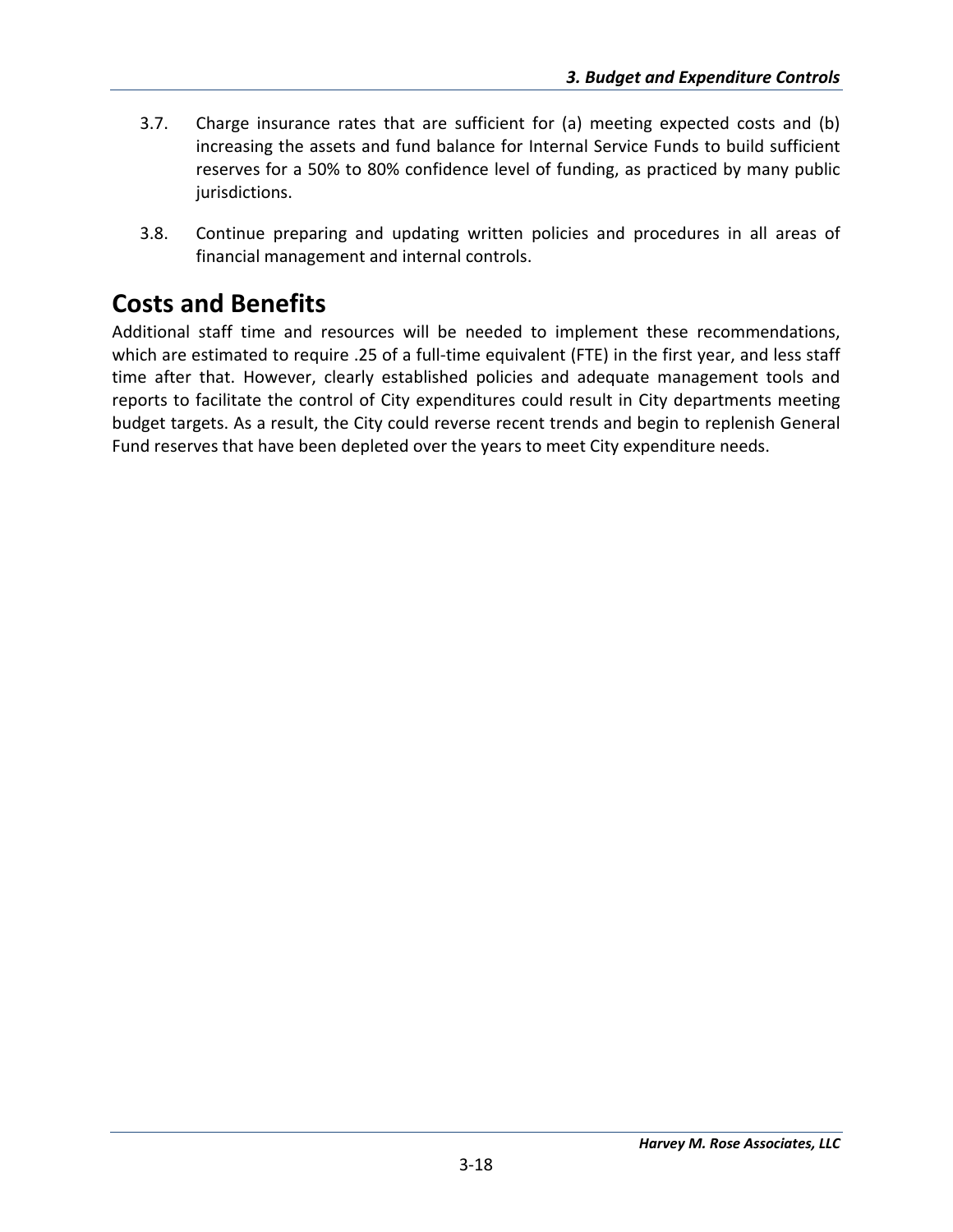# **4. Capital Budget and Impact Fees**

- **In addition to its operating budget, the City maintains a five year capital improvement project budget that is subject to approval by the City Council as part of the annual budget approval process. The capital improvement project budget consists of budgets for the subsequent five fiscal years for new equipment, buildings and structures, maintenance, computers and vehicles. The capital improvement project budget also presents projects and purchases approved in prior years that have not been completed or possibly have not yet commenced.**
- **The City's capital improvement project budget provides some important details for each project including a brief project description, planned expenditures, department, fund, and name of project manager. However, the document lacks key information needed to ensure adequate City Council oversight and control over City resources and for public understanding of these projects. Such information should include actual year–by‐year project expenditures and timing relative to original and revised budgets and timelines and planned year‐by‐year expenditures and funding sources, if known. Currently, it is not possible to tell from the document how long previously approved projects or equipment acquisitions have been underway and how much or how little has been expended on them. Since timing and costs frequently change over the course of a capital project, it is critical that the City's governance board maintain the ability to oversee progress and costs on capital expenditures.**
- **One source of City funding for capital projects is development impact fees. These fees, paid for by developers, are used to cover the costs of new infrastructure and equipment needed due to development. The bases of many of these fees have not been updated since they were established in the 1980s. Many are not tied to clearly established standards or clearly linked to documented development‐related costs. Some of the uses of these fees do not appear to be growth‐induced, as required by State law. Required annual reports on the City's development impact fees, presented to the City Council on consent agenda each year, do not contain all information required by State law to enable the City Council and public to determine how these funds are being used. Projects that can be funded with these fees are limited to growth‐induced needs and some projects funded do not appear to be appropriate. Future uses of the funds should be reviewed and approved by legal counsel.**

The City of Watsonville's process for developing and approving its capital improvement project budget is specified in the Charter, which requires the City Manager to include a statement of pending capital projects and proposed new capital projects, showing the amounts to be raised by appropriation in the budget and the funding to be raised from other sources. The Charter also calls for the City Manager to include in the budget message a "program of proposed public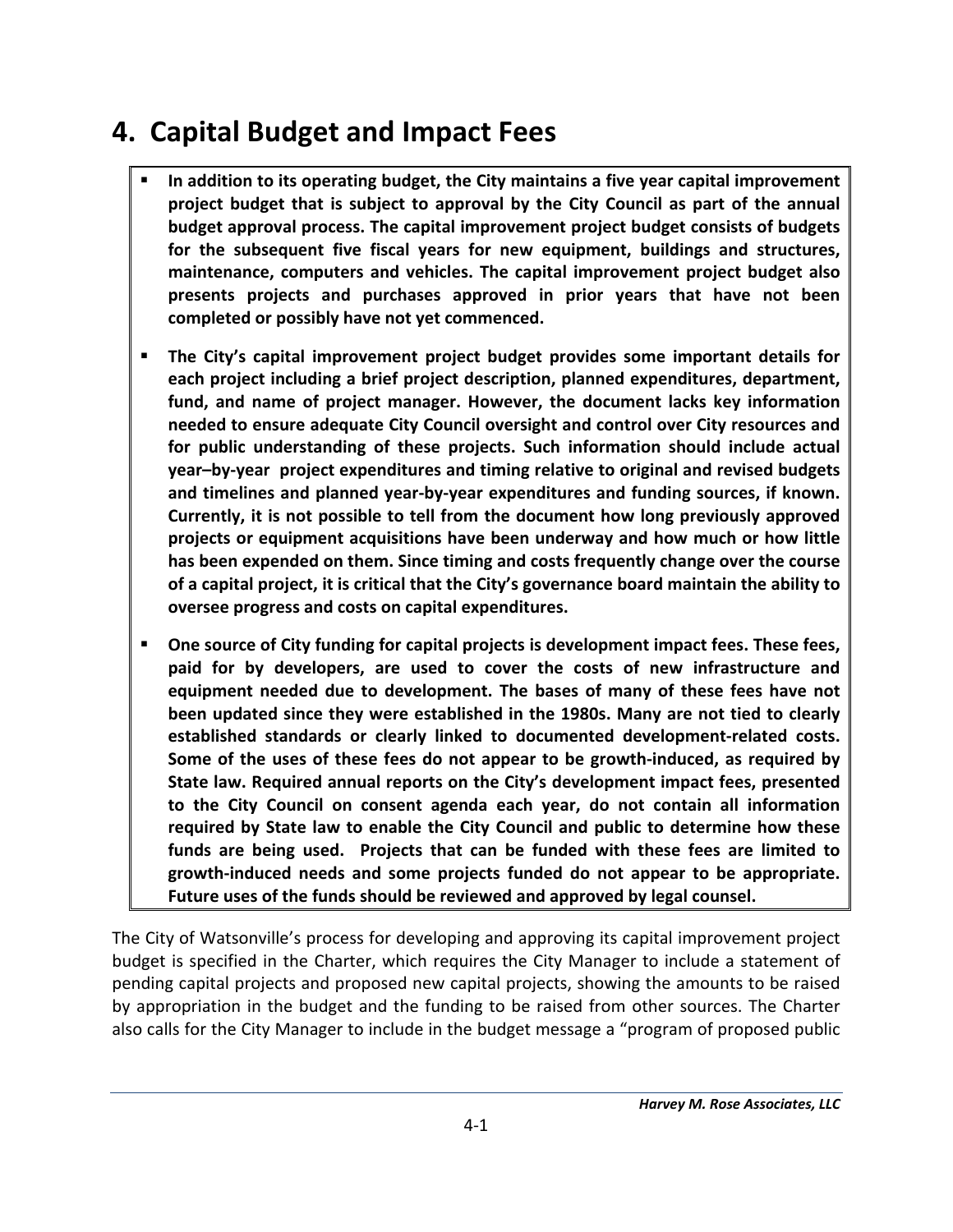improvements for the ensuing five (5) year period prepared by the Planning Commission...".<sup>1</sup> The Planning Commission is required by the Charter to list and "classify all public improvements recommended by officers, departments, board of commissions of the City and… to recommend to the Council and the City Manager a coordinated program of proposed public improvements for the ensuing five year period, according to a logical order or priority."<sup>2</sup>

The City's budget documents include both the required list of projects and a statement in the City Manager's message that the Planning Commission has certified that the projects are consistent with the General Plan. The budgets for recommended new projects are shown, along with the fund that will be paying for them and the project manager. The two year budget covering FYs 2011‐12 and 2012‐13 presents the "top 10 projects" recommended to the City Council by staff for those two years, with a total cost of \$15.35 million dollars, then a list of other projects comprising a "top six projects" list for the two subsequent fiscal years, FYs 2013‐ 14 and 2015‐16, with a total cost of \$15.35 million. The budget also contains a table showing approximately \$21.6 million in costs for all projects for the two year cycle, though the individual projects are not listed. The latter table presents capital project costs for the three years following the two year cycle. Details on individual projects for the two year cycle, including project titles, budget, fund and project manager, are presented on other schedules in the capital budget document. Specific funding sources are not listed.

The capital budget document presents a great deal of detail about individual projects but it does not provide a multi‐year schedule to see what projects on the list are already underway or how long the new projects are expected to last, since many capital projects span multiple years. The same projects reappear on the Top 10 and Top 6 lists in successive budgets but it cannot be readily discerned if they were started in the prior budget cycle or not and, if so, how much of the project has been accomplished. The capital budget document should not only serve as a document to facilitate funding decisions but also as a project tracking tool.

As an example, the Corralitos Water Treatment Plant upgrade is presented on the Top 10 project list in the FY 2009‐10 and FY 2010‐11 budgets with a cost of \$12 million. It reappears on the Top 10 list in the FY 2011‐12/2012‐13 budget but the cost shown is now \$6 million. It is not clear from the document if this is a new related project, or the carryover from the old project. However, the project re-appropriation schedule in the budget document shows that \$11 million is being re‐appropriated, so presumably \$1 million was spent on the project in the intervening years but one would have to cross reference two to three schedules to draw this conclusion.

The new Maintenance Shop project for the City Treatment Plant is listed as a Top 10 project in the FY 2009‐10/2010‐11 budget with a cost of \$1.5 million. In the subsequent FY 2011‐12/2012‐ 13 budget, the project is moved to potential project status on the Top 6 list for FYs 2013‐14 through 2015‐16, still with a \$1.5 million budget. However the re‐appropriation schedule in that budget shows \$1,374,198 to be re‐appropriated, indicating that \$125,802 was expended on the project. It is possible the project was started, then a decision was made to defer it for a few

<sup>&</sup>lt;sup>1</sup> Charter of the City of Watsonville, Section 1110.<br><sup>2</sup> Charter Section 907(b).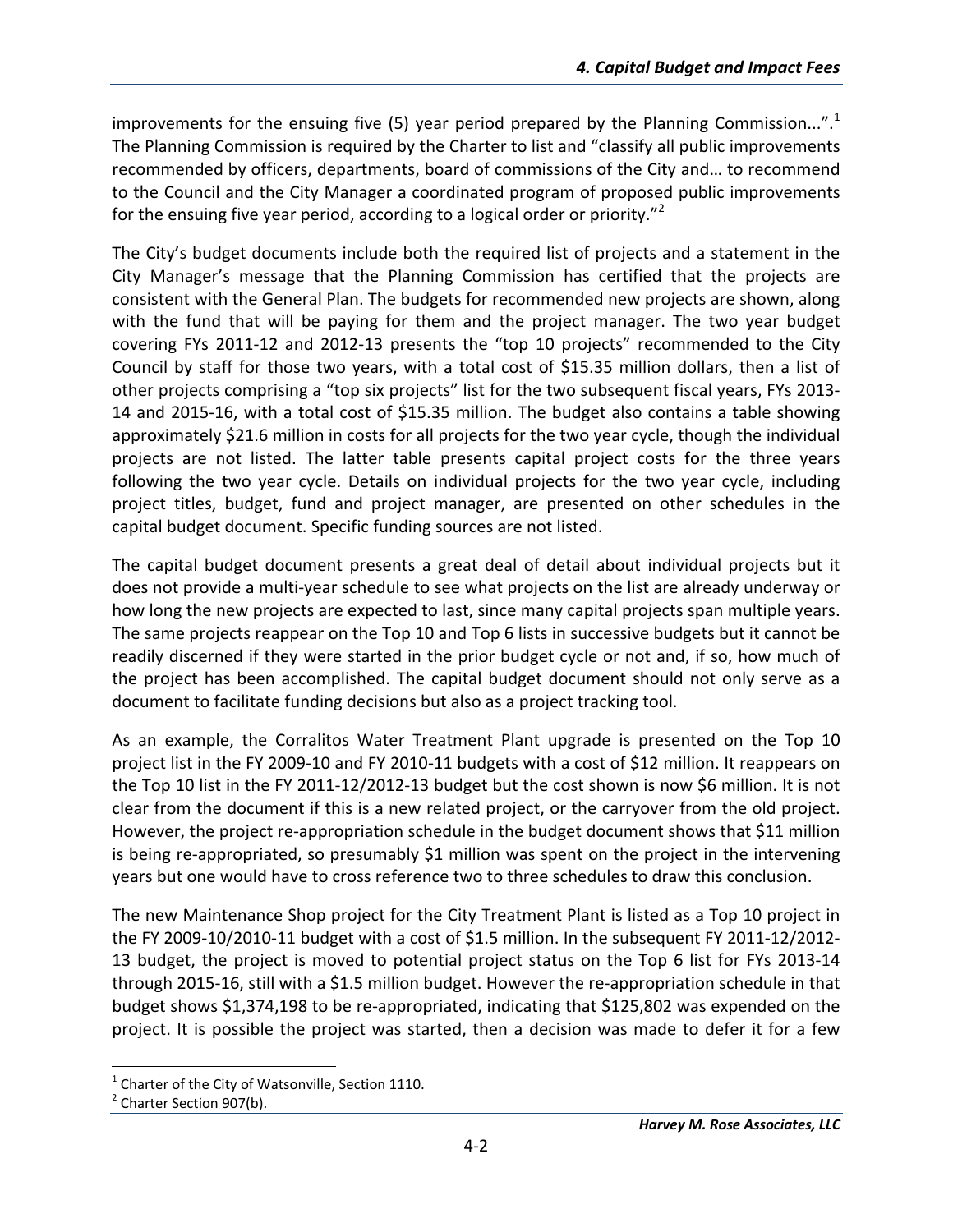years, possibly for good reason, but it is not possible to tell the status of the project from the budget document.

By presenting all projects on a multi-year schedule, with originally approved budgets, actual expenditures and planned expenditures, by year, the City Council and public would be able to determine exactly what new projects are being appropriated each year, what previously commenced projects are still underway and whether or not they are still on their original schedule and budget. The current document lists hundreds of projects in various stages of completion, including many approved projects that have never commenced but continue to be re-appropriated. Capital projects are complex and presenting all their details in a clear, easy-tounderstand fashion is challenging. But the current document does not fully assist the City Council in fulfilling its role as oversight body and ensuring that capital project dollars are being spent effectively and efficiently.

At the time the budget document is prepared, funding for some projects has already been secured whereas funding for others has not. In the latter case, funding such as grants may not be secured until after the project is approved. It is not possible to determine from the capital budget the source of funding for a project or whether it has been secured or not. This information should be included for each project.

#### **Development Impact Fees**

One source of funding for the City's capital projects are development impact fees. Like many cities in California, the City of Watsonville has adopted development impact fees that are charged to developers to recover various City costs for public improvements that are needed due to new development. Fees are in place to recover City costs incurred for municipal facilities, parks, traffic signals and related items, fire department capital expenses and equipment, and other City infrastructure.

Development impact fees were first established in the City in 1983 based on a traffic analysis study that showed that new development in certain areas of the City would result in the need for new traffic signals and controls. It recommended that a portion of those costs be charged to land development projects in proportion to the size of the project (i.e., a fee for every square foot developed). During the subsequent 11 years, a number of traffic signal development impact fees were established by City ordinance to include other areas of the City. Several of the ordinances were also amended during that time to adjust the fees and make other changes.

Development impact fees currently in place, according to the City's 2011 annual impact fee report, are:

- 1. Affordable Housing Fee
- 2. Parks Development Fee
- 3. Fire Capital Improvement Fee
- 4. Public Facility Fee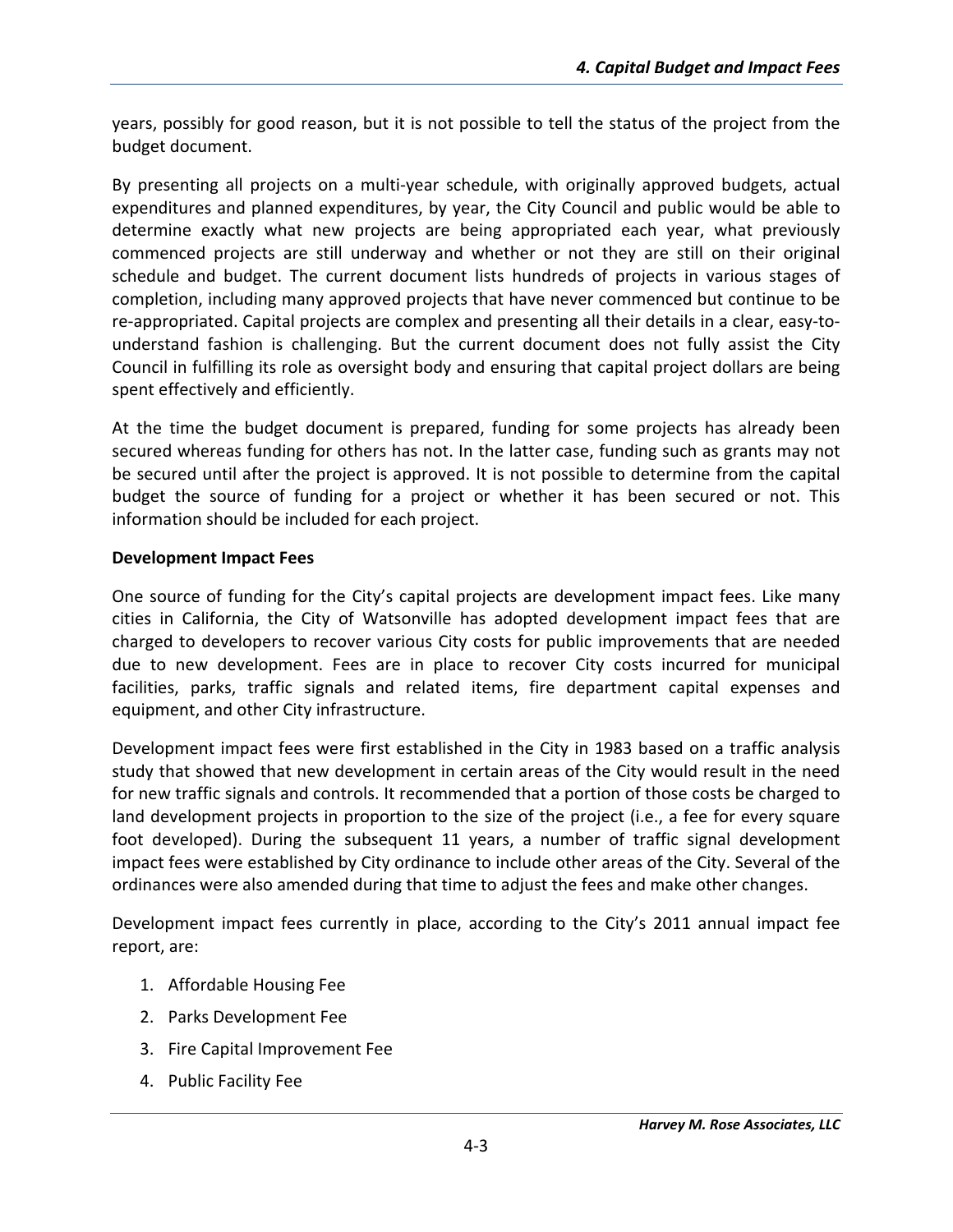- 5. City‐wide Traffic Impact Fee
- 6. Impervious Area Impact Fee
- 7. Storm Drain Fee
- 8. Errington South Benefit Area Fee
- 9. Struve Bridge Fee
- 10. Errington/Clifford Area Fee
- 11. Watsonville Slough Area Fee
- 12. Airport Boulevard Fee
- 13. Pennsylvania Drive Fee
- 14. Crest View Area Fee
- 15. Green Valley Corridor Fee
- 16. East Highway 1 Fee

In FY 2010‐11, the fees generated approximately \$2.3 million in revenue according to the City's Annual Impact Fee Report for that year. State law requires that municipal development impact fees be based on analyses known as nexus studies that identify the costs of public improvements that are tied to growth. $3$  The fees can only recover those costs and cannot be used to support ongoing operations. Cities are required to do the following to establish development impact fees:

- $\blacksquare$  Identify the purpose of the fee;
- Identify the improvements to be made with the fees collected;
- **Determine a reasonable relationship between the fee's use and the type of** development projects for which it is imposed; and,
- Determine a reasonable relationship between the fee and the cost of the public improvement.

Most of the City's development impact fees have not been codified in the Municipal Code though they have been in place for years and, if Watsonville is like most cities, are likely to remain in effect for the foreseeable future. Therefore, they should be included in the Code for easy public access. Upon request of the audit team, the City provided some of the early ordinances and reports that provided the basis of current fees. The documents reviewed do not provide sufficient detail to prove that current fees are appropriate for the City's costs that they are intended to recover. Further, the studies and ordinances for the most part do not set City standards for services that could serve as the basis of the fees. For example, the City's Fire Department reports that its response time goal is 4‐6 minutes. A defensible fire impact fee

 <sup>3</sup> See California Government Code Sections 66000-66025.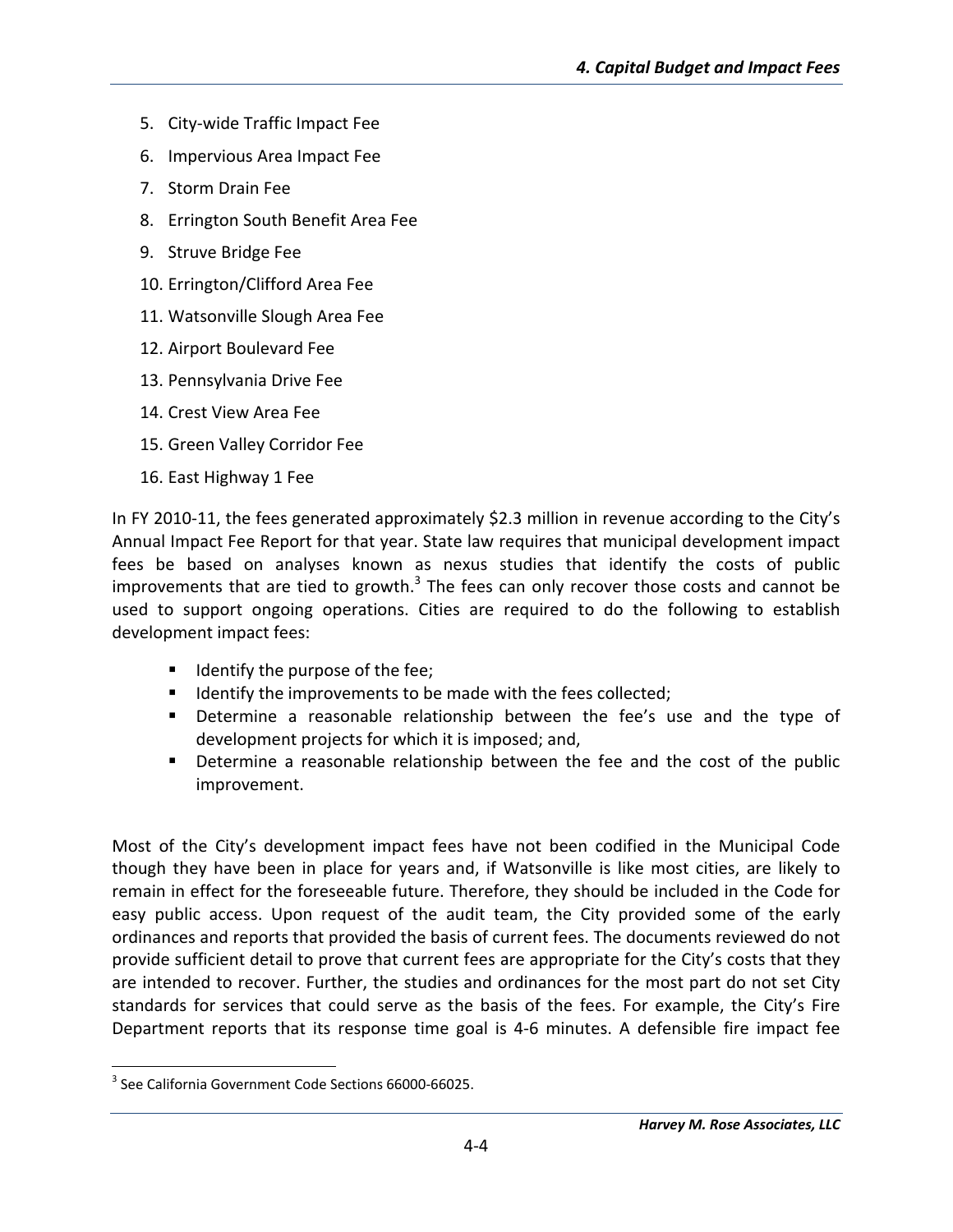could use that standard to ensure that funds are available from development fees that could pay for new fire stations and/or equipment needed to ensure the City's response time goal.

The existing development impact fees do not apply such service level standards such as those incorporated in the City's General Plan. In a number of cases, the fees are simply based on what other jurisdictions were charging at the time they were adopted.

A review of the expenditure of fee funds shows that they are spent on a variety of departmental needs, many of which do not appear to be growth‐related public improvements or certainly not geared to maintaining a formalized service level standard. For example, fire impact fees have been appropriated in the FY 2011‐12 capital budget to replace rescue equipment and fire hoses. Public Facility Impact fees have been used for roof repairs and door replacements at Fire Department facilities. These needs could possibly be explained by growth in the City but they also could be routine maintenance expenses.

State law calls for jurisdictions with development impact fees to prepare a public report on them each year containing, at minimum, the following information:

- **Amount and description of each fee;**
- Beginning and ending balance of each account or fund;
- **Fee and interest revenue:**
- Amount spent on each public improvement for which fee collected, including percentage of total project cost;
- **EXTE** Approximate date on which public improvement are to commence;
- Description of each inter-fund transfer or loan made including repayment date and rate of interest account or fund will receive; and,
- **Dates by which incomplete public improvements will be completed or fees collected** refunded, in instances where sufficient fees have been collected.

The City does prepare an annual report containing most of the elements shown above but it is missing the amounts spent on each public improvement funded with each fee's revenues, dates on which projects will commence, descriptions of any inter‐fund transfers or loans, including repayment dates and interest, and dates by which incomplete projects will be finished. Details from the capital budget may or may not be reconcilable with the annual report.

The absence of these disclosures makes the annual report less useful as an oversight tool for the City Council and the public. It is not possible to tell what projects have been funded or how the monies have specifically been used from the contents of the report.

## **Conclusions**

Both the capital project budget and the development impact fee annual reports could be improved to provide the City Council and the public more clear information about how City funds are being spent. The nature of capital projects is complex and can be difficult to present in an accessible, clear fashion. But the City Council, as stewards of the City's resources, should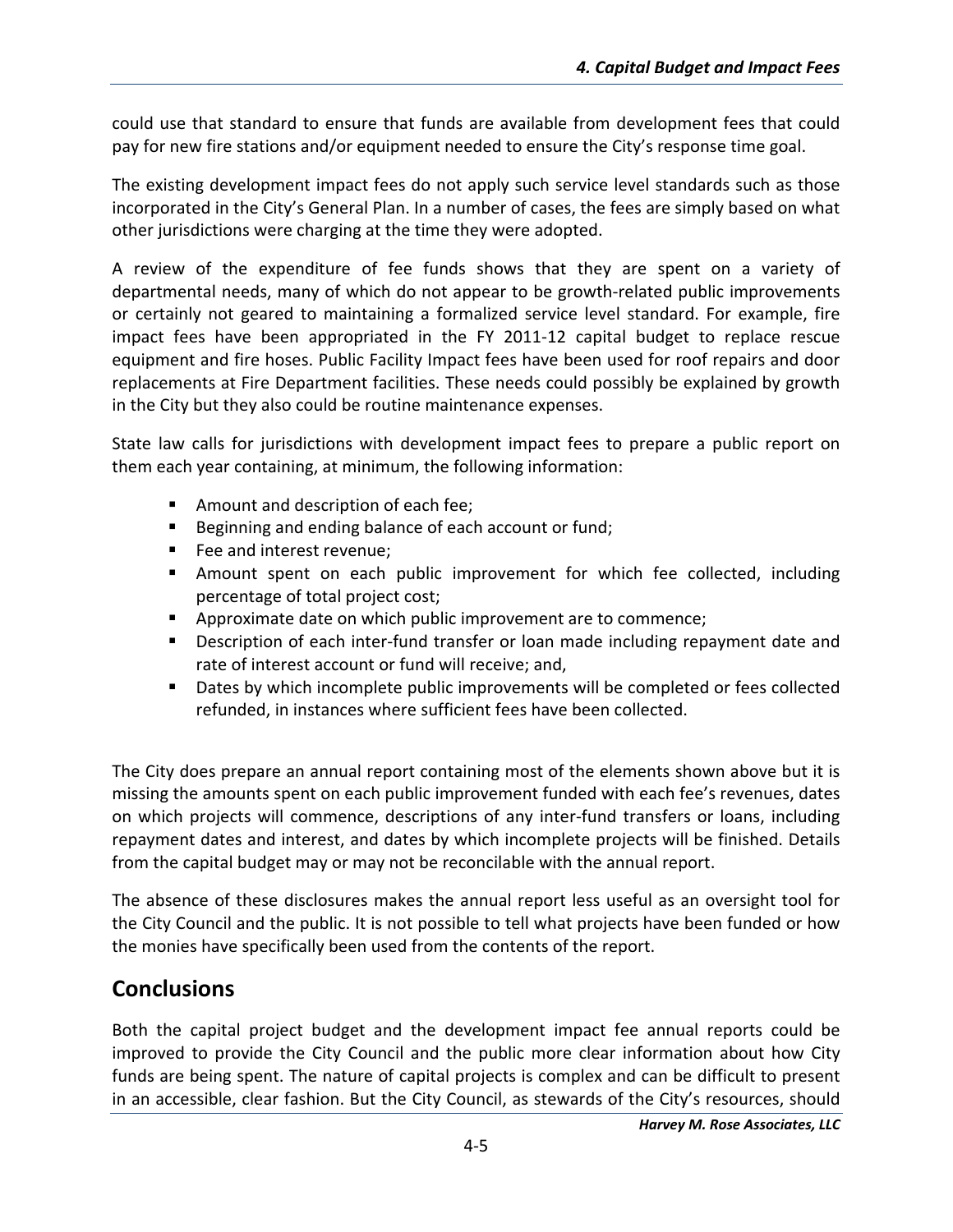receive information in these important areas that enables them to understand, with reasonable effort, how City resources are being utilized to protect and enhance the City's physical assets and to accommodate growth while maintaining desired service levels.

## **Recommendations**

The City Council should direct the City Manager to:

- 4.1 Modify the capital budget document to include multi‐year presentations of all capital projects including:
	- a. Funds already spent on previously approved projects and date of project commencement;
	- b. Funds budgeted in the current and future years on previously approved projects;
	- c. Identification of changes in previously approved project budgets;
	- d. Funds proposed for current and future years on projects for which approval is requested;
	- e. Funding sources and an indication of whether or not funding has been obtained yet;
	- f. Brief explanations of any changes in project timing.
- 4.2 Review the bases of all development impact fees and report back to the City Council on whether or not the fees are in compliance with State Mitigation Fee Act requirements including the bases of the fees and the projects for which they have been used.
- 4.3 Establish service level standards to serve as the basis of each development impact fee such as acres of park per resident, fire department response time, etc.
- 4.4 Prepare annual impact fee reports that are fully compliant with all reporting requirements in State law.

## **Costs and Benefits**

Better information and disclosure on the City's capital projects and use of development impact fees will better enable the City Council and public to better assess the efficacy and benefits of the allocation of funding for maintaining and improving the City's physical assets. An estimated .1 full‐time equivalent position will be needed to initially implement the recommendations, with a lesser amount of staff time needed after that to maintain the new reports and information.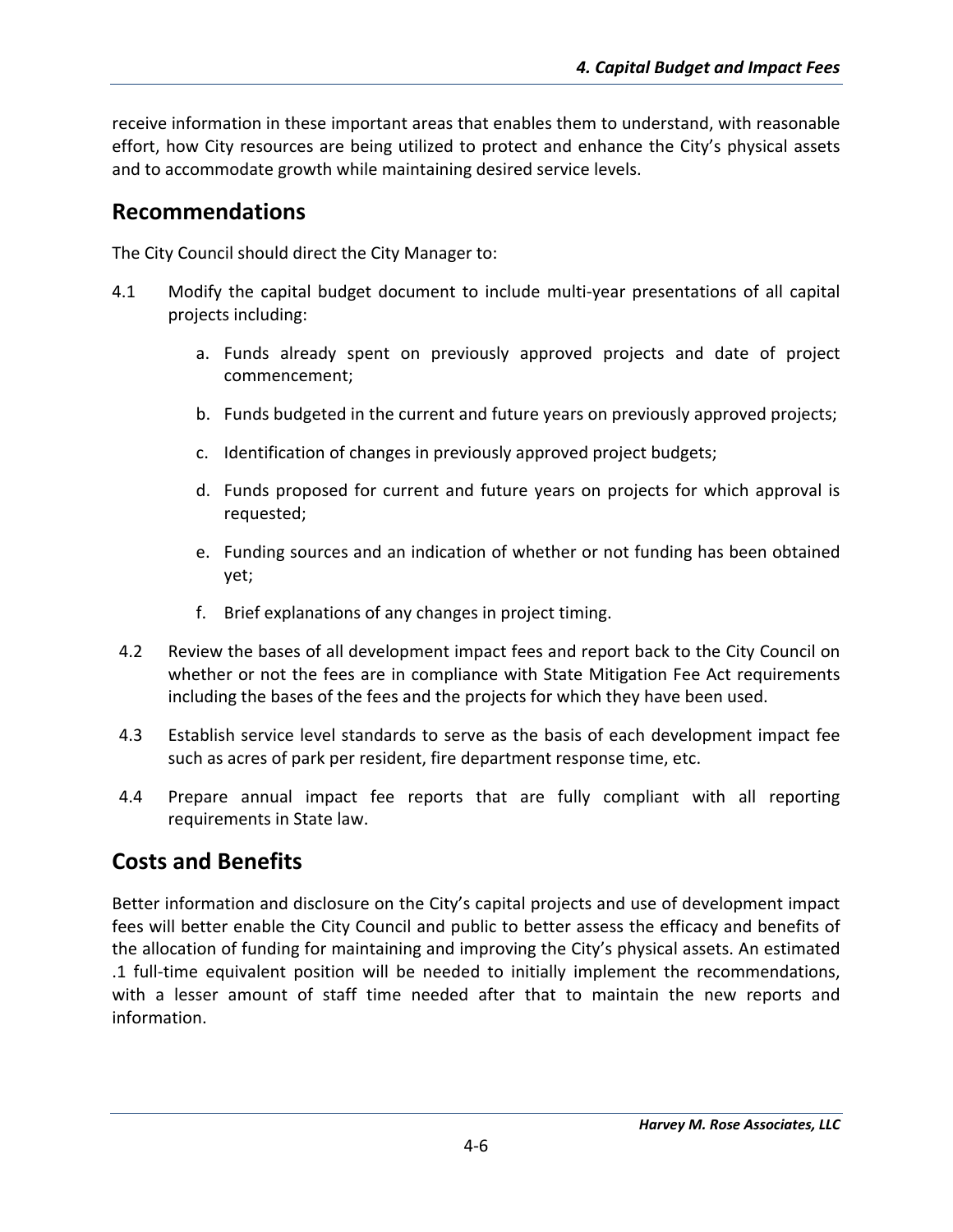# **5. Procurement**

- **Adherence to City of Watsonville policies and procedures for procurement is inconsistent. For instance, a review of purchase order files demonstrated that 14 out of a sample of 20 purchase orders in FY 2011‐12 did not obtain three sources of pricing, either through quotes or competitive bids, when policies encourage or require them to do so. Six of these 14 purchase orders were for professional services. Existing policies and procedures for the procurement of professional services through competitive bidding are vague and conflicting.**
- **The City Council does not always approve purchase orders or agreements that are greater than \$50,000, though City policies and procedures require such approval. A review of 21 purchase orders with funds encumbered in FY 2010‐11 that were subject to City Council approval found that eleven were approved by the City Council but ten were not. Those approved represented most of the dollar value of the 21 purchase orders, but the ten that were not approved by the City Council had an aggregate value of \$1,486,070 or an average value of \$148,607 each.**
- **Though the City Council adopted contract change order policies in 1996, those policies are not included in the City's Administrative Rules and Regulations. Further, they do not provide sufficient mechanisms to control contract cost increases resulting from change orders. For example, a construction agreement for \$1,888,429 was approved by the City Council because it was the lowest price out of seven bids. However, a change order of \$374,162, or a 19.8 percent increase, was approved by the department director and the Purchasing Division without having to go back to the City Council for approval. The change order amount is more than twice the \$175,001 threshold for City Council approval of new public works contracts.**
- **Formal policies and procedures for Open Purchase Orders for small, repetitive purchases do not exist. In FY 2011‐12 there were 159 Open Purchase Orders, of which 136 incurred expenditures totaling \$3,081,502. However, a majority of these Open Purchase Orders have not been competitively bid within the past 20 years and most do not have a negotiated contract with the City to ensure consistent prices and discounts for goods and services. Additionally, adequate controls are not in place over procurements off Open Purchase Orders in excess of their maximum amounts. Payments to the top ten Open Purchase Orders with payments above authorized annual limits ranged from 104 to 1,377 percent more than their annual limit. Aggregate purchases off Open Purchase Orders resulted in payments to 19 vendors in excess of the \$50,000 threshold for City Council approval of competitively bid purchase orders. However, these expenditures were not subject to City Council approval.**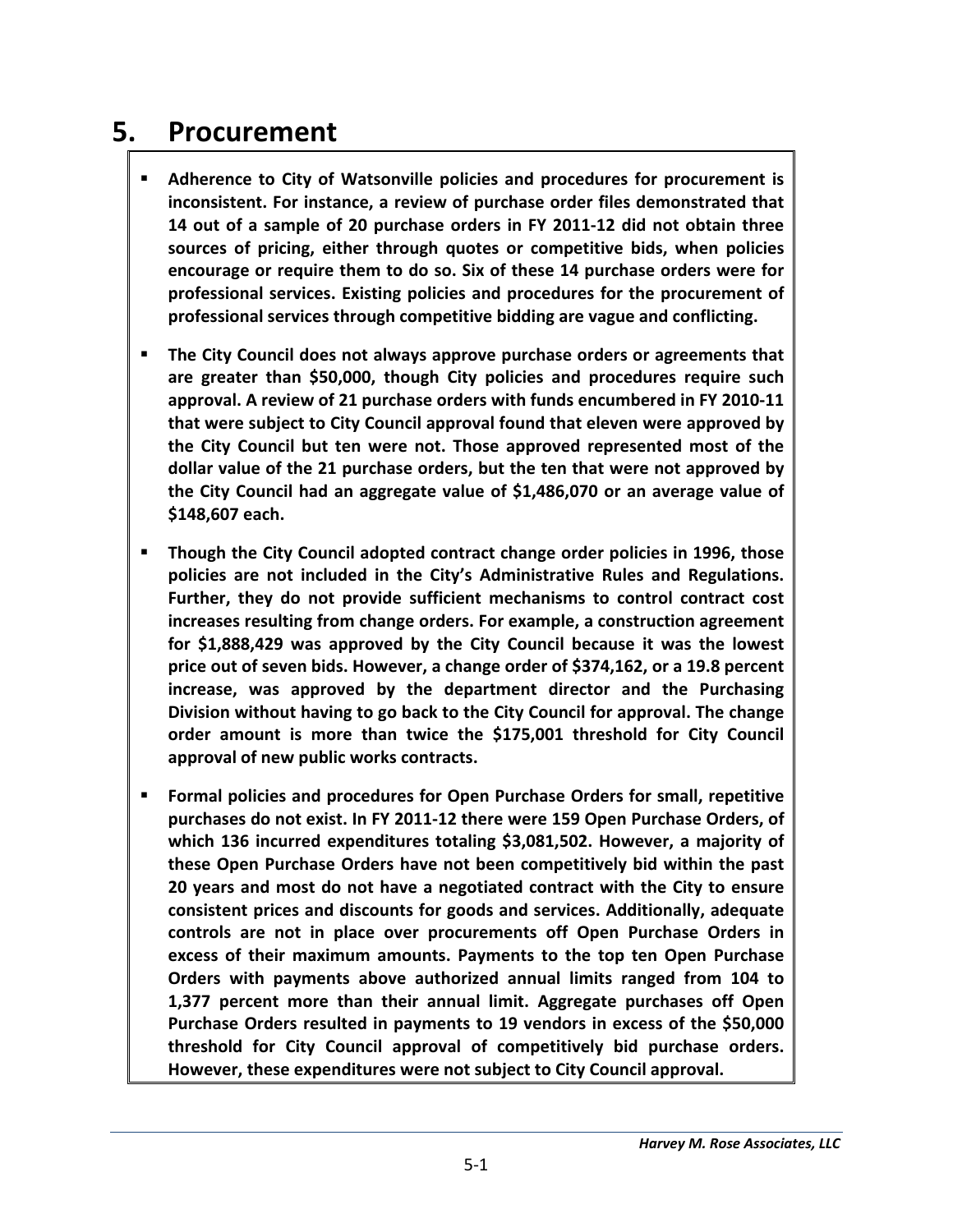#### **Procurement Policies and Procedures**

Like all cities in California, the City of Watsonville's procurement process is governed first by State law and then by local ordinances and policies and procedures. State law requires that every city adopt policies and procedures, including bidding regulations, by ordinance covering the purchase of supplies and equipment<sup>1</sup>. State law also establishes dollar thresholds for bidding regulations for "public projects" (improvements to or construction of public facilities) for cities that agree to adhere to uniform construction cost accounting procedures, which the City of Watsonville has done.

Local ordinances and procedures for the City of Watsonville are promulgated in the Municipal Code<sup>2</sup>, Administrative Rules and Regulations<sup>3</sup>, City of Watsonville Intranet<sup>4</sup>, and California Public Contract Code Section 22030‐22045, which require competitive bidding for the procurement of supplies, equipment, and non‐personal contractual services and awards bids to vendors that offer the lowest cost to the City. However, the Municipal Code states that the following are exceptions to these requirements:

- An emergency requiring that an order be placed with the nearest available source of supply;
- A commodity can be obtained from only one vendor; or,
- The amount involved is less the than the amount established by Council resolution for informal bidding.

Individual departments are responsible for obtaining and providing documentation of competitive prices for the supplies, services, and equipment they wish to procure, unless exempt for the reasons above. The departments then submit "Requests for Checks" or purchase order requisitions, along with any required documentation and approval from authorized department staff, to the Purchasing Division of the Finance Department to allow disbursements of funds for the requested goods or services.

When the City's written procurement policies and procedures were requested at the beginning of the audit, the City of Watsonville provided only its Administrative Rules and Regulations. The policies on procurement in the Administrative Rules and Regulations were last updated in July of 2000. However, dollar threshold amounts for procurement, which are not included in the Municipal Code, were updated in January of 2011. These policies, including a few City Council resolutions regarding procurement, were not provided to the audit team until after a draft audit report was submitted to the City. In addition, many of these policies are not included in the Administrative Rules and Regulations. However, the City reports that staff is informed of

 $\overline{a}$ 

<sup>&</sup>lt;sup>1</sup> California Government Code 54202.<br><sup>2</sup> "Chapter 5: Purchasing Procedure," and "Chapter 14: Public Works Bid Requirements," City of Watsonville

Municipal Code.<br><sup>3</sup> "Chapter VII: Purchasing," City of Watsonville Administrative Rules & Regulations.<br><sup>4</sup> City of Watsonville Intranet: "Purchasing Overview".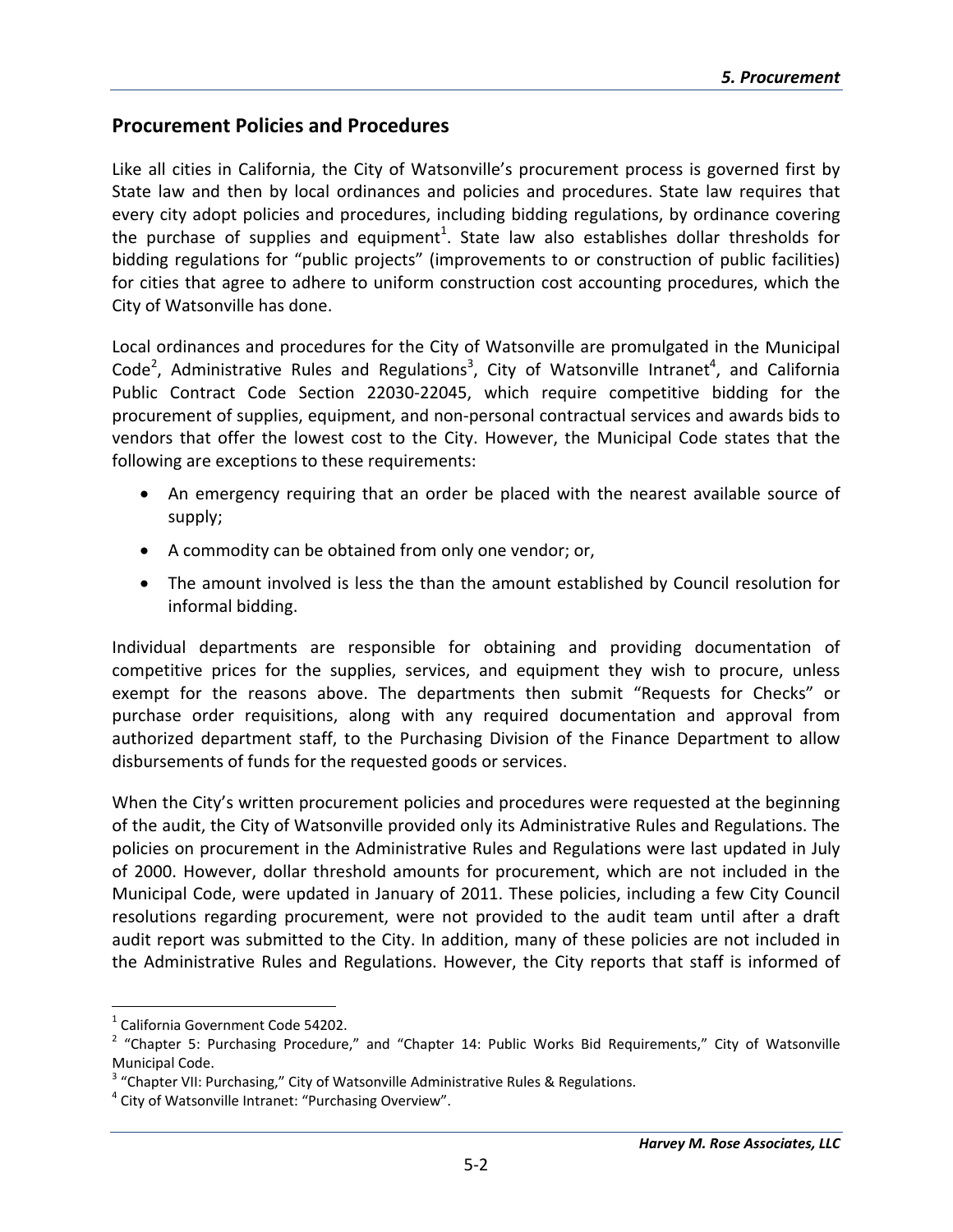changes in procurement policies through e‐mails and the Intranet. The City of Watsonville should update its Administrative Rules and Regulations to reflect all City Council resolutions and changes in procurement policies so that existing and new staff may reference a single document with up to date procurement information.

Exhibit 5.1 below describes the (a) procurement dollar amount thresholds listed in the City's procurement policies and procedures that require or are exempt from competitive bid procedures, (b) documentation required to determine the least expensive price to the City, and (c) level of final approval or authorization for the purchase order based on procurement.

| <b>Exhibit 5.1: Procurement Thresholds, Documentation, and Approval</b> |                                  |                                |                            |  |  |  |
|-------------------------------------------------------------------------|----------------------------------|--------------------------------|----------------------------|--|--|--|
|                                                                         |                                  | <b>Quote and Bidding</b>       | <b>Highest Level of</b>    |  |  |  |
| Amount                                                                  | <b>Procurement Process</b>       | <b>Requirements</b>            | <b>Authorized Approval</b> |  |  |  |
| Non-Public Works:                                                       |                                  |                                |                            |  |  |  |
| $$0.01 - $9,999$                                                        | Purchase Requisition only        | 3 verbal quotes<br>recommended | Department <sup>5</sup>    |  |  |  |
| \$10,000 - \$14,999                                                     | Purchase Requisition only        | 3 written quotes<br>required   | Department                 |  |  |  |
| \$15,000 - \$49,999                                                     | Informal "QuickBid" <sup>6</sup> | Minimum 3 bids                 | City Manager               |  |  |  |
| $$50,000+$                                                              | <b>Formal Bid</b>                | Not specified                  | <b>City Council</b>        |  |  |  |
| Public Works:                                                           |                                  |                                |                            |  |  |  |
| $$0.01 - $45,000$                                                       | Purchase Requisition only        | 3 quotes suggested             | Department                 |  |  |  |
| \$45,001 - \$175,000                                                    | Informal "QuickBid" <sup>6</sup> | Minimum 3 bids                 | City Manager               |  |  |  |
| \$175,001+                                                              | <b>Formal Bid</b>                | Not specified                  | <b>City Council</b>        |  |  |  |

Sources: City of Watsonville Intranet, "Chapter 14: Public Works Bid Requirements," City of Watsonville Municipal Code and California Public Contract Code Section 22030‐22045

As shown in the exhibit above, the City requires at least three different sources of pricing for procurements greater than \$10,000 for non‐Public Works purchase orders and \$45,001 for Public Works purchase orders, allowing the City to determine and select the least expensive price in an open and competitive market.

#### **Adherence to City Policies is Inconsistent**

1

Although written procurement policies and procedures appear to encourage competitive pricing through quotes or bids and also include internal controls, a review of a sample of active purchase orders with encumbered funds in FY 2011‐12 revealed that adherence to these policies is inconsistent.

<sup>&</sup>lt;sup>5</sup> Each department submits to the Purchasing Division a list of authorized personnel to sign off on requests for checks and purchase order requisitions. The management levels of authorized staff vary across departments, from Department Heads to Administrative Analysts.<br><sup>6</sup> The primary distinction between Informal and Formal Bids is the requirement for Council approval of (a) the call

for bids and (b) bid award.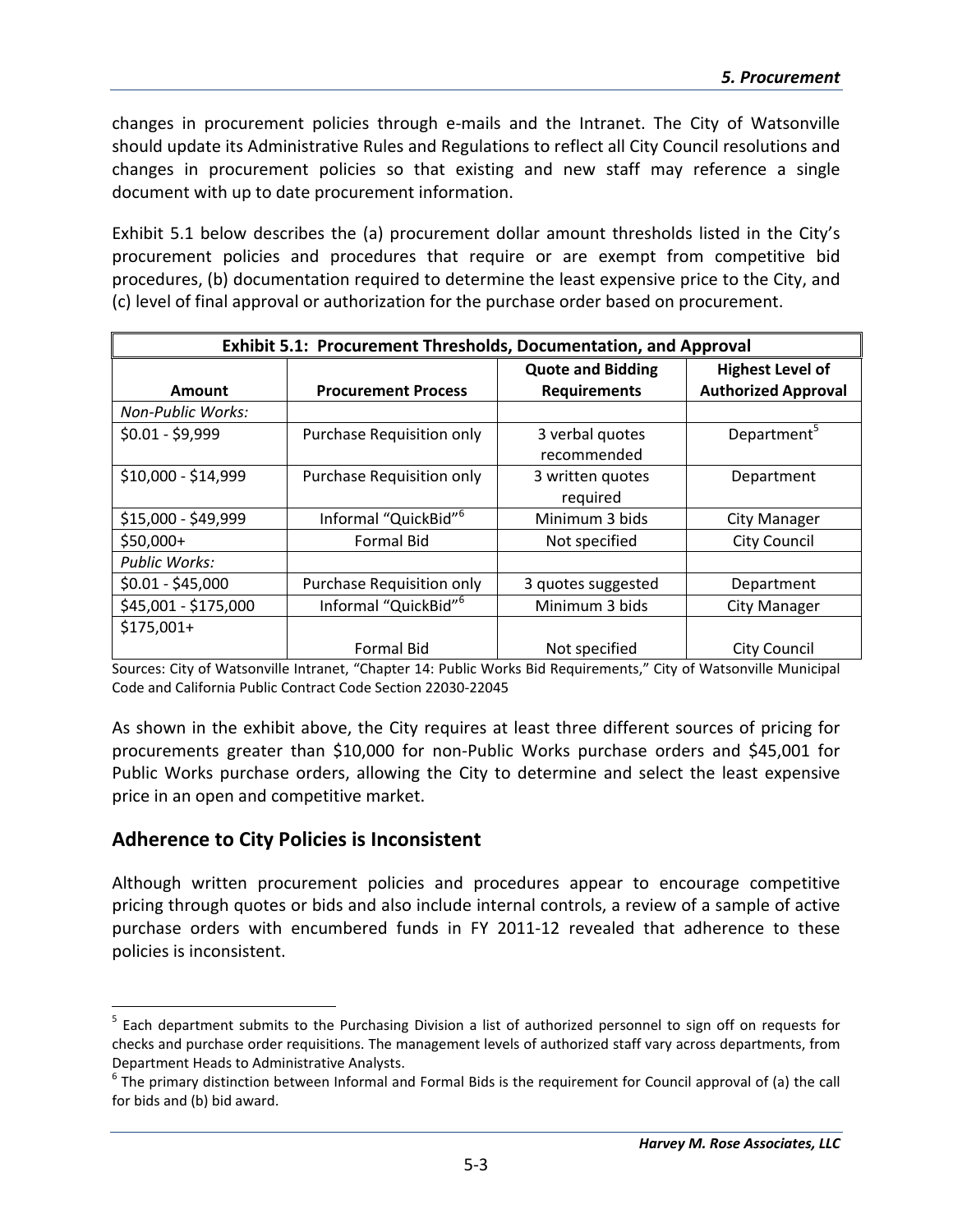In FY 2011‐12, the City had 136 active purchase orders with encumbered funds with 96 vendors. Of the 96 vendors, 22, or 22.9 percent, had multiple purchase orders with the City. The total value of the active purchase orders with encumbered funds was \$17,596,184.

From the list of purchase orders with encumbered funds, the audit team selected a judgmental sample of 20 purchase orders, representing various funds and departments, costs, and type of procurement (i.e. equipment, supplies, services, and public works projects). The audit team then conducted a review of the transaction files for the sample of purchase orders to review the following documents: Request for Checks, Purchase Order Requisitions, purchase orders, pricing quotes, invitations to bid, bid proposals, bidder scoring criteria and staff recommendations, contracts, resolutions for City Council approval, invoices, and copies of disbursed checks. Exhibit 5.2 below provides a breakdown of the types of purchase orders selected in the sample file review and observed inconsistencies in the implementation of procurement policies. These characteristics and inconsistencies are further discussed below.

|                      |                | <b>Exhibit 5.2: Purchase Order Sample Characteristics</b> |                       |                  |                              |
|----------------------|----------------|-----------------------------------------------------------|-----------------------|------------------|------------------------------|
|                      |                |                                                           | # with less<br>than 3 | # Without        | # Without<br><b>Required</b> |
|                      | # $in$         | Quote, Bidding and                                        | <b>Quotes or</b>      | <b>Bid</b>       | Council                      |
| Amount               | Sample         | <b>Approval Requirements</b>                              | <b>Bids</b>           | <b>Documents</b> | Approval                     |
| Non public works:    |                |                                                           |                       |                  |                              |
| $$0.01 - $9,999$     | $\overline{2}$ | 3 verbal quotes                                           | $\overline{2}$        |                  |                              |
|                      |                | recommended;                                              |                       |                  |                              |
|                      |                | department approves                                       |                       | N/A              | N/A                          |
| \$10,000 - \$14,999  | $\mathbf{1}$   | 3 written quotes required;                                | $\mathbf{1}$          |                  |                              |
|                      |                | department approves                                       |                       | N/A              | N/A                          |
| \$15,000 - \$49,999  |                | Minimum 3 bids; City                                      |                       |                  |                              |
|                      | $\overline{7}$ | Manager approves                                          | $\mathbf{1}$          | 4                | N/A                          |
| \$50,000+            |                | Number of bids not                                        |                       |                  |                              |
|                      |                | specified; City Council                                   |                       |                  |                              |
|                      | 5              | approves                                                  | $\mathbf 0$           | 5                | $\mathbf{1}$                 |
| Subtotal: non-       |                |                                                           |                       |                  |                              |
| public works         | 15             |                                                           | $\sqrt{4}$            | 9                | $\mathbf{1}$                 |
| <b>Public works:</b> |                |                                                           |                       |                  |                              |
| $$0.01 - $45,000$    |                | 3 quotes suggested;                                       |                       |                  |                              |
|                      | $\overline{2}$ | department approves                                       | $\mathbf{1}$          | N/A              | N/A                          |
| \$45,001 - \$175,000 |                | Minimum 3 bids; City                                      |                       |                  |                              |
|                      | $\mathbf{1}$   | Manager approves                                          | $\mathbf{1}$          | 0                | N/A                          |
| \$175,001+           |                | Number of bids not                                        |                       |                  |                              |
|                      |                | specified; City Council                                   |                       |                  |                              |
|                      | $\overline{2}$ | approves                                                  | $\mathbf 0$           | $\mathbf 0$      | 0                            |
| Subtotal: public     |                |                                                           |                       |                  |                              |
| works                | 5              |                                                           | $\overline{2}$        | 0                |                              |
| <b>Total</b>         | 20             |                                                           | 6                     | 9                | $\mathbf{1}$                 |

Source: City of Watsonville Purchase Order Files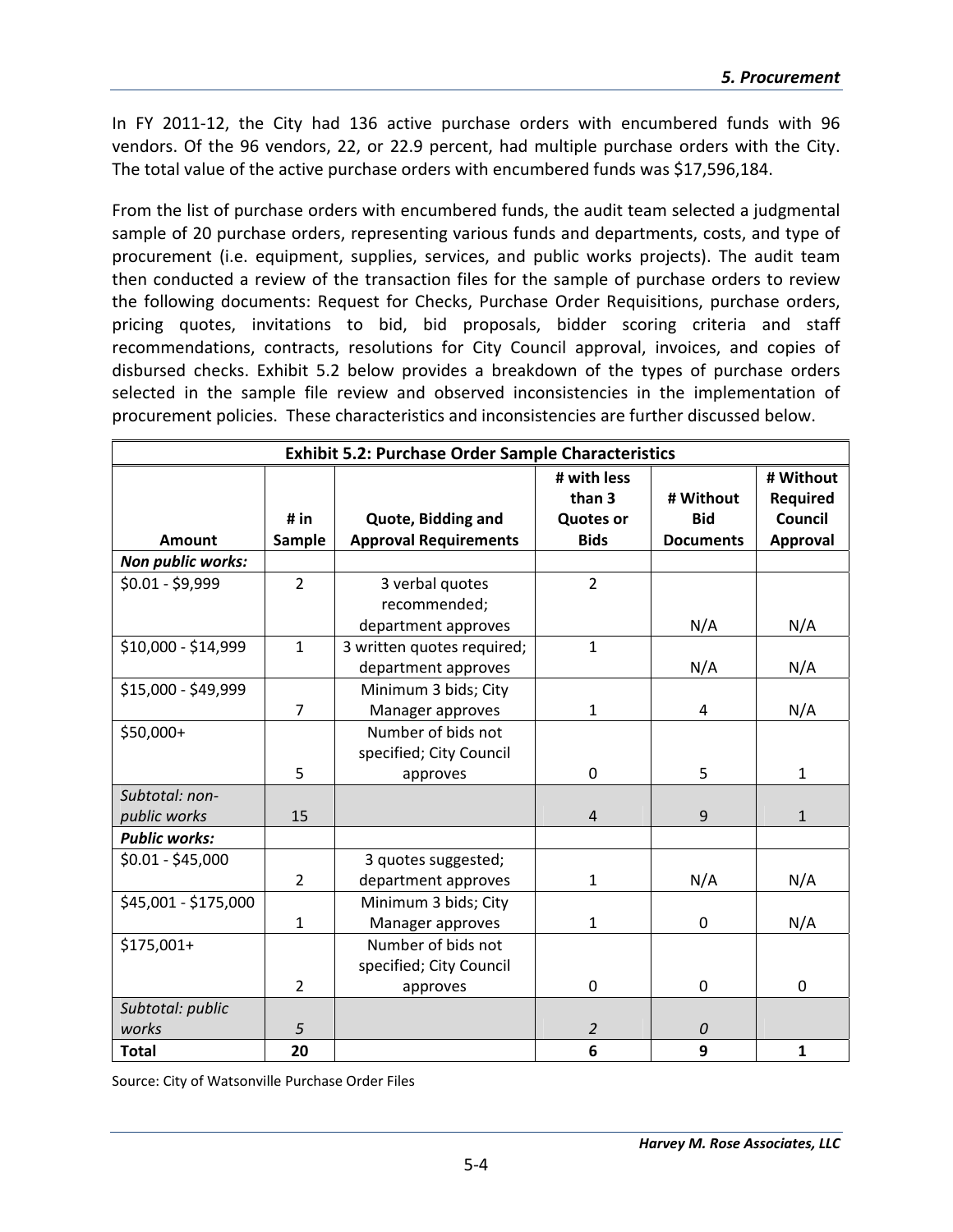#### **Lack of Competitive Pricing and Bidding**

As shown in Exhibit 5.2, City departments do not always obtain three sources of pricing, either through quotes or bids, when policies encourage or require them to do so. Nine out of the sample of twenty files reviewed did not contain documentation proving that required bidding had occurred.

#### **Informal Process: Three or more Bids Required**

Of the eight procurement files reviewed where three or more bids were required<sup>7</sup> only four contained documentation demonstrating that an informal bid process (two files) or exception (two files) had taken place. The other four did not have documentation showing if and how many vendors had been solicited by City staff, if the City had received at least three bids and/or if they were sole source solicitations that qualified as exempt from the requirement for three bids.

Of the four files with documentation, two explicitly stated that the vendor was selected through a sole source process. However, the justification for using the sole source method was not stated in one of these two procurement files, though such information is required in the City's written procurement policies and procedures<sup>8</sup>. The remaining two purchase order files contained documents detailing the competitive bidding process. It should be noted, however, that the two purchase order files with bid documents only had records of two bidders each while the policies and procedures require a minimum of three bids, when possible. The Finance Department stated that only two vendors made the product requested for one of these purchase orders and both submitted quotes. However, there was no documentation in the files of the other purchase order with bid documents indicating how many vendors had been solicited by City staff.

#### **Formal Bidding Process**

1

Five<sup>9</sup> of the seven purchase order files reviewed for which formal bidding was required<sup>10</sup> did not have bid documents demonstrating that formal bid procedures occurred, as required by City policy. For example, a purchase order for radio equipment, estimated to cost approximately \$70,000, had three written quotes from vendors as opposed to formal Invitation

 $^7$  Regular purchase orders valued at between \$15,000 and \$49,000 or public works bids valued at between \$45,001 and \$175,000.

 $8$  The Finance Department reports that there is only one vendor that sells the products requested in the sole source purchase orders. However, only one of the purchase orders had documentation of this included in the files

when the audit team conducted its review.<br><sup>9</sup> The Finance Department reports that a request for a proposal for one of these five purchase orders was sent to three qualified consultants, but the City received only two responses. However, documentation of this solicitation was not in the transaction files during the audit review.<br><sup>10</sup> Five regular purchase orders valued at \$50,000 or more and two public works projects with a value of \$175,001

or more. .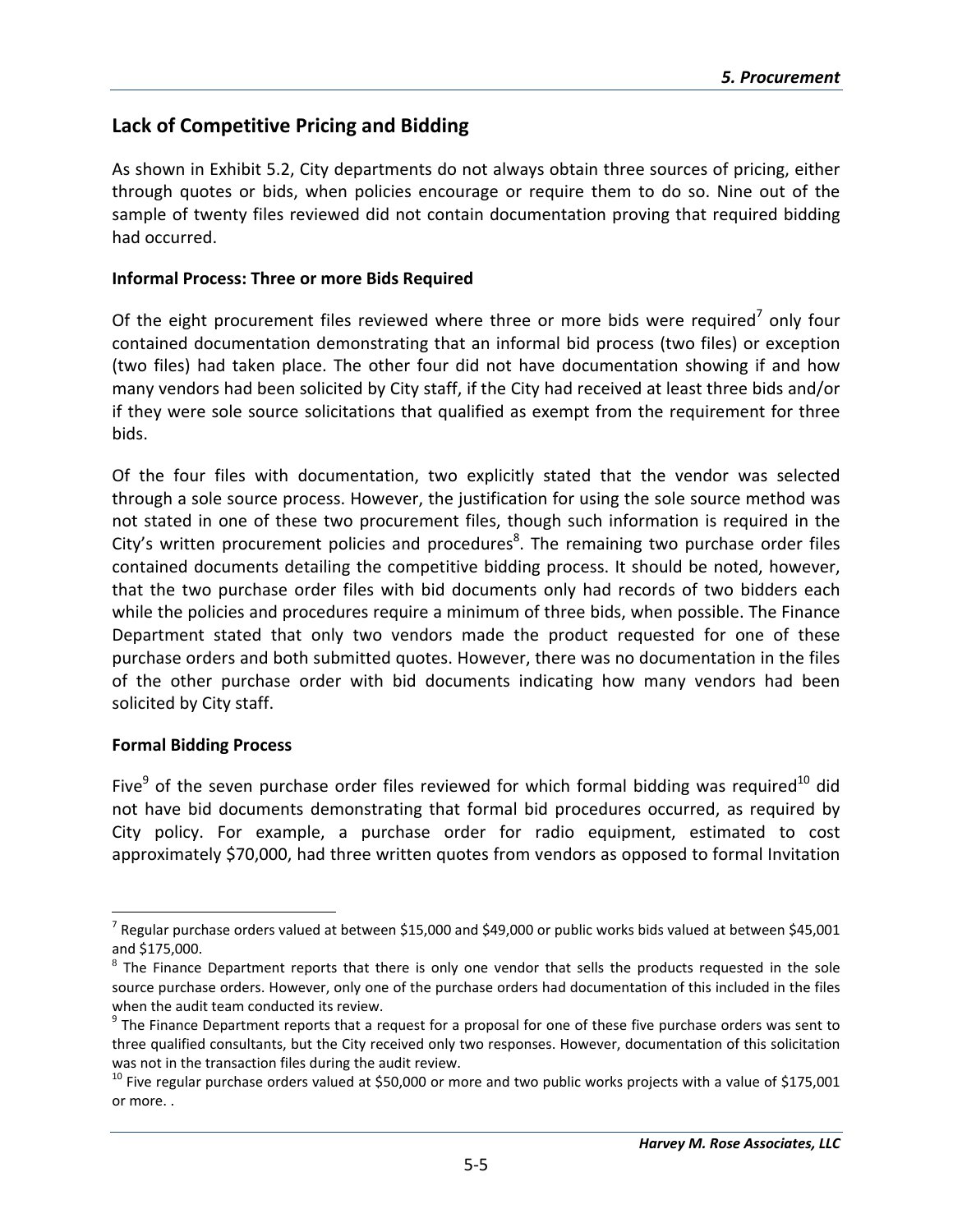to Bid documents, formal vendor bid documents, records of published notices, and other formal bidding documents required by City policies and procedures.

#### **Smaller Purchase Orders**

Of the two files reviewed with a purchase value of less than \$9,999, one contained only one written quote, though three verbal quotes are recommended. The City later reported that the original purchase order was cancelled because the department was able to find another vendor that offered a lower price for the requested supplies. Obtaining multiple sources of pricing prior to submitting a request for funds can save staff time and resources, as well as ensure cost savings for the City.

#### **Professional Services**

Five of the nine purchase order files reviewed that lacked documentation demonstrating that competitive bidding had taken place were for professional services. The City's policies and procedures for procuring professional services are vague and conflicting. For example, the Administrative Rules and Regulations state that either formal or informal bidding procedures are required for all "*service*, material, and equipment" procurements over \$15,000, without exempting professional services. Bidding procedures in the Municipal Code are required for "supplies, equipment, and non‐personal contract services" but do not include any explicit provisions for personal or professional service contract bidding. The only reference to professional services in the City's written Administrative Rules and Regulations is that "professional services are to be judged on quality, not solely on price." This statement, consistent with State law, does not preclude professional services from participating in competitive bidding; it only acknowledges that the criteria for selection could result in not selecting the lowest price.

Though professional services contracts are not required by State law or local ordinance to be competitively bid, doing so is a best practice and could result in cost savings for the City. Of the City's active purchase orders with encumbrances in FY 2011‐12, those identified as being for expert and consultation services, legal services, or other contract services had a total value of \$4,506,154. Assuming a conservative cost savings of five percent to account for the price benefits of competition, requiring competitive bidding for most professional services could result in an estimated savings of \$225,308. The City should revise its policies and procedures to encourage competitive bidding for professional services.

#### **Inconsistent City Council Approval Process**

One of the seven sample purchase order files reviewed that required formal bidding and City Council approval $^{11}$  did not have documentation on file that they received approval from the City Council, though such approval is required under City policies and procedures. This conclusion is

 $\overline{a}$  $11$  Regular purchase orders valued at \$50,000 or more or \$175,001 or more for public work projects.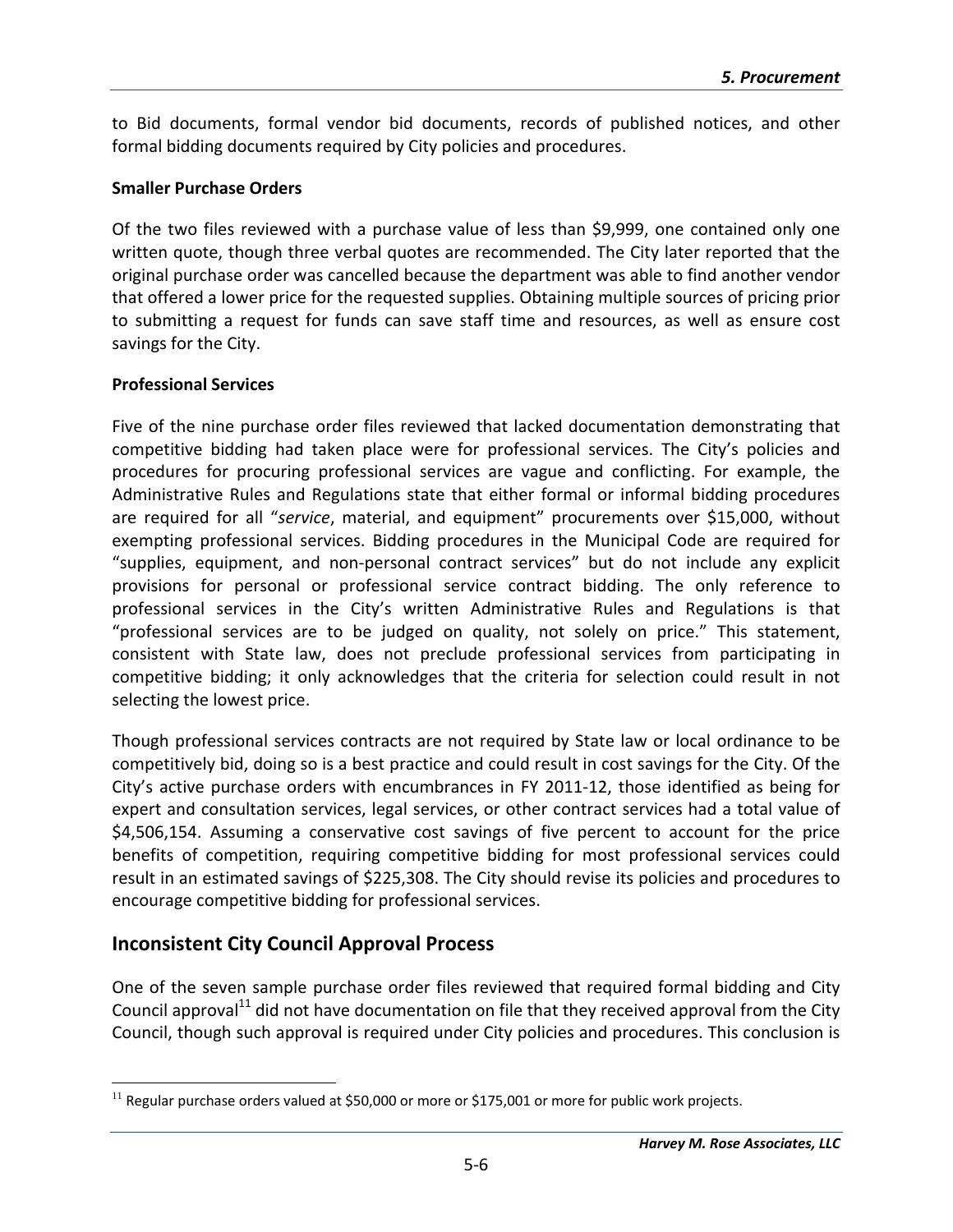based on a review of the purchase order files, review of City Council agenda items from FYs 2011‐12 and 2010‐11, and subsequent follow up with the Finance Department.

To test City compliance with City Council approval requirements, the audit team analyzed all FY 2011-12 active purchase orders with encumbrances and concluded that 21 of those, with an aggregate value of \$7,590,053, should have been approved by City Council. However, according to the Finance Department, only 11 of the 21 new contracts, with an aggregate value of \$6,103,983, were approved by the City Council. Documentation of City Council approval of the remaining ten contracts, with an average value of \$148,607, was not found in City Council records. Three of the ten purchase orders that did not have City Council approval in FY 2011‐12 were for professional services. However, as previously stated, policies and procedures for procuring professional services are vague and conflicting, including if and when they should be approved by City Council. Further, at least two purchase orders for professional services with values greater than \$50,000 have been approved by City Council.

In addition, there were three purchase orders with a value greater than \$50,000 that went through the informal bid process and were not approved by City Council, even though these purchase orders met the criteria for formal bid procedures and approval by City Council. One purchase order for \$321,100, which was awarded on a sole source basis, was never approved by the City Council.

In contrast to the lack of approvals for purchase orders with a value greater than \$50,000, five of the twenty sample purchase orders reviewed were approved by the City Council, even though the purchase orders were less than \$50,000 each. Two of these purchase orders were for the use of grant funds, and a City Council resolution was required by the grantors.

All purchase orders and proposed contracts with a value greater than \$50,000 for regular purchase orders or \$175,001 or more for public work projects should be presented to the City Council for approval in order to adhere to the City's procurement policies. Documentation of such approval should be included in the purchase order file for review by the City's Purchasing Officer and interested third parties such as auditors. Consistent implementation of this policy would ensure City Council oversight of high‐cost purchase orders and reduce risk exposure for contract favoritism and potential fraud.

In addition, the City's policies and procedures should include specific examples of when the City Council should approve purchase orders that are less than \$50,000, such as when it is required by a funding entity, to ensure efficient and appropriate use of City Council time.

#### **Insufficient Controls over Change Orders**

According to the FY 2011‐12 purchase order encumbrance report, there were at least 24 change orders on 19 purchase orders in FY 2011‐12. The final authorized total value of these 19 purchase orders was \$6,654,722. Unfortunately, due to the way previous fiscal years' purchase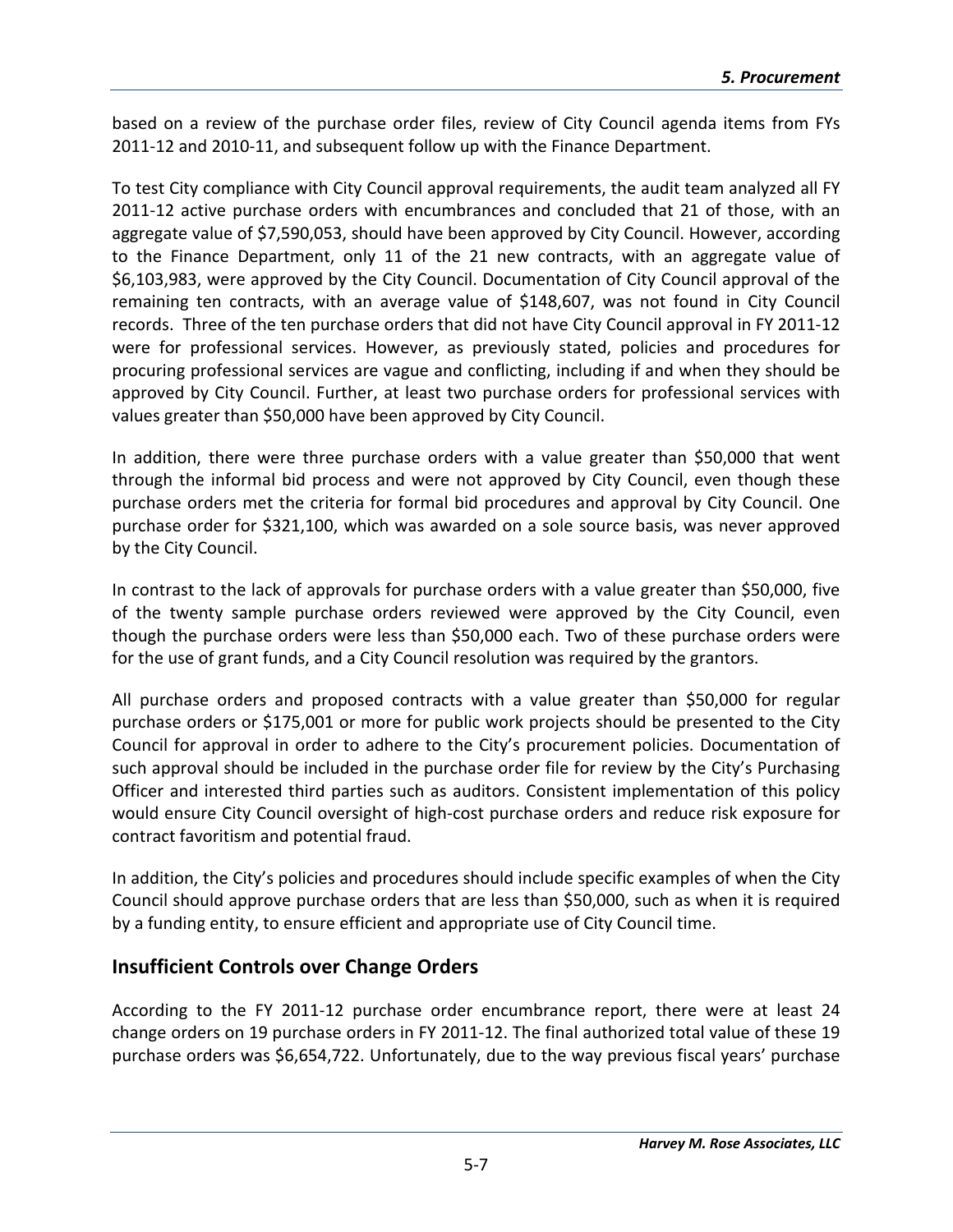order amounts and change orders are recorded, the audit team could not determine the total or average value of change orders.

The City's Administrative Rules and Regulations do not discuss the process of approving change orders. However, according to a City Council resolution approved in 1996:

- Changes in contract values of less than 15 percent may be approved by Department Heads;
- Changes in contract value of between 15 and 25 percent may be approved by the Department Head, after conference with the City Manager and Administrative Services Director, who jointly approve said change orders in writing; and,
- Changes in contract value greater than 25 percent must be approved by City Council.

These policies do not provide sufficient mechanisms to control cost increases that arise from change orders. The percentage increases resulting from change orders in contracts reviewed exceed the common practice of allowing 10‐15 percent contingency reserves for change orders without City Council approval. A 25 percent threshold for City Council approval on high value purchase orders could expose the City to the risk of fraud. For example, a vendor could fraudulently provide the lowest priced bid, knowing that they could increase the cost of services, supplies, or equipment with little to no scrutiny from the City, particularly if department staff is also in agreement with the valid, or fraudulent, increased costs.

In the sample file review, a construction agreement for \$1,888,429 was approved by the City Council because it was the lowest price out of seven bids. However, a change order of \$374,162, or a 19.8 percent increase, was approved by the Department director and the Purchasing Division without having to go back to the City Council for approval. Though technically compliant with City policies, the change order amount is more than twice the \$175,001 threshold for City Council approval of new public works purchase orders. In addition, the new purchase order amount of \$2,262,591 is greater than the amount bid by four other competing vendors. As a financial control, the City Council should have reviewed and approved the change order to ensure that it truly represented an unforeseen change in the scope of services, as opposed to an increase due to fraudulent underbidding or unnecessary or inappropriate project costs.

The City's procurement policies and procedures should be revised, and included in the Administrative Rules and Regulations, to require departments to seek City Council approval of change orders if the change order amount (a) results in a total purchase order amount greater than \$50,000, including the sum of previous change orders, or (b) exceeds a ten percent increase based on the original purchase order amount.

#### **Inadequate Policies and Procedures for Open Purchase Orders**

In addition to departments requesting purchase orders for their specific departmental supplies, equipment, and service needs, the City also maintains Open Purchase Orders prepared by the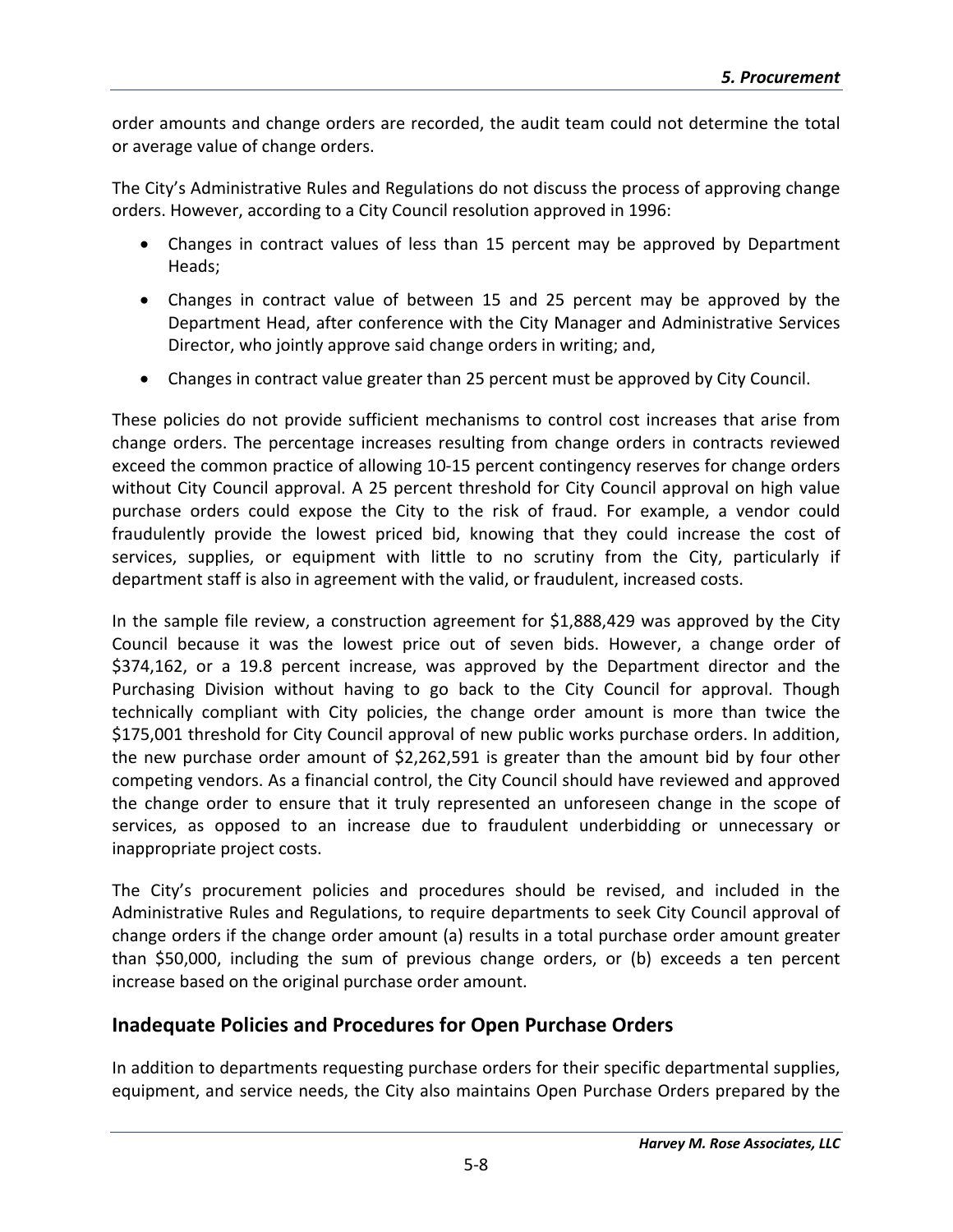Purchasing Division. According to the Administrative Rules and Regulations, Open Purchase Orders are "appropriate for small, repetitive purchases negotiated with a vendor," or as Finance Department staff reports, when multiple departments utilize the same vendor. Open Purchase Orders may be used, for example, by a City crew working in the field and needing to buy some unforeseen parts for their job that day.

According to a report provided by the Purchasing Division, there were 159 vendors with Open Purchase Orders in FY 2011‐12, with an aggregate maximum allowed dollar value of  $$3,366,482^{12}$ . Purchases were made off 136 of these Open Purchase Orders, with a value totaling \$3,081,502 in that fiscal year.

In contrast to the policies and procedures for purchase orders for specific departmental supplies and services, the Administrative Rules and Regulations do not elaborate how vendors with Open Purchase Orders are selected, require contracts to obtain negotiated price discounts, or specify adequate controls over increasing expenditures throughout the year.

The City has credit card accounts with five of these vendors. Procedures for the use of the credit cards are similar to those for requesting payment for any other vendor with a purchase order in that only approved staff have access to the cards and must sign off and submit receipts to the Purchasing Division for payment of the monthly statement.

#### **Open Purchase Order Vendor Selection and Contracts**

 $\overline{a}$ 

Finance Department staff reported that the majority of Open Purchase Orders have not been competitively bid in recent years and that the City does not have contracts with these vendors. Staff also report that most of the vendors have had Open Purchase Orders for over 20 years and it is not clear how they were originally selected.

In a review of a judgmental sample of twenty Open Purchase Orders, documentation demonstrating that the vendors were competitively selected and had contracts with the City was provided for only four, or 20 percent, of the twenty reviewed. These four contracts were not all current and none included the current cost for specific services and goods. For instance, one contract had prices for an expired term, but the new, negotiated prices for the current term were not included in the files. Additionally, another contract with an expired term did not include any prices whatsoever.

Without clear policies and procedures for vendor selection for Open Purchase Orders, the City may not fully achieve the benefits of competitive bidding and there is risk exposure for favoritism in contracting and potential fraud. A competitively bid contract for items purchased at a high volume from multiple departments should include consistent contract discounts and stable prices from month to month or year to year. A review of invoices from an office supply store with an Open Purchase Order that was not competitively bid and did not have a contract

 $12$  This aggregate amount is based on the assumption that the City can incur expenditures up to the limit for each credit card each month, as long as the City pays the full balance of the credit card with each statement.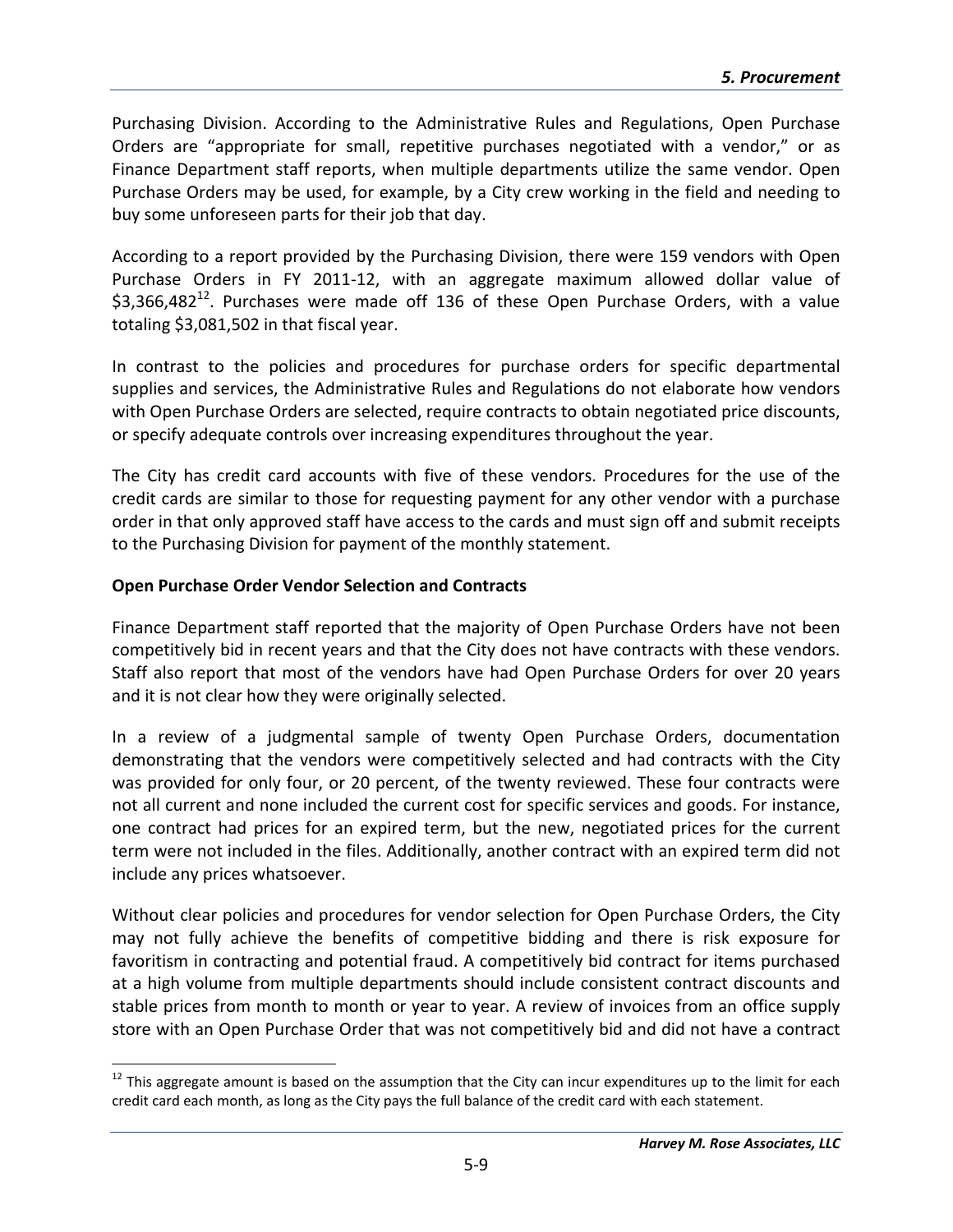revealed that discounts and net prices for the same product varied month‐to‐month. Although no fraud was identified in this audit, a vendor could potentially inflate prices charged to the City and share the price differential with colluding City staff members abusing the Open Purchase Order system, if there is no competition with other vendors or a signed contract.

#### **Open Purchase Order Cost Controls**

1

Similar to other purchase orders, each Open Purchase Order includes an estimated amount that can be spent on it, as needed, representing estimated expenditures within a year as opposed to total maximum expenditures for the term of a contract. According to Finance Department staff, the annual Open Purchase Order maximum amounts are determined based on past usage or requests from City staff.

In FY 2011‐12, the authorized annual amount for 154 Open Purchase Orders (the 159 total Open Purchase Orders less four that are based on credit card purchases) was \$2,702,882 $^{13}$ . However, the City incurred \$3,015,083 in expenditures, which is \$312,201, or 11.6 percent, more than authorized. Expenditures for most of the Open Purchase Orders were less than their annual limits, saving the City from any additional increases above the authorized amounts. However, these cost savings were offset by other Open Purchase Orders that had significant expenditures over their annual limit. Exhibit 5.3 lists the top ten vendors with expenditures significantly in excess of their annual limits in FY 2011‐12.

| <b>Exhibit 5.3: Top Ten Open Purchase Orders with</b> |                     |                     |                       |                 |
|-------------------------------------------------------|---------------------|---------------------|-----------------------|-----------------|
| Over Expenditures, FY 2011-12                         |                     |                     |                       |                 |
|                                                       |                     | <b>Actual</b>       |                       |                 |
|                                                       |                     | FY 2011-12          | <b>Amount of Over</b> | Percent         |
| Vendor                                                | <b>Annual Limit</b> | <b>Expenditures</b> | <b>Expenditures</b>   | <b>Variance</b> |
| Calcon Systems, Inc.                                  | \$20,000            | \$208,596           | \$188,596             | 943%            |
| <b>Golden State Flow</b>                              |                     |                     |                       |                 |
| Measurement                                           | \$40,000            | \$208,650           | \$168,650             | 422%            |
| Bud's Electric Service, Inc.                          | \$49,500            | \$166,051           | \$116,551             | 235%            |
| Polydyne, Inc.                                        | \$60,000            | \$171,753           | \$111,753             | 186%            |
| <b>Pacific Truck Parts</b>                            | \$10,000            | \$110,722           | \$100,722             | 1,007%          |
| Evergreen Oil Inc.                                    | \$40,000            | \$123,410           | \$83,410              | 209%            |
| Groeniger & Company                                   | \$6,000             | \$88,602            | \$82,602              | 1,377%          |
| A-1 Janitorial                                        | \$20,000            | \$74,190            | \$54,190              | 271%            |
| Large's Metal Fabrication, Inc.                       | \$50,000            | \$101,943           | \$51,943              | 104%            |
| Mid Valley Supply                                     | \$20,000            | \$71,288            | \$51,288              | 256%            |
| Total                                                 | \$315,500           | \$1,325,205         | \$1,009,705           | 320%            |

Sources: City of Watsonville 2012 Open Purchase Order Vendor List and FY 2011‐12 Transaction Reports

 $13$  Credit card expenditures were excluded from this analysis because the "purchase order amount" is the credit card limit for balances at any given time. The amount does not represent an annual limit or estimate of expenditures. For example, a credit card with a \$5,000 limit could incur up to \$60,000 in expenditures within a year, as long as the balance on the credit card is paid in full with each monthly statement.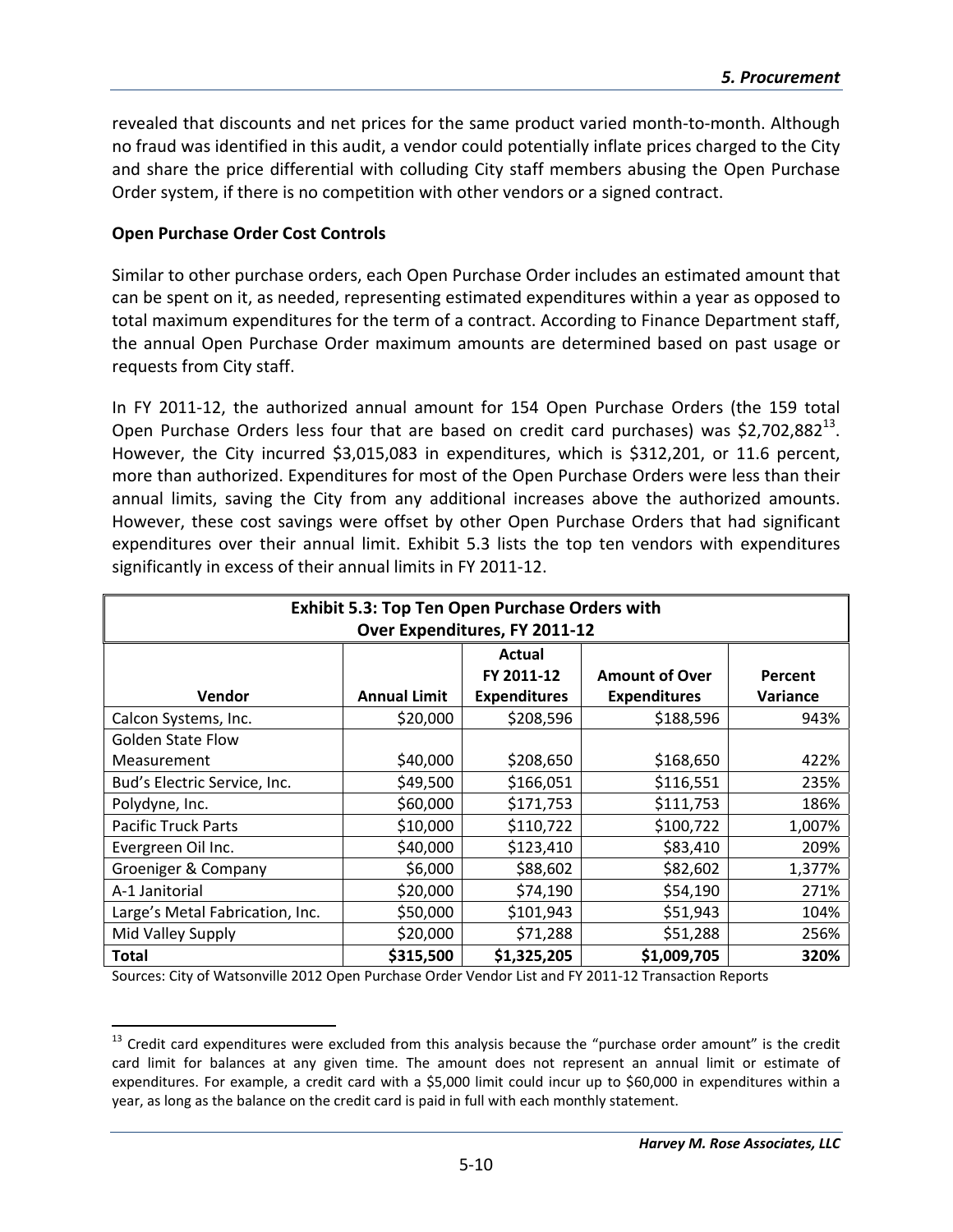As shown in Exhibit 5.3 above, the top ten Open Purchase Orders with expenditures in excess of their annual limits incurred additional costs that were 104 percent to 1,377 percent more than their annual limits. This indicates that (a) the annual limits do not accurately reflect department needs for services and supplies and (b) there are insufficient internal controls in the Purchasing Division to identify and prevent significant expenditures with a single vendor. For example, a single transaction of \$40,735 for Golden State Flow Measurement already exceeded the annual limit for that Open Purchase Order. Similarly, a single transaction of \$21,194 for Calcon Systems, Inc. also exceeded its annual limit. Additionally, \$62,488 in expenditures had already been incurred for Calcon Systems, Inc. in the month prior to the \$21,194 transaction. If transactions with these vendors had been processed as regular purchase orders, they would all have been subject to competitive bidding requirements.

The lack of internal cost controls for Open Purchase Orders drastically contrasts and is inconsistent with the controls included in approving expenditures for other purchase orders. All of the top ten Open Purchase Orders had expenditures exceeding \$50,000, the threshold amount for non‐public works contracts to be subject to formal bidding requirements and approved by the City Council. Additionally, a single transaction for Calcon Systems, Inc. exceeded the \$50,000 threshold. However, there are no contracts for a majority of the Open Purchase Orders and expenditures exceeding annual limits are never reviewed by City Council. Transactions for Open Purchase Orders are included in the monthly disbursement reports provided to the City Council, but the information provided is insufficient for Council members to identify that expenditures have exceeded annual limits.

The Finance Department recognized that there are problems with the procedures for Open Purchase Orders and stated they would consider increasing the annual limits to reflect actual expenditure patterns or change some Open Purchase Orders with high expenditures into purchase orders that follow the same purchase order procedures discussed previously in this report.

However, the City of Watsonville should still revise its Administrative Rules and Regulations to include clear policies and procedures for Open Purchase Orders that are consistent with the requirements for all other purchase orders. These policies should include: a) a requirement for competitive bidding for Open Purchase Orders, unless explicit exemption criteria are met; b) the execution of a contract that clearly states i) the term of the Open Purchase Order, ii) an annual or contract term limit for expenditures, prices, and discounts, and iii) a mechanism to approve changes in prices and discounts; as well as c) internal controls for identifying and approving significant expenditures. Open Purchase Orders that have an annual or contract term limit greater than \$50,000 should be approved by the City Council, in addition to expenditures that exceed the annual or contract term limit and meet the same criteria discussed above for change orders requiring City Council review.

The Purchasing Division should also implement additional monitoring and reporting to facilitate cost control throughout the year. Because multiple departments may utilize the same Open Purchase Order, the Purchasing Division has a unique perspective and can identify significant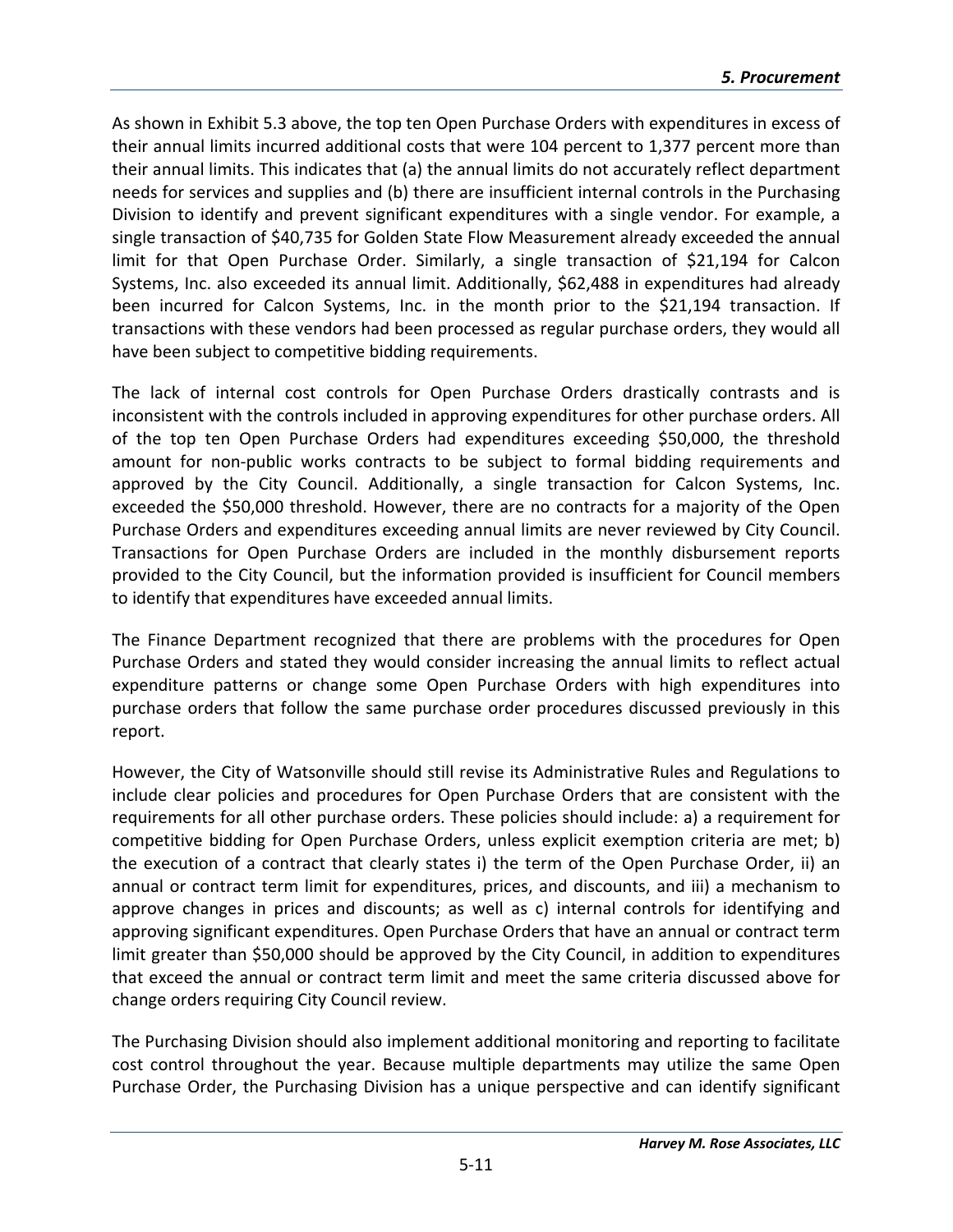expenditures for a particular Open Purchase Order. Monthly reports should be provided to management to identify Open Purchase Orders with expenditures that exceed estimated average monthly expenditures based on the contract annual limit. The Purchasing Division could then determine if a change order request for City Council approval is necessary, or if it should require departments to limit expenditures for the remainder of the year.

Additional staff may be required to facilitate competitive bidding and contract execution for existing Open Purchase Orders. However, estimated costs savings from the benefits of competitive bidding and implementing more cost controls could offset staff costs. A conservative estimate of a five percent reduction in payment to Open Purchase Order vendors would result in \$154,075 in cost savings, based on the \$3,081,502 in expenditures for Open Purchase Orders in FY 2011‐12.

Finally, all City staff involved with purchase orders, from the various departments to the Purchasing Division, should be trained on the revised Administrative Rules and Regulations to ensure proper implementation.

# **Conclusions**

A review of the City's policies and procedures along with a review of the files and transactions for 20 purchase orders in FY 2011-12 revealed that adherence to the policies and procedures is inconsistent. Specifically, three quarters of the sampled purchase orders did not obtain three competitive prices through quotes or bids, though the policies encourage or require such, depending on the purchase order amount. Lack of evidence of competitive bidding for professional services was prevalent, while policies on competitive bidding for professional services are vague and conflicting. The City Council does not always approve agreements that are greater than \$50,000 for non‐public works purchase orders, though it is required under the City's policies and procedures. Further, policies for change orders approved through a City Council resolution are not included in the Administrative Rules and Regulations and are insufficient for curbing escalating and possibly unnecessary costs through multiple contract change orders.

Written policies and procedures for Open Purchase Orders do not exist. In the absence of such policies, a majority of the 159 FY 2011‐12 Open Purchase Orders have not been competitively bid in over 20 years and most do not have contracts with the City to ensure consistent prices and negotiated discounts for goods and services purchased at high volumes by City departments. Finally, adequate controls over increasing Open Purchase Order expenditures do not exist. As a result, some Open Purchase Orders incurred single transactions that were greater than their annual limit, and some had expenditures exceeding the \$50,000 threshold for City Council approval of competitively bid purchase orders. However, such Open Purchase Orders were not brought to the City Council for approval.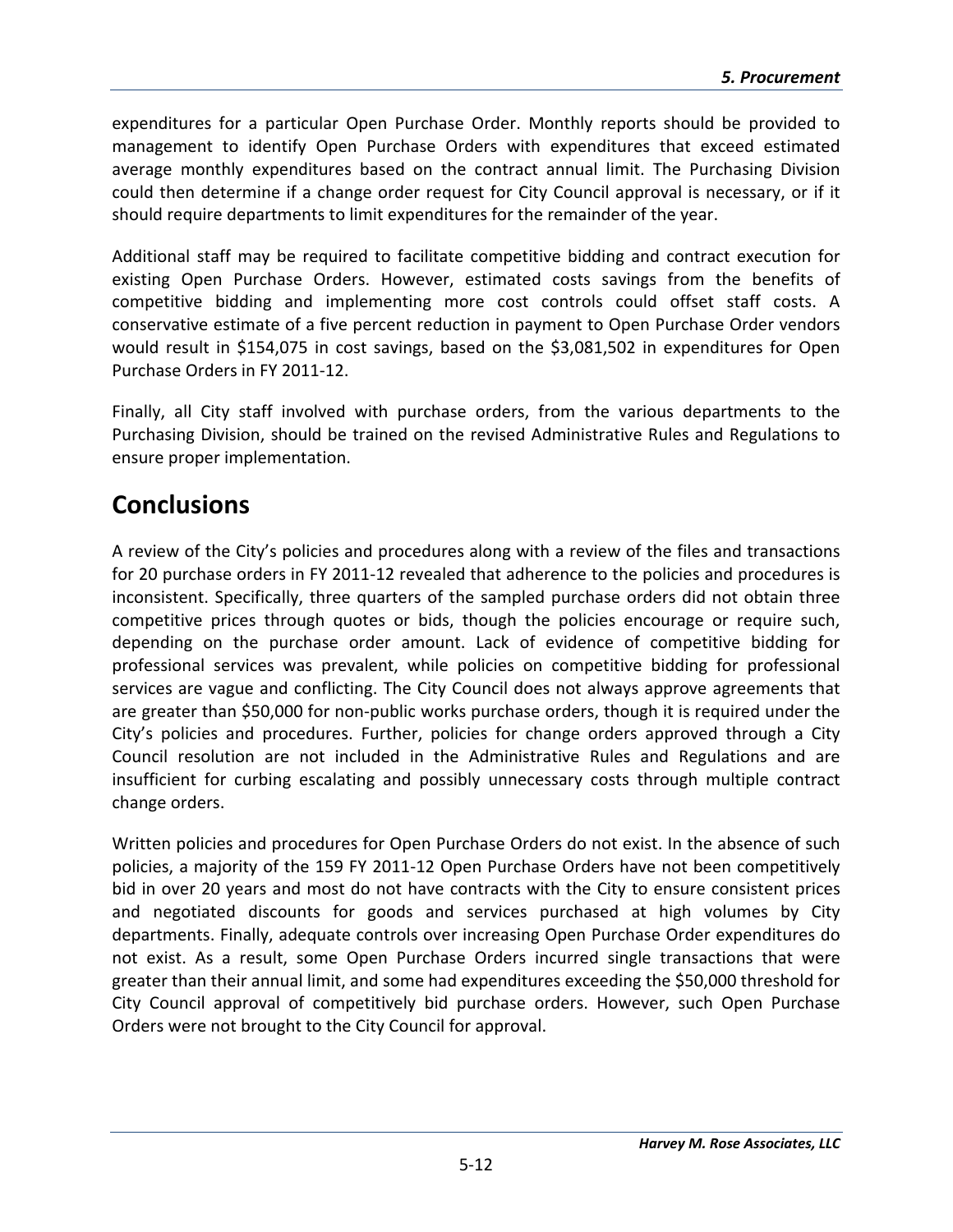# **Recommendations**

The City Council should direct the City Manager to:

- 5.1 Revise the City's written Administrative Rules and Regulations to include the following:
	- (a) Requirement for competitive bidding for all professional service contracts above a designated amount such as \$15,000 without requiring that contracts be awarded to the lowest responsible bidder (qualified contractor or vendor that meets bid specifications at the lowest cost), but rather, the most qualified if the lowest responsible and most qualified bidder are not the same;
	- (b) Require executed contracts for all Open Purchase Orders that include: a) contract term; b) annual or contract term limit for expenditures, prices, and discounts; c) mechanisms to approve changes in prices and discounts; and, d) City Council approval for all Open Purchase Orders estimated to exceed \$50,000;
	- (c) Clear procedures for approving change orders to all purchase orders, including Open Purchase Orders, such as requiring City Council approval for change orders that (i) result in a total purchase order greater than \$50,000 (or \$175,001 for public works), including the sum of previous change orders, or (ii) exceed a ten percent increase over the original purchase order amount;
	- (d) Monitoring and reporting procedures for Open Purchase Order expenditures, such as monthly reports by the Purchasing Division, that could result in requesting change orders for approval by City Council, or halting ongoing expenditures for the remainder of the year; and,
	- (e) Examples of when the City Council should approve purchase orders that are \$50,000 or less.
- 5.2 Train all City staff involved in purchase orders on the revised Administrative Rules and Regulations to ensure proper and consistent implementation of policies and procedures, including City Council approval of all purchase orders greater than \$50,000.
- 5.3 Provide annual reports to the City Council summarizing purchase order and contract activity for the past year, including original contracts and amounts, number and value of change orders, and number and value of purchases from Open Purchase Orders.